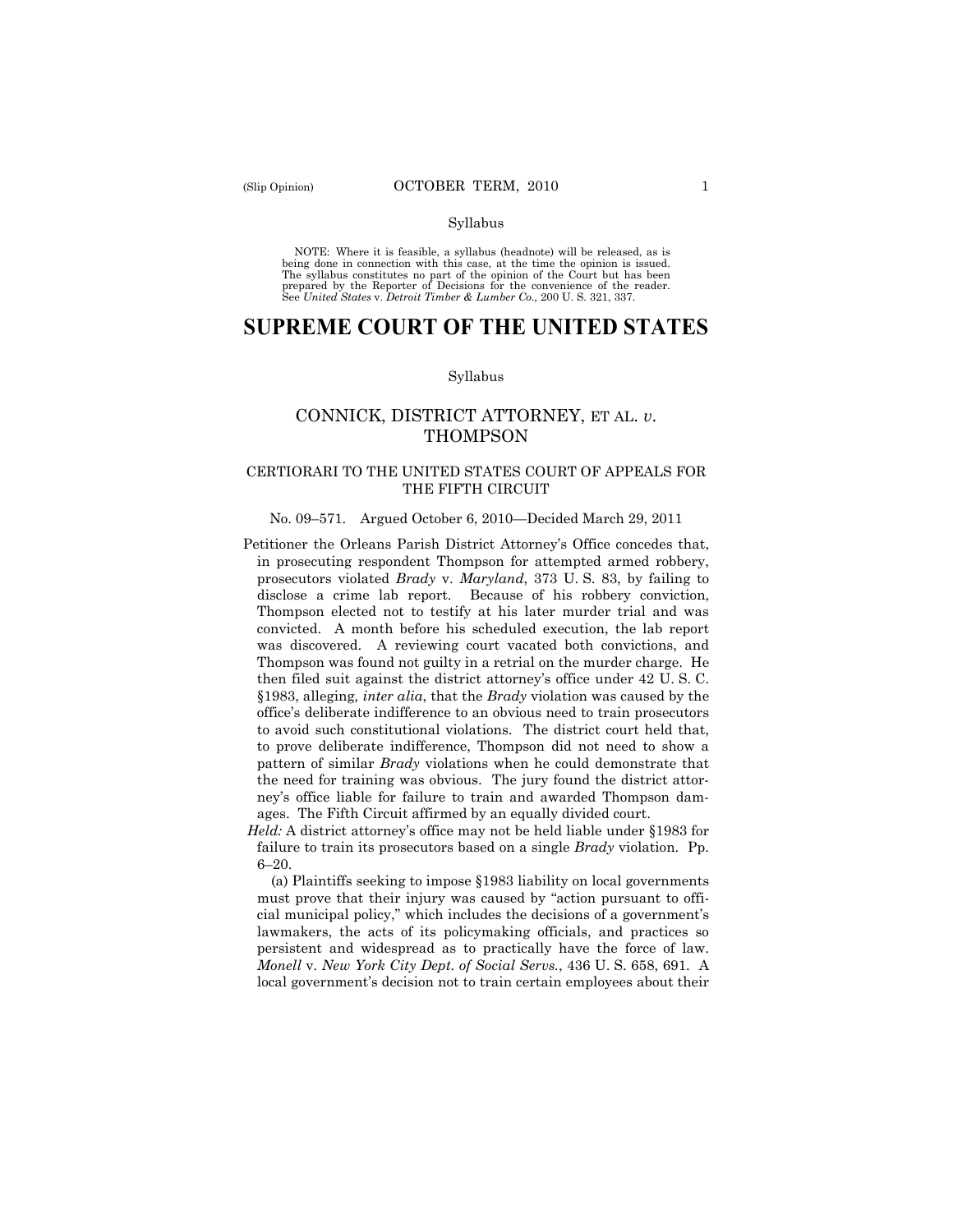#### Syllabus

legal duty to avoid violating citizens' rights may rise to the level of an official government policy for §1983 purposes, but the failure to train must amount to "deliberate indifference to the rights of persons with whom the [untrained employees] come into contact." *Canton* v. *Harris*, 489 U. S. 378, 388. Deliberate indifference in this context requires proof that city policymakers disregarded the "known or obvious consequence" that a particular omission in their training program would cause city employees to violate citizens' constitutional rights. *Board of Comm'rs of Bryan Cty.* v. *Brown*, 520 U. S. 397, 410. Pp. 6–9.

(b) A pattern of similar constitutional violations by untrained employees is "ordinarily necessary" to demonstrate deliberate indifference. *Bryan Cty., supra*, at 409. Without notice that a course of training is deficient, decisionmakers can hardly be said to have deliberately chosen a training program that will cause violations of constitutional rights. Thompson does not contend that he proved a pattern of similar *Brady* violations, and four reversals by Louisiana courts for dissimilar *Brady* violations in the 10 years before the robbery trial could not have put the district attorney's office on notice of the need for specific training. Pp. 9–10.

(c) Thompson mistakenly relies on the "single-incident" liability hypothesized in *Canton*, contending that the *Brady* violation in his case was the "obvious" consequence of failing to provide specific *Brady* training and that this "obviousness" showing can substitute for the pattern of violations ordinarily necessary to establish municipal culpability. In *Canton*, the Court theorized that if a city armed its police force and deployed them into the public to capture fleeing felons without training the officers in the constitutional limitation on the use of deadly force, the failure to train could reflect the city's deliberate indifference to the highly predictable consequence, namely, violations of constitutional rights. Failure to train prosecutors in their *Brady* obligations does not fall within the narrow range of *Canton*'s hypothesized single-incident liability. The obvious need for specific legal training present in *Canton*'s scenario—police academy applicants are unlikely to be familiar with constitutional constraints on deadly force and, absent training, cannot obtain that knowledge—is absent here. Attorneys are trained in the law and equipped with the tools to interpret and apply legal principles, understand constitutional limits, and exercise legal judgment. They receive training before entering the profession, must usually satisfy continuing education requirements, often train on the job with more experienced attorneys, and must satisfy licensing standards and ongoing ethical obligations. Prosecutors not only are equipped but are ethically bound to know what *Brady* entails and to perform legal research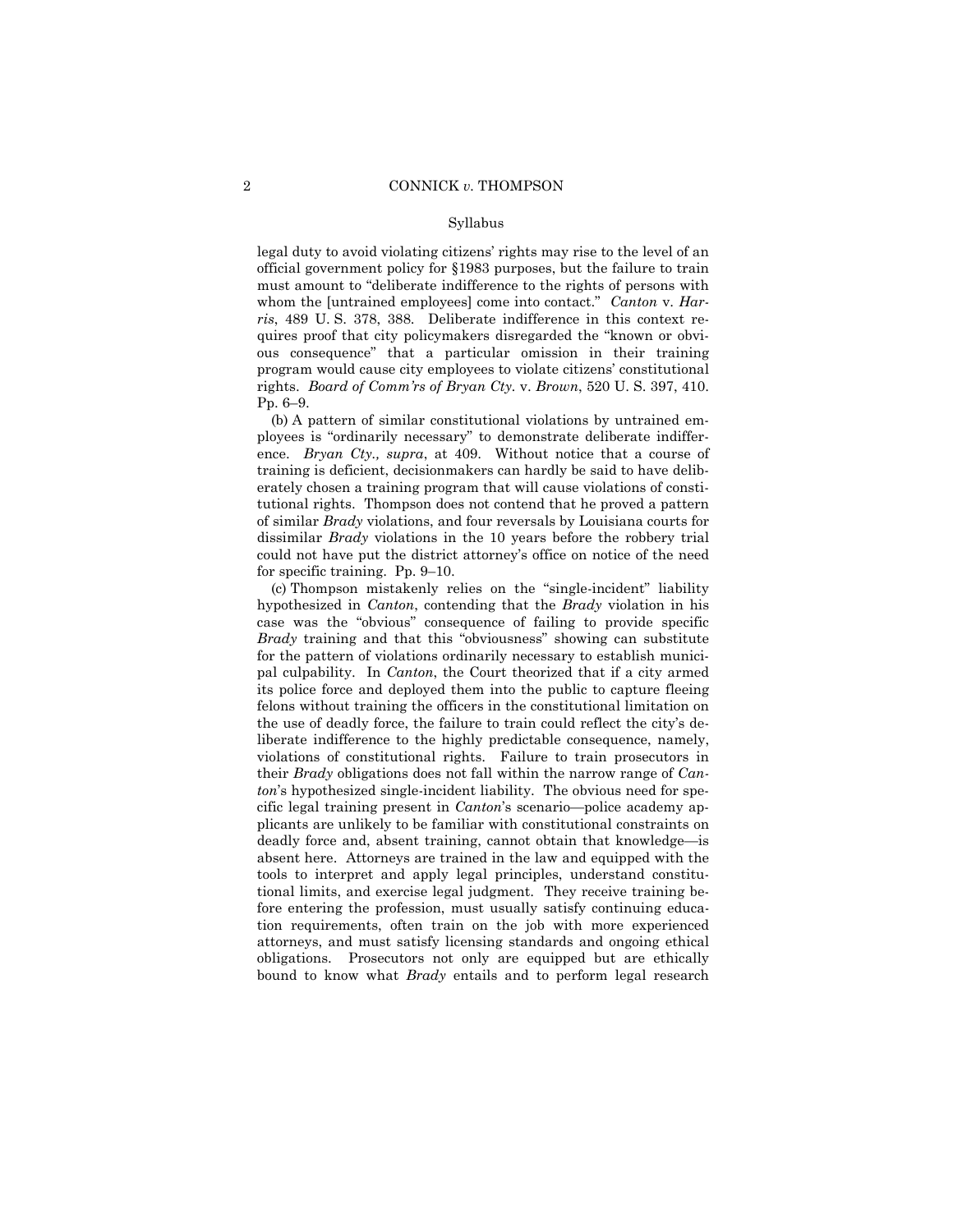# Syllabus

when they are uncertain. Thus, recurring constitutional violations are not the "obvious consequence" of failing to provide prosecutors with formal in-house training. The nuance of the allegedly necessary training also distinguishes the case from the example in *Canton*. Here, the prosecutors were familiar with the general *Brady* rule. Thus, Thompson cannot rely on the lack of an ability to cope with constitutional situations that underlies the *Canton* hypothetical, but must assert that prosecutors were not trained about particular *Brady* evidence or the specific scenario related to the violation in his case. That sort of nuance simply cannot support an inference of deliberate indifference here. Contrary to the holding below, it does not follow that, because *Brady* has gray areas and some *Brady* decisions are difficult, prosecutors will so obviously make wrong decisions that failing to train them amounts, as it must, to "a decision by the city itself to violate the Constitution." *Canton,* 489 U. S., at 395 (O'Connor, J., concurring in part and dissenting in part). Pp. 11–19.

# 578 F. 3d 293, reversed.

THOMAS, J., delivered the opinion of the Court, in which ROBERTS, C. J., and SCALIA, KENNEDY, and ALITO, JJ., joined. SCALIA, J., filed a concurring opinion, in which ALITO, J., joined. GINSBURG, J., filed a dissenting opinion, in which BREYER, SOTOMAYOR, and KAGAN, JJ., joined.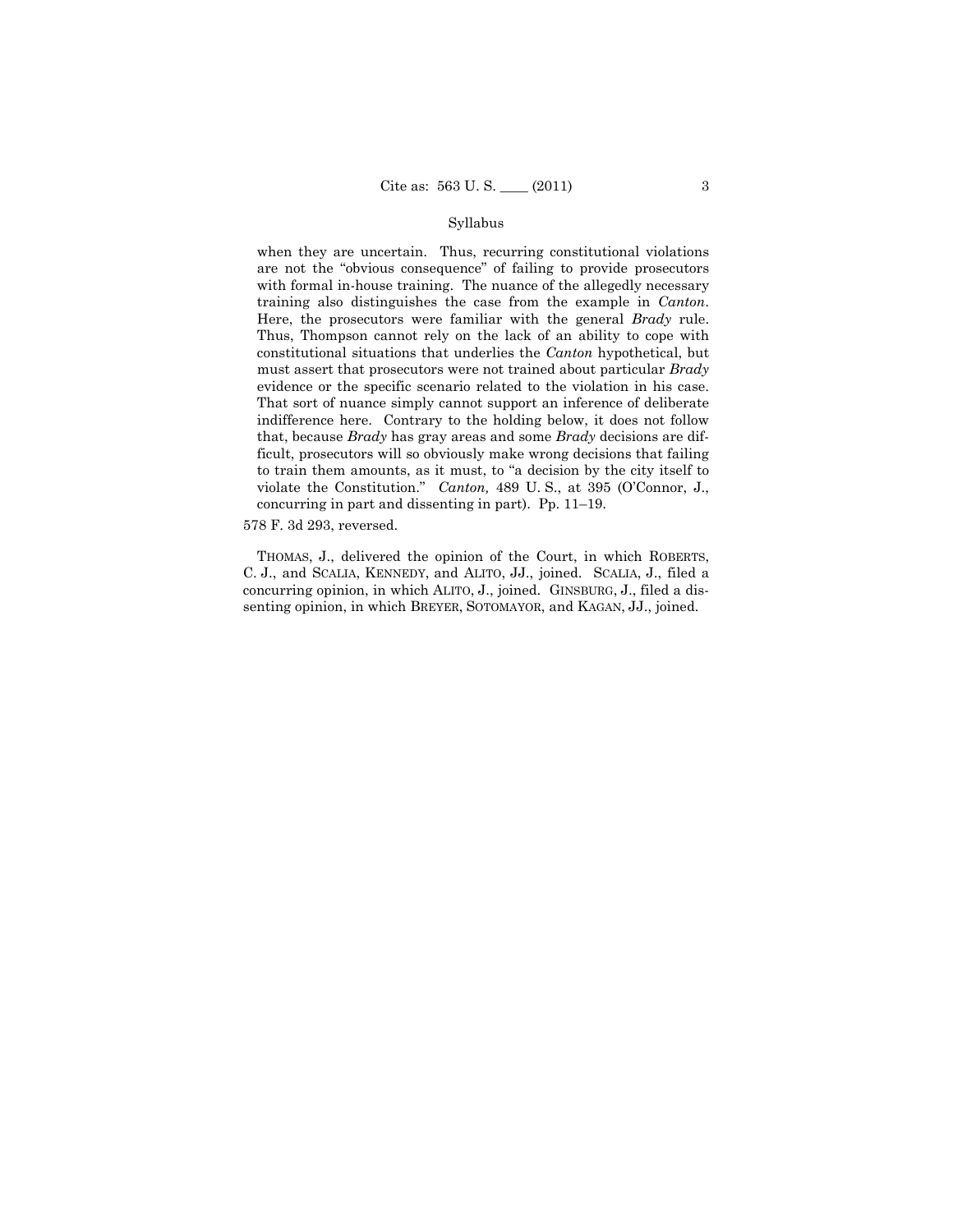NOTICE: This opinion is subject to formal revision before publication in the preliminary print of the United States Reports. Readers are requested to notify the Reporter of Decisions, Supreme Court of the United States, Washington, D. C. 20543, of any typographical or other formal errors, in order that corrections may be made before the preliminary print goes to press.

# $\frac{1}{2}$  ,  $\frac{1}{2}$  ,  $\frac{1}{2}$  ,  $\frac{1}{2}$  ,  $\frac{1}{2}$  ,  $\frac{1}{2}$  ,  $\frac{1}{2}$ **SUPREME COURT OF THE UNITED STATES**

# $\frac{1}{2}$  ,  $\frac{1}{2}$  ,  $\frac{1}{2}$  ,  $\frac{1}{2}$  ,  $\frac{1}{2}$  ,  $\frac{1}{2}$ No. 09–571

# HARRY F. CONNICK, DISTRICT ATTORNEY, ET AL., PETITIONERS *v.* JOHN THOMPSON

# ON WRIT OF CERTIORARI TO THE UNITED STATES COURT OF APPEALS FOR THE FIFTH CIRCUIT

# [March 29, 2011]

# JUSTICE THOMAS delivered the opinion of the Court.

The Orleans Parish District Attorney's Office now concedes that, in prosecuting respondent John Thompson for attempted armed robbery, prosecutors failed to disclose evidence that should have been turned over to the defense under *Brady* v. *Maryland*, 373 U. S. 83 (1963). Thompson was convicted. Because of that conviction Thompson elected not to testify in his own defense in his later trial for murder, and he was again convicted. Thompson spent 18 years in prison, including 14 years on death row. One month before Thompson's scheduled execution, his investigator discovered the undisclosed evidence from his armed robbery trial. The reviewing court determined that the evidence was exculpatory, and both of Thompson's convictions were vacated.

After his release from prison, Thompson sued petitioner Harry Connick, in his official capacity as the Orleans Parish District Attorney, for damages under Rev. Stat. §1979, 42 U. S. C. §1983. Thompson alleged that Connick had failed to train his prosecutors adequately about their duty to produce exculpatory evidence and that the lack of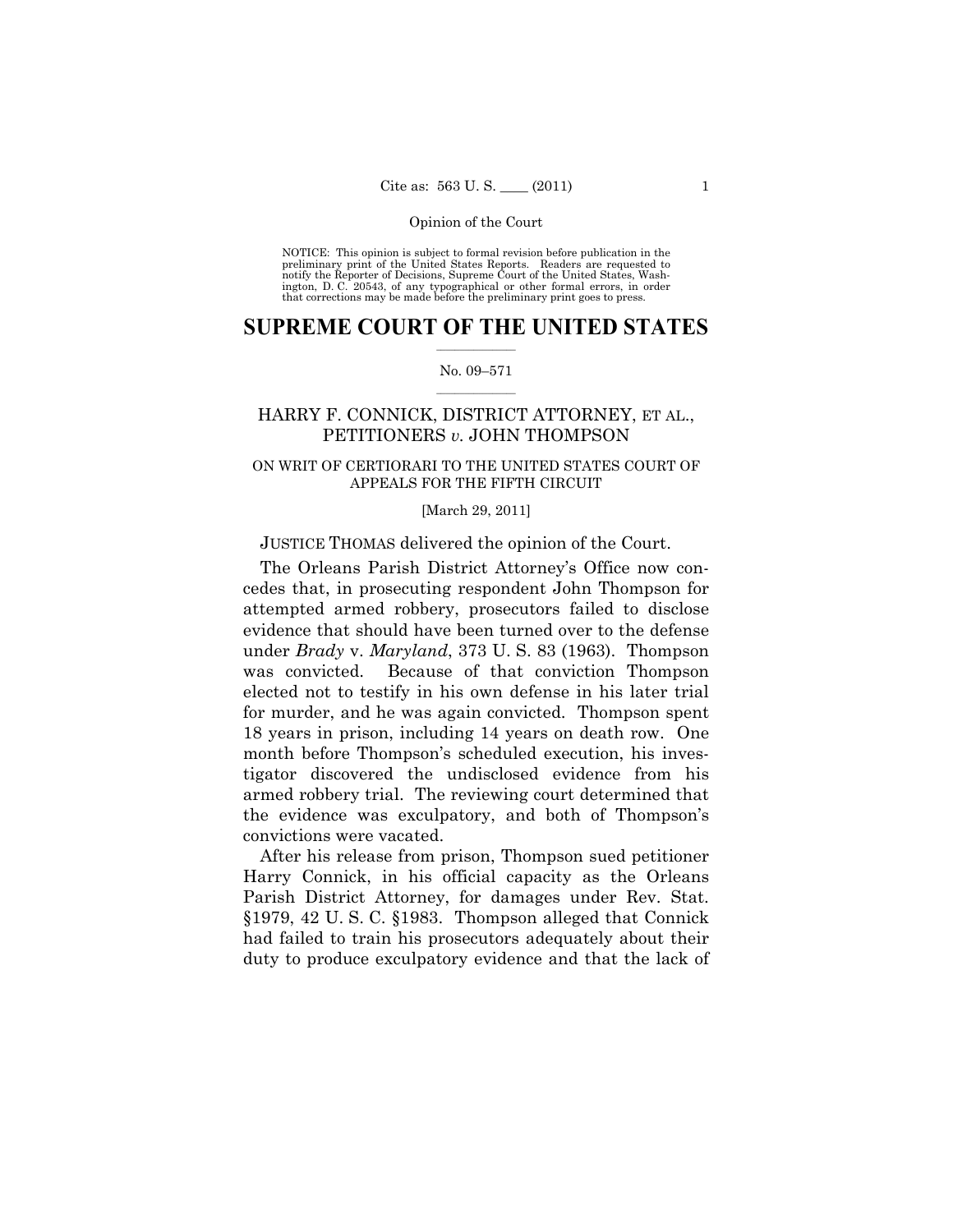## 2 CONNICK *v.* THOMPSON

# Opinion of the Court

training had caused the nondisclosure in Thompson's robbery case. The jury awarded Thompson \$14 million, and the Court of Appeals for the Fifth Circuit affirmed by an evenly divided en banc court. We granted certiorari to decide whether a district attorney's office may be held liable under §1983 for failure to train based on a single *Brady* violation. We hold that it cannot.

# I A

In early 1985, John Thompson was charged with the murder of Raymond T. Liuzza, Jr. in New Orleans. Publicity following the murder charge led the victims of an unrelated armed robbery to identify Thompson as their attacker. The district attorney charged Thompson with attempted armed robbery.

As part of the robbery investigation, a crime scene technician took from one of the victims' pants a swatch of fabric stained with the robber's blood. Approximately one week before Thompson's armed robbery trial, the swatch was sent to the crime laboratory. Two days before the trial, assistant district attorney Bruce Whittaker received the crime lab's report, which stated that the perpetrator had blood type B. There is no evidence that the prosecutors ever had Thompson's blood tested or that they knew what his blood type was. Whittaker claimed he placed the report on assistant district attorney James Williams' desk, but Williams denied seeing it. The report was never disclosed to Thompson's counsel.

Williams tried the armed robbery case with assistant district attorney Gerry Deegan. On the first day of trial, Deegan checked all of the physical evidence in the case out of the police property room, including the blood-stained swatch. Deegan then checked all of the evidence but the swatch into the courthouse property room. The prosecutors did not mention the swatch or the crime lab report at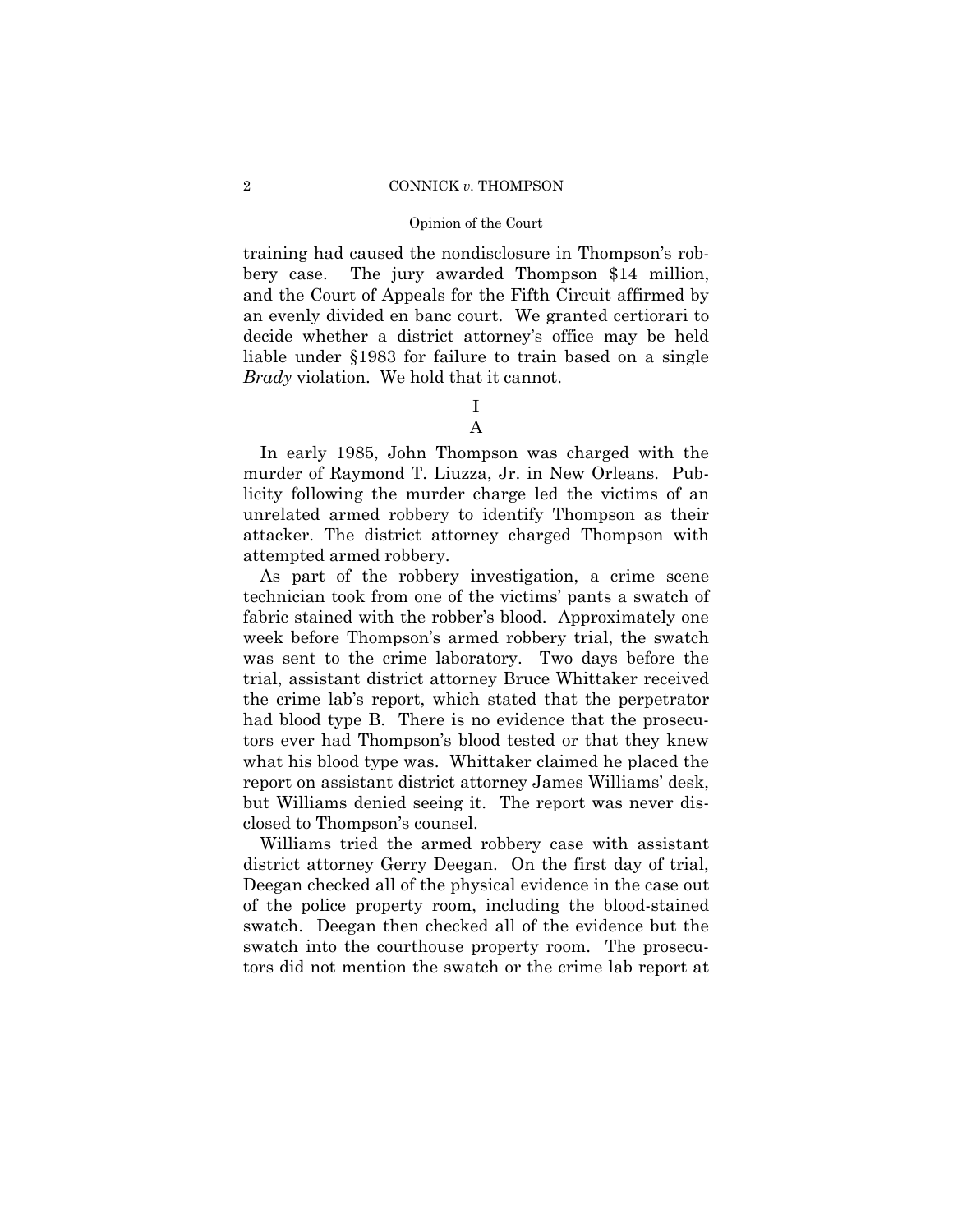trial, and the jury convicted Thompson of attempted armed robbery.

A few weeks later, Williams and special prosecutor Eric Dubelier tried Thompson for the Liuzza murder. Because of the armed robbery conviction, Thompson chose not to testify in his own defense. He was convicted and sentenced to death. *State* v. *Thompson*, 516 So. 2d 349 (La. 1987). In the 14 years following Thompson's murder conviction, state and federal courts reviewed and denied his challenges to the conviction and sentence. See *State ex rel. Thompson* v. *Cain*, 95–2463 (La. 4/25/96), 672 So. 2d 906; *Thompson* v. *Cain*, 161 F. 3d 802 (CA5 1998). The State scheduled Thompson's execution for May 20, 1999.

In late April 1999, Thompson's private investigator discovered the crime lab report from the armed robbery investigation in the files of the New Orleans Police Crime Laboratory. Thompson was tested and found to have blood type O, proving that the blood on the swatch was not his. Thompson's attorneys presented this evidence to the district attorney's office, which, in turn, moved to stay the execution and vacate Thompson's armed robbery conviction.1 The Louisiana Court of Appeals then reversed Thompson's murder conviction, concluding that the armed robbery conviction unconstitutionally deprived Thompson of his right to testify in his own defense at the murder trial. *State* v. *Thompson*, 2002–0361 (La. App. 7/17/02), 825 So. 2d 552. In 2003, the district attorney's office

<sup>1</sup>After Thompson discovered the crime lab report, former assistant district attorney Michael Riehlmann revealed that Deegan had confessed to him in 1994 that he had "intentionally suppressed blood evidence in the armed robbery trial of John Thompson that in some way exculpated the defendant." Record EX583; see also *id.*, at 2677. Deegan apparently had been recently diagnosed with terminal cancer when he made his confession. Following a disciplinary complaint by the district attorney's office, the Supreme Court of Louisiana reprimanded Riehlmann for failing to disclose Deegan's admission earlier. *In re Riehlmann*, 2004–0680 (La. 1/19/05), 891 So. 2d 1239.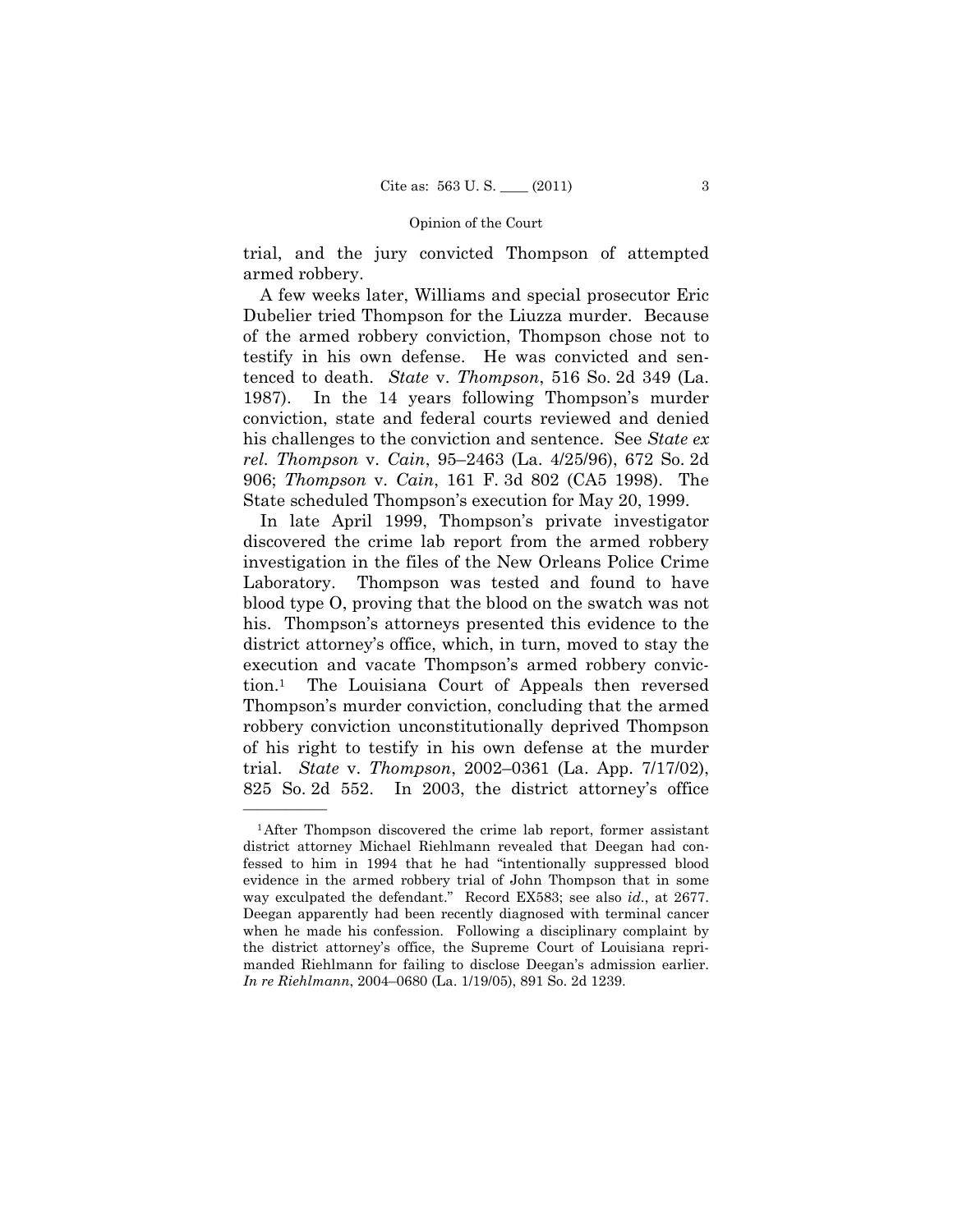retried Thompson for Liuzza's murder.<sup>2</sup> The jury found him not guilty.

# B

Thompson then brought this action against the district attorney's office, Connick, Williams, and others, alleging that their conduct caused him to be wrongfully convicted, incarcerated for 18 years, and nearly executed. The only claim that proceeded to trial was Thompson's claim under §1983 that the district attorney's office had violated *Brady* by failing to disclose the crime lab report in his armed robbery trial. See *Brady*, 373 U. S. 83. Thompson alleged liability under two theories: (1) the *Brady* violation was caused by an unconstitutional policy of the district attorney's office; and (2) the violation was caused by Connick's deliberate indifference to an obvious need to train the prosecutors in his office in order to avoid such constitutional violations.

Before trial, Connick conceded that the failure to produce the crime lab report constituted a *Brady* violation.3 See Record EX608, EX880. Accordingly, the District Court instructed the jury that the "only issue" was whether the nondisclosure was caused by either a policy, practice, or custom of the district attorney's office or a deliberately indifferent failure to train the office's prosecutors. Record 1615.

Although no prosecutor remembered any specific training session regarding *Brady* prior to 1985, it was undisputed at trial that the prosecutors were familiar with the

<sup>2</sup>Thompson testified in his own defense at the second trial and presented evidence suggesting that another man committed the murder. That man, the government's key witness at the first murder trial, had died in the interval between the first and second trials.<br><sup>3</sup>Because Connick conceded that the failure to disclose the crime lab

report violated *Brady*, that question is not presented here, and we do not address it.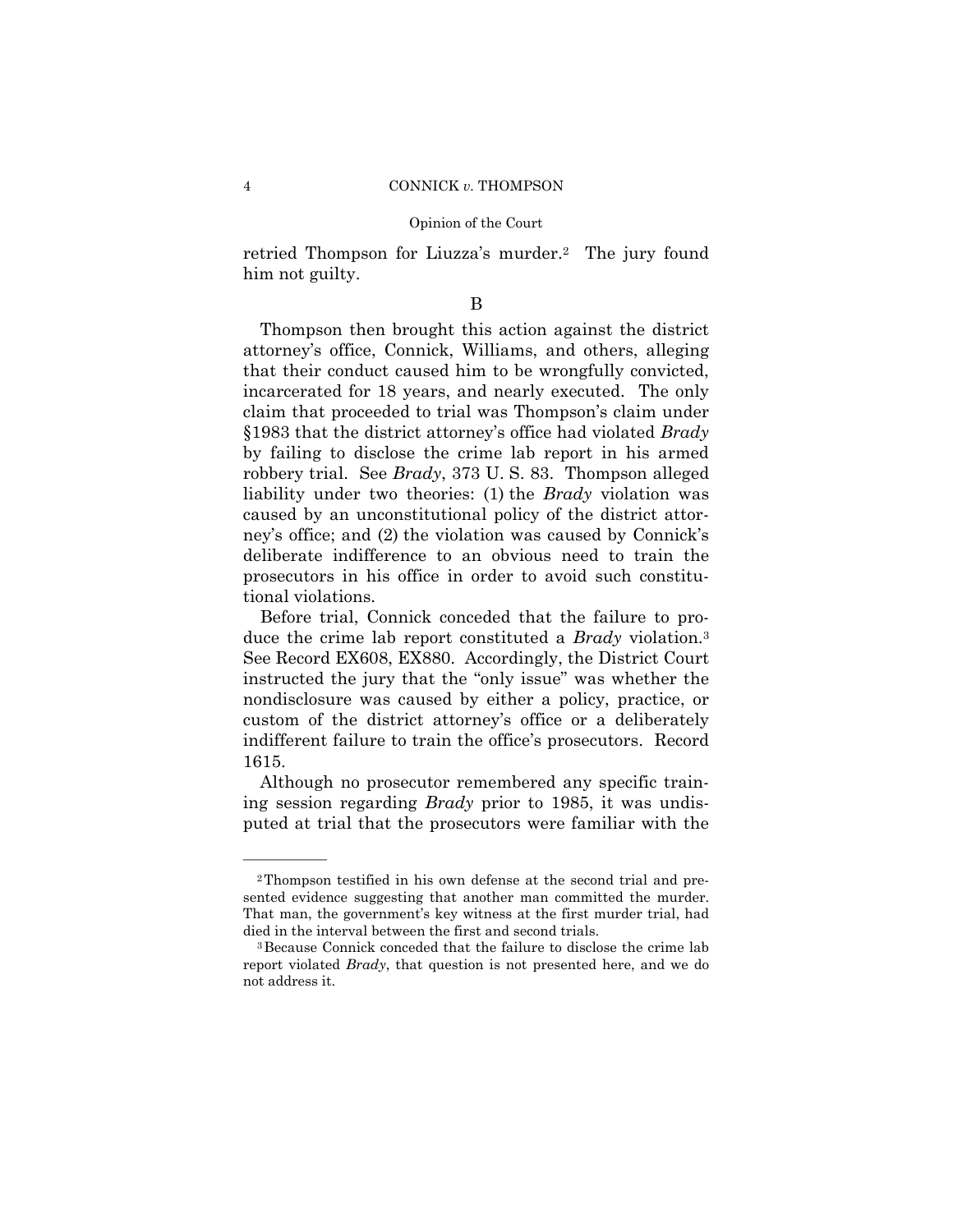general *Brady* requirement that the State disclose to the defense evidence in its possession that is favorable to the accused. Prosecutors testified that office policy was to turn crime lab reports and other scientific evidence over to the defense. They also testified that, after the discovery of the undisclosed crime lab report in 1999, prosecutors disagreed about whether it had to be disclosed under *Brady* absent knowledge of Thompson's blood type.

The jury rejected Thompson's claim that an unconstitutional office policy caused the *Brady* violation, but found the district attorney's office liable for failing to train the prosecutors. The jury awarded Thompson \$14 million in damages, and the District Court added more than \$1 million in attorney's fees and costs.

After the verdict, Connick renewed his objection—which he had raised on summary judgment—that he could not have been deliberately indifferent to an obvious need for more or different *Brady* training because there was no evidence that he was aware of a pattern of similar *Brady*  violations. The District Court rejected this argument for the reasons that it had given in the summary judgment order. In that order, the court had concluded that a pattern of violations is not necessary to prove deliberate indifference when the need for training is "so obvious." No. Civ. A. 03–2045 (ED La., Nov. 15, 2005), App. to Pet. for Cert. 141a, 2005 WL 3541035, \*13. Relying on *Canton*  v. *Harris*, 489 U. S. 378 (1989), the court had held that Thompson could demonstrate deliberate indifference by proving that "the DA's office knew to a moral certainty that assistan[t] [district attorneys] would acquire *Brady* material, that without training it is not always obvious what *Brady* requires, and that withholding *Brady* material will virtually always lead to a substantial violation of constitutional rights."4 App. to Pet. for Cert. 141a, 2005

<sup>4</sup>The District Court rejected Connick's proposed deliberate indiffer-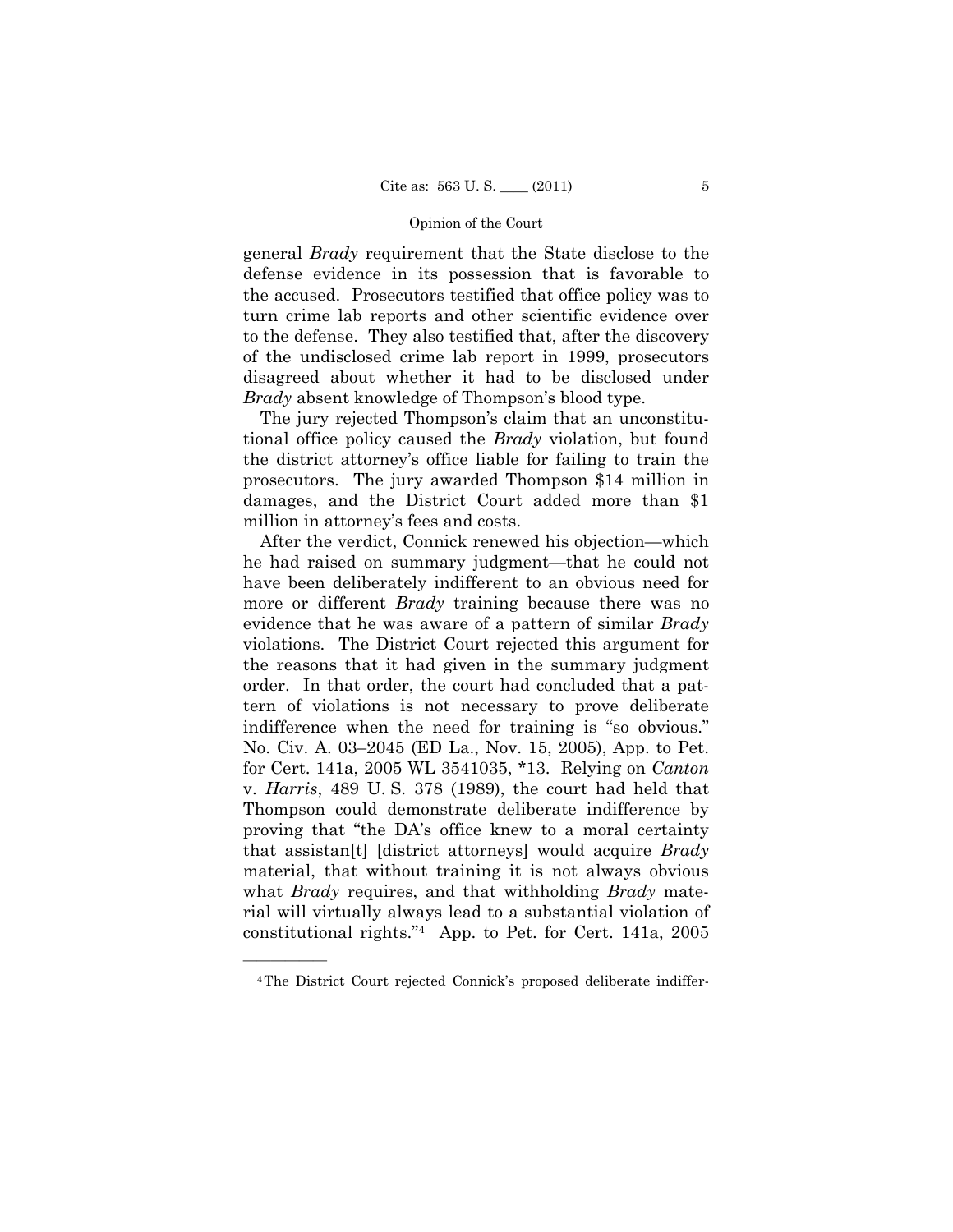# WL 3541035, \*13.

——————

A panel of the Court of Appeals for the Fifth Circuit affirmed. The panel acknowledged that Thompson did not present evidence of a pattern of similar *Brady* violations, 553 F. 3d 836, 851 (2008), but held that Thompson did not need to prove a pattern, *id.*, at 854. According to the panel, Thompson demonstrated that Connick was on notice of an obvious need for *Brady* training by presenting evidence "that attorneys, often fresh out of law school, would undoubtedly be required to confront *Brady* issues while at the DA's Office, that erroneous decisions regarding *Brady* evidence would result in serious constitutional violations, that resolution of *Brady* issues was often unclear, and that training in *Brady* would have been helpful." 553 F. 3d, at 854*.* 

The Court of Appeals sitting en banc vacated the panel opinion, granted rehearing, and divided evenly, thereby affirming the District Court. 578 F. 3d 293 (CA5 2009) *(per curiam)*. In four opinions, the divided en banc court disputed whether Thompson could establish municipal liability for failure to train the prosecutors based on the single *Brady* violation without proving a prior pattern of similar violations, and, if so, what evidence would make that showing. We granted certiorari. 559 U. S. \_\_\_ (2010).

II

The *Brady* violation conceded in this case occurred when one or more of the four prosecutors involved with Thompson's armed robbery prosecution failed to disclose the crime lab report to Thompson's counsel. Under Thompson's failure-to-train theory, he bore the burden of proving both (1) that Connick, the policymaker for the district attorney's office, was deliberately indifferent to the need to

ence jury instruction—which would have required Thompson to prove a pattern of similar violations—for the same reasons as the summary judgment motion. Tr. 1013; Record 993; see also Tr. of Oral Arg. 26.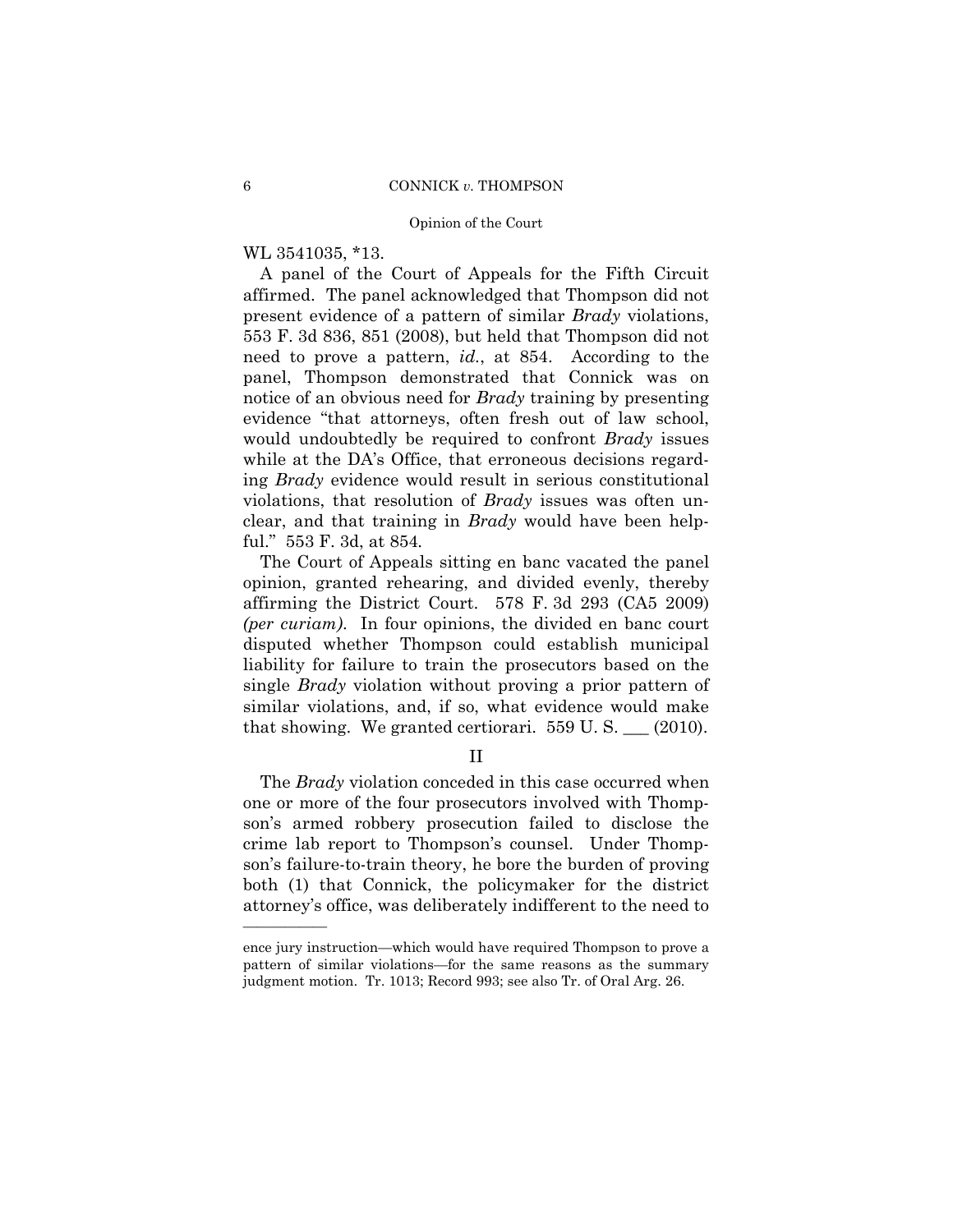train the prosecutors about their *Brady* disclosure obligation with respect to evidence of this type and (2) that the lack of training actually caused the *Brady* violation in this case. Connick argues that he was entitled to judgment as a matter of law because Thompson did not prove that he was on actual or constructive notice of, and therefore deliberately indifferent to, a need for more or different *Brady* training. We agree.5

# A

Title 42 U. S. C. §1983 provides in relevant part:

——————

"Every person who, under color of any statute, ordinance, regulation, custom, or usage, of any State . . . subjects, or causes to be subjected, any citizen of the

<sup>5</sup>Because we conclude that Thompson failed to prove deliberate indifference, we need not reach causation. Thus, we do not address whether the alleged training deficiency, or some other cause, was the " 'moving force,' " *Canton* v. *Harris*, 489 U. S. 378, 389 (1989) (quoting *Monell* v. *New York City Dept. of Social Servs.*, 436 U. S. 658, 694 (1978), and *Polk County* v. *Dodson*, 454 U. S. 312, 326 (1981)), that "actually caused" the failure to disclose the crime lab report, *Canton*, *supra*, at 391.

The same cannot be said for the dissent, however. Affirming the verdict in favor of Thompson would require finding both that he proved deliberate indifference and that he proved causation. Perhaps unsurprisingly, the dissent has not conducted the second step of the analysis, which would require showing that the failure to provide particular training (which the dissent never clearly identifies) "actually caused" the flagrant—and quite possibly intentional—misconduct that occurred in this case. See *post*, at 21 (opinion of GINSBURG, J.) (assuming that, "[h]ad *Brady*'s importance been brought home to prosecutors," the violation at issue "surely" would not have occurred). The dissent believes that evidence that the prosecutors allegedly "misapprehen[ded]" *Brady* proves causation. *Post*, at 27, n. 20. Of course, if evidence of a need for training, by itself, were sufficient to prove that the lack of training "actually caused" the violation at issue, no causation requirement would be necessary because every plaintiff who satisfied the deliberate indifference requirement would necessarily satisfy the causation requirement.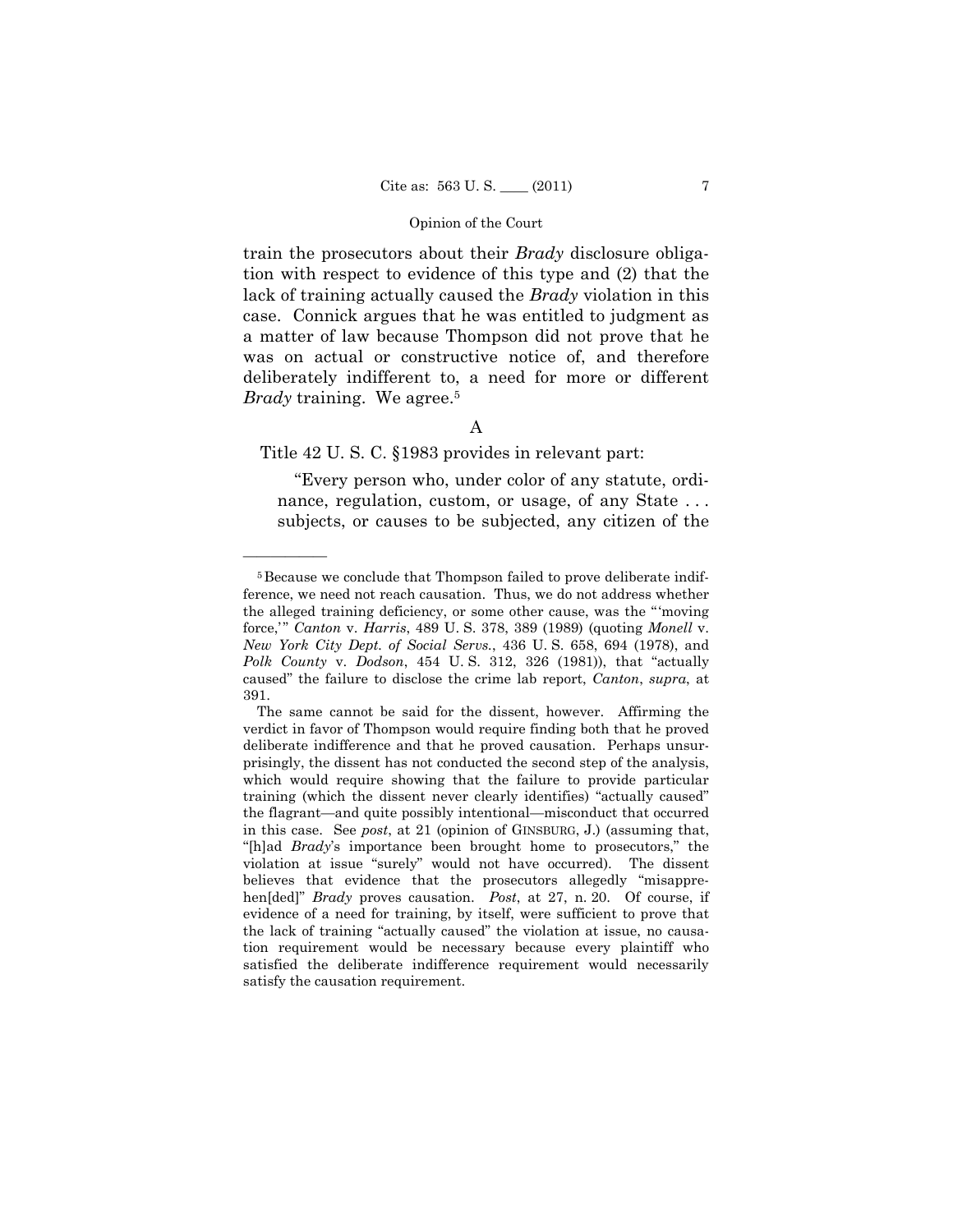# 8 CONNICK *v*. THOMPSON

# Opinion of the Court

United States or other person within the jurisdiction thereof to the deprivation of any rights, privileges, or immunities secured by the Constitution and laws, shall be liable to the party injured in an action at law, suit in equity, or other proper proceeding for redress . . . ."

A municipality or other local government may be liable under this section if the governmental body itself "subjects" a person to a deprivation of rights or "causes" a person "to be subjected" to such deprivation. See *Monell* v. *New York City Dept. of Social Servs.*, 436 U. S. 658, 692 (1978). But, under §1983, local governments are responsible only for "their *own* illegal acts." *Pembaur* v. *Cincinnati*, 475 U. S. 469, 479 (1986) (citing *Monell*, 436 U. S., at 665–683). They are not vicariously liable under §1983 for their employees' actions. See *id.*, at 691; *Canton*, 489 U. S., at 392; *Board of Comm'rs of Bryan Cty.* v. *Brown*, 520 U. S. 397, 403 (1997) (collecting cases).

Plaintiffs who seek to impose liability on local governments under §1983 must prove that "action pursuant to official municipal policy" caused their injury. *Monell*, 436 U. S., at 691; see *id.*, at 694. Official municipal policy includes the decisions of a government's lawmakers, the acts of its policymaking officials, and practices so persistent and widespread as to practically have the force of law. See *ibid.*; *Pembaur*, *supra*, at 480–481; *Adickes* v. *S. H. Kress & Co.*, 398 U. S. 144, 167–168 (1970). These are "action[s] for which the municipality is actually responsible." *Pembaur*, *supra*, at 479–480.

In limited circumstances, a local government's decision not to train certain employees about their legal duty to avoid violating citizens' rights may rise to the level of an official government policy for purposes of §1983. A municipality's culpability for a deprivation of rights is at its most tenuous where a claim turns on a failure to train.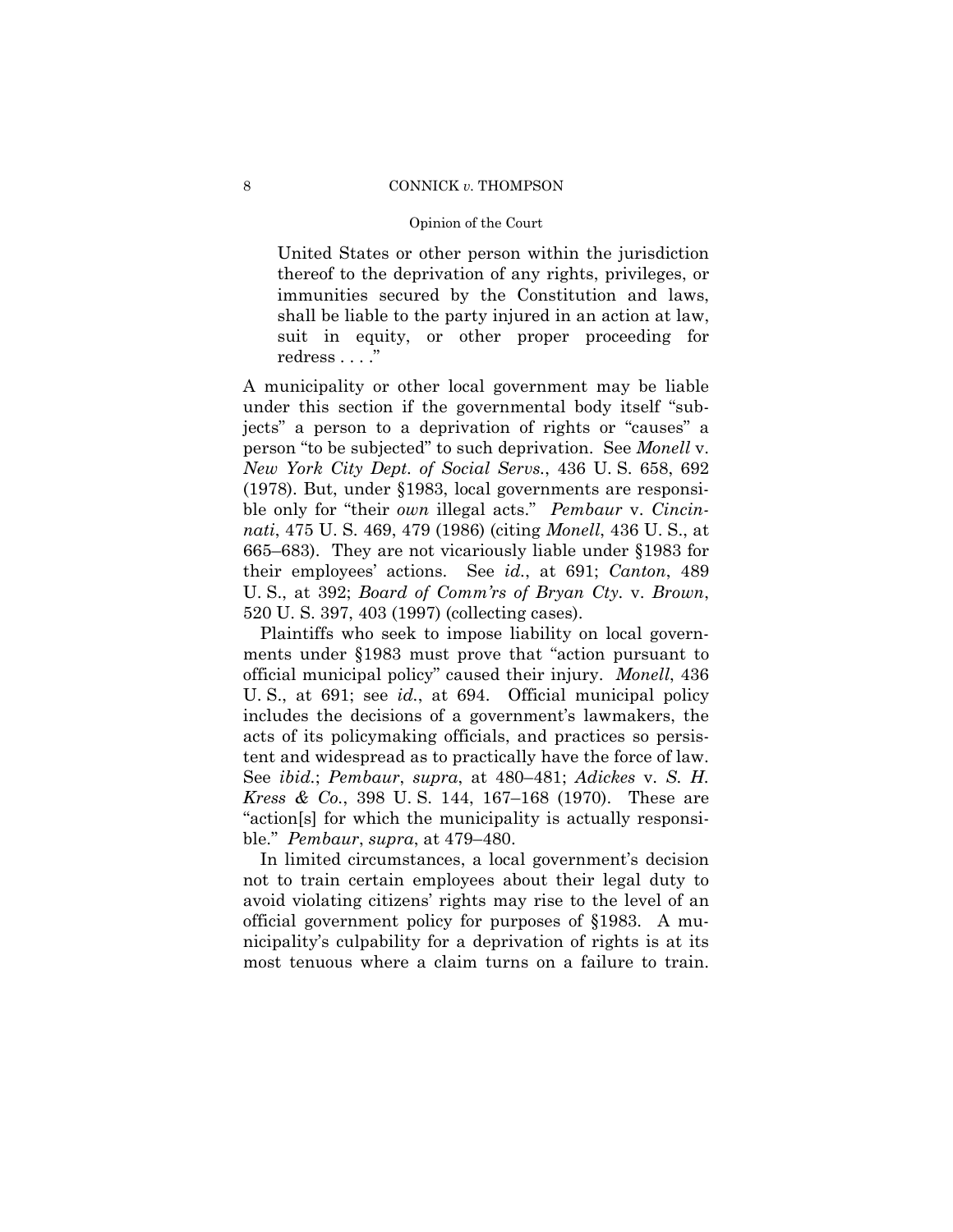See *Oklahoma City* v. *Tuttle*, 471 U. S. 808, 822–823 (1985) (plurality opinion) ("[A] 'policy' of 'inadequate training'" is "far more nebulous, and a good deal further removed from the constitutional violation, than was the policy in *Monell*"). To satisfy the statute, a municipality's failure to train its employees in a relevant respect must amount to "deliberate indifference to the rights of persons with whom the funtrained employees come into contact." *Canton*, 489 U. S., at 388. Only then "can such a shortcoming be properly thought of as a city 'policy or custom' that is actionable under §1983." *Id.*, at 389.

 "'[D]eliberate indifference' is a stringent standard of fault, requiring proof that a municipal actor disregarded a known or obvious consequence of his action." *Bryan Cty.*, 520 U. S., at 410. Thus, when city policymakers are on actual or constructive notice that a particular omission in their training program causes city employees to violate citizens' constitutional rights, the city may be deemed deliberately indifferent if the policymakers choose to retain that program. *Id.*, at 407. The city's "policy of inaction" in light of notice that its program will cause constitutional violations "is the functional equivalent of a decision by the city itself to violate the Constitution." *Canton*, 489 U. S., at 395 (O'Connor, J., concurring in part and dissenting in part). A less stringent standard of fault for a failure-to-train claim "would result in *de facto respondeat superior* liability on municipalities . . . ." *Id.*, at 392; see also *Pembaur*, *supra*, at 483 (opinion of Brennan, J.) ("[M]unicipal liability under §1983 attaches where and only where—a deliberate choice to follow a course of action is made from among various alternatives by [the relevant] officials . . .").

# B

A pattern of similar constitutional violations by untrained employees is "ordinarily necessary" to demonstrate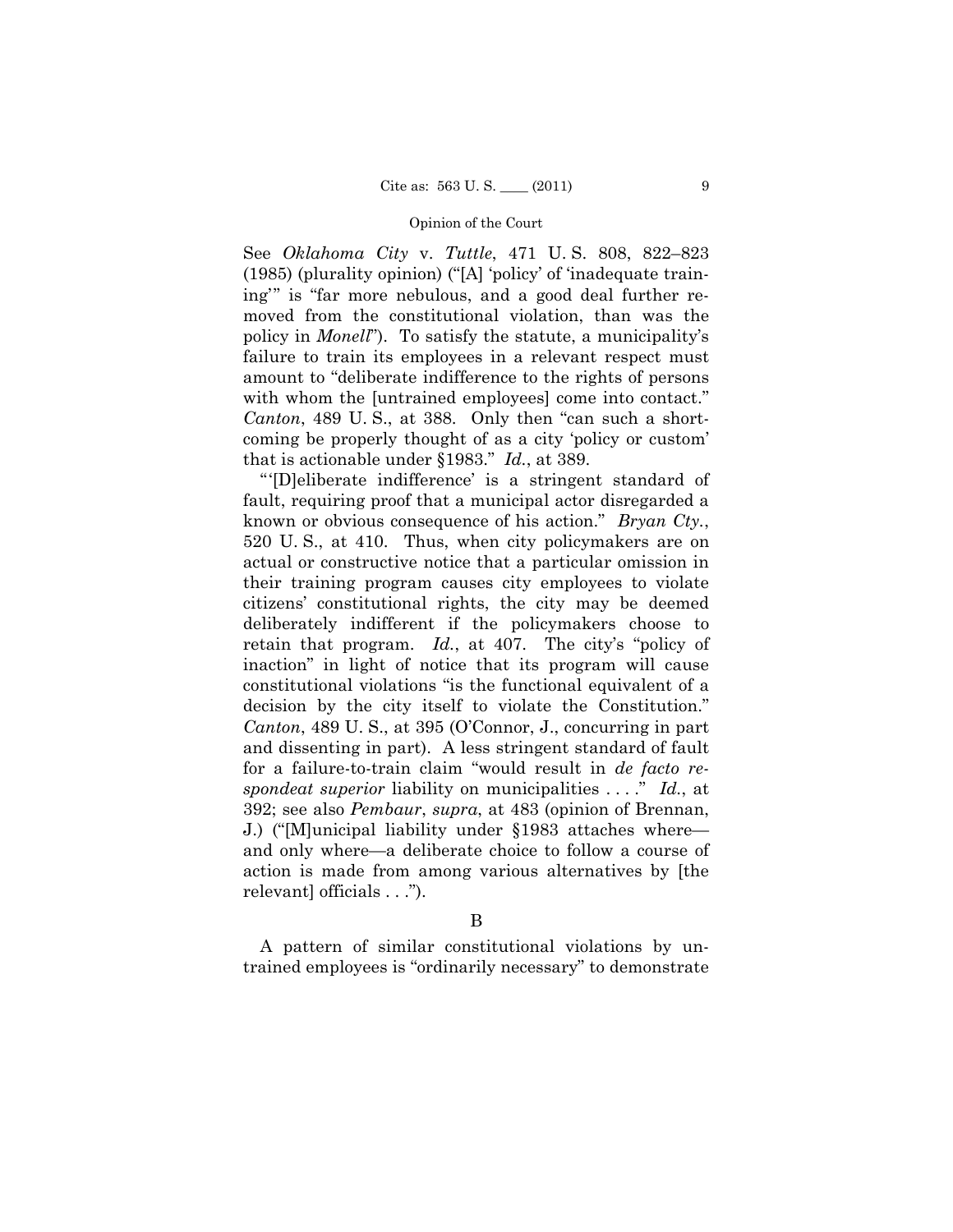#### 10 **CONNICK** *v*. THOMPSON

# Opinion of the Court

deliberate indifference for purposes of failure to train. *Bryan Cty.*, 520 U. S., at 409. Policymakers' "continued adherence to an approach that they know or should know has failed to prevent tortious conduct by employees may establish the conscious disregard for the consequences of their action—the 'deliberate indifference'—necessary to trigger municipal liability." *Id.*, at 407. Without notice that a course of training is deficient in a particular respect, decisionmakers can hardly be said to have deliberately chosen a training program that will cause violations of constitutional rights.

Although Thompson does not contend that he proved a pattern of similar *Brady* violations, 553 F. 3d, at 851, vacated, 578 F. 3d 293 (en banc), he points out that, during the ten years preceding his armed robbery trial, Louisiana courts had overturned four convictions because of *Brady* violations by prosecutors in Connick's office.<sup>6</sup> Those four reversals could not have put Connick on notice that the office's *Brady* training was inadequate with respect to the sort of *Brady* violation at issue here. None of those cases involved failure to disclose blood evidence, a crime lab report, or physical or scientific evidence of any kind. Because those incidents are not similar to the violation at issue here, they could not have put Connick on notice that specific training was necessary to avoid this constitutional violation.7

<sup>6</sup>Thompson had every incentive at trial to attempt to establish a pattern of similar violations, given that the jury instruction allowed the jury to find deliberate indifference based on, among other things, prosecutors' "history of mishandling" similar situations. Record 1619. 7Thompson also asserts that this case is not about a "single incident"

because up to four prosecutors may have been responsible for the nondisclosure of the crime lab report and, according to his allegations, withheld additional evidence in his armed robbery and murder trials. But contemporaneous or subsequent conduct cannot establish a pattern of violations that would provide "notice to the cit[y] and the opportunity to conform to constitutional dictates . . . ." *Canton*, 489 U. S., at 395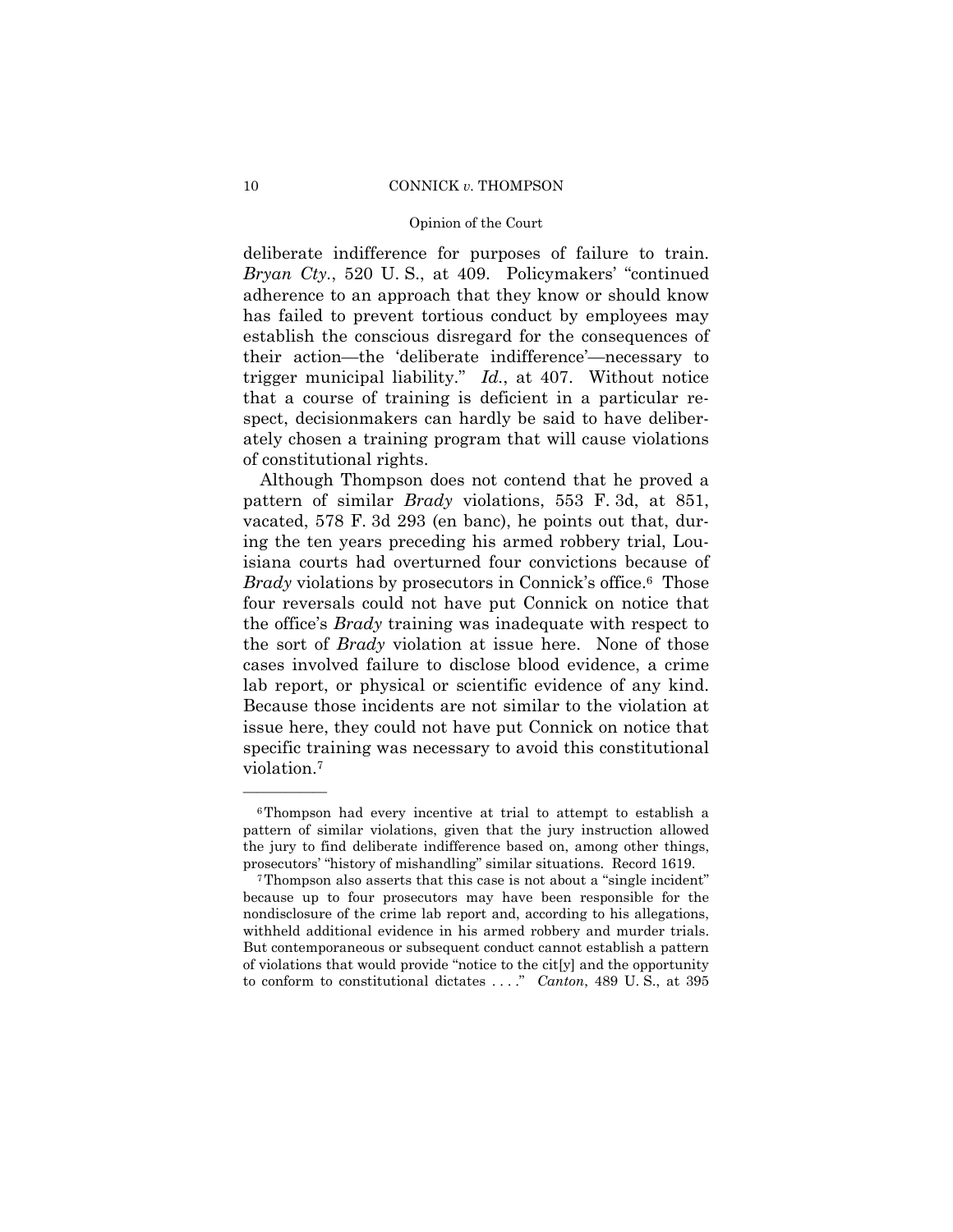# $\mathcal{C}$ 1

Instead of relying on a pattern of similar *Brady* violations, Thompson relies on the "single-incident" liability that this Court hypothesized in *Canton*. He contends that the *Brady* violation in his case was the "obvious" consequence of failing to provide specific *Brady* training, and that this showing of "obviousness" can substitute for the pattern of violations ordinarily necessary to establish municipal culpability.

In *Canton*, the Court left open the possibility that, "in a narrow range of circumstances," a pattern of similar violations might not be necessary to show deliberate indifference. *Bryan Cty.*, *supra*, at 409. The Court posed the hypothetical example of a city that arms its police force with firearms and deploys the armed officers into the public to capture fleeing felons without training the officers in the constitutional limitation on the use of deadly force. *Canton*, *supra*, at 390, n. 10. Given the known frequency with which police attempt to arrest fleeing felons and the "predictability that an officer lacking specific tools to handle that situation will violate citizens' rights," the Court theorized that a city's decision not to train the officers about constitutional limits on the use of deadly force could reflect the city's deliberate indifference to the "highly predictable consequence," namely, violations of constitutional rights. *Bryan Cty.*, *supra*, at 409. The Court sought not to foreclose the possibility, however rare, that the unconstitutional consequences of failing to train could be so patently obvious that a city could be liable under §1983 without proof of a pre-existing pattern of violations.

<sup>(</sup>O'Connor, J., concurring in part and dissenting in part). Moreover, no court has ever found any of the other *Brady* violations that Thompson alleges occurred in his armed robbery and murder trials.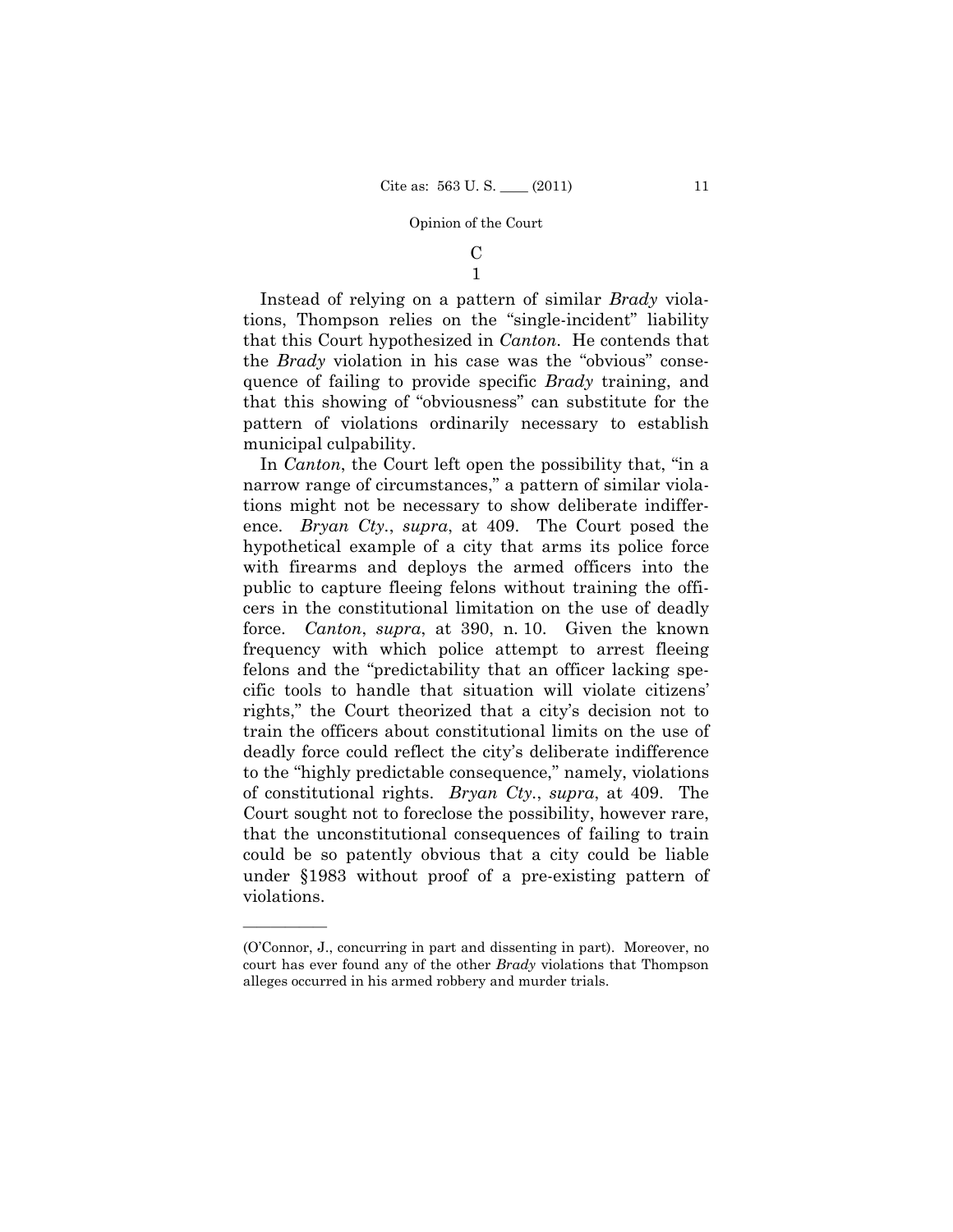## 12 CONNICK *v.* THOMPSON

# Opinion of the Court

Failure to train prosecutors in their *Brady* obligations does not fall within the narrow range of *Canton*'s hypothesized single-incident liability. The obvious need for specific legal training that was present in the *Canton* scenario is absent here. Armed police must sometimes make splitsecond decisions with life-or-death consequences. There is no reason to assume that police academy applicants are familiar with the constitutional constraints on the use of deadly force. And, in the absence of training, there is no way for novice officers to obtain the legal knowledge they require. Under those circumstances there is an obvious need for some form of training. In stark contrast, legal "[t]raining is what differentiates attorneys from average public employees." 578 F. 3d, at 304–305 (opinion of Clement, J.).

Attorneys are trained in the law and equipped with the tools to interpret and apply legal principles, understand constitutional limits, and exercise legal judgment. Before they may enter the profession and receive a law license, all attorneys must graduate from law school or pass a substantive examination; attorneys in the vast majority of jurisdictions must do both. See, *e.g.*, La. State Bar Assn. (LSBA), Articles of Incorporation, La. Rev. Stat. Ann. §37, ch. 4, App., Art. 14, §7 (1988 West Supp.) (as amended through 1985). These threshold requirements are designed to ensure that all new attorneys have learned how to find, understand, and apply legal rules. Cf. *United States* v. *Cronic*, 466 U. S. 648, 658, 664 (1984) (noting that the presumption "that the lawyer is competent to provide the guiding hand that the defendant needs" applies even to young and inexperienced lawyers in their first jury trial and even when the case is complex).

Nor does professional training end at graduation. Most jurisdictions require attorneys to satisfy continuingeducation requirements. See, *e.g.*, LSBA, Articles of Incorporation, Art. 16, Rule 1.1(b) (effective 1987); La. Sup.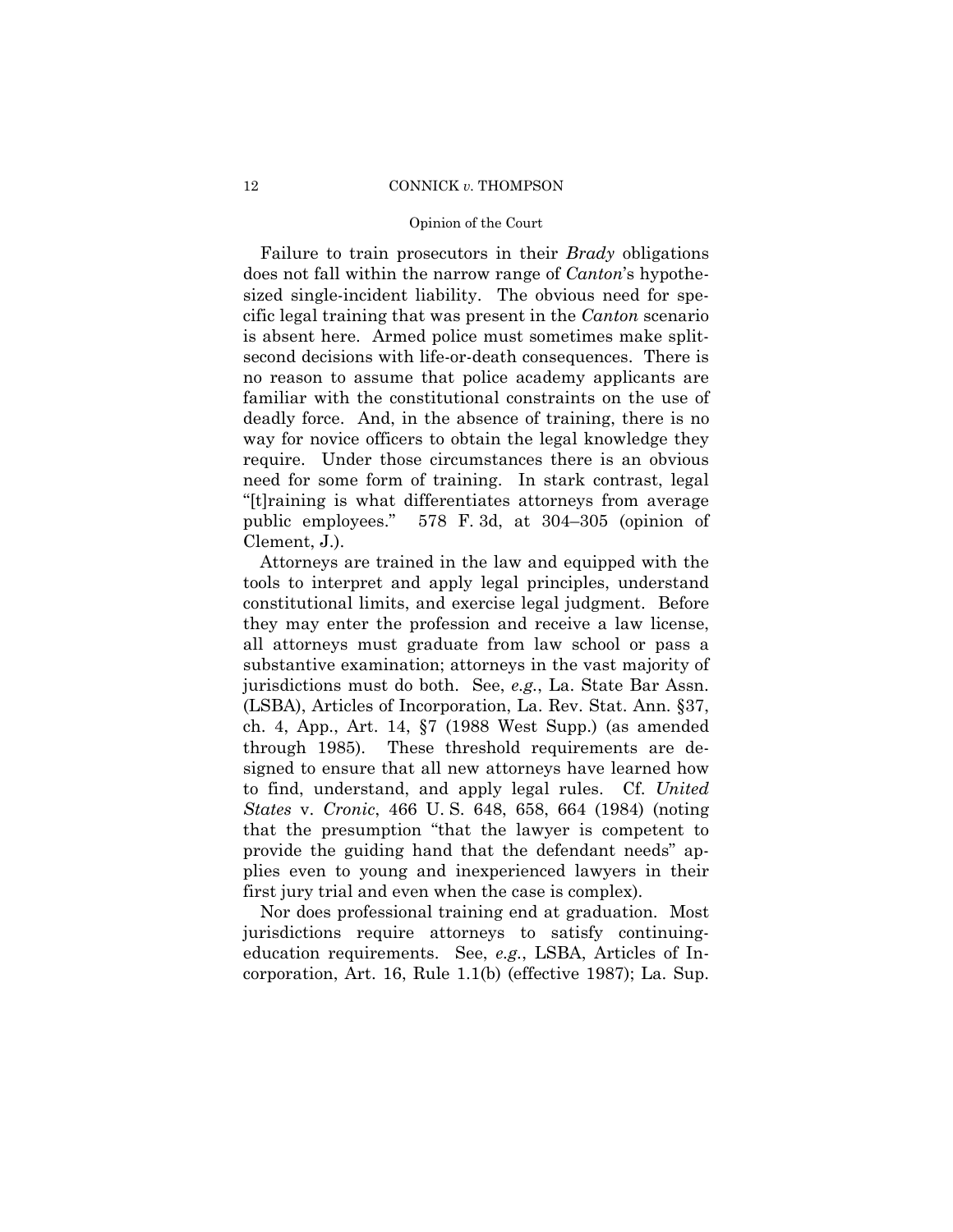Ct. Rule XXX (effective 1988). Even those few jurisdictions that do not impose mandatory continuing-education requirements mandate that attorneys represent their clients competently and encourage attorneys to engage in continuing study and education. See, *e.g.*, Mass. Rule Prof. Conduct 1.1 and comment 6 (West 2006). Before Louisiana adopted continuing-education requirements, it imposed similar general competency requirements on its state bar. LSBA, Articles of Incorporation, Art. 16, EC 1– 1, 1–2, DR 6–101 (West 1974) (effective 1971).

Attorneys who practice with other attorneys, such as in district attorney's offices, also train on the job as they learn from more experienced attorneys. For instance, here in the Orleans Parish District Attorney's Office, junior prosecutors were trained by senior prosecutors who supervised them as they worked together to prepare cases for trial, and trial chiefs oversaw the preparation of the cases. Senior attorneys also circulated court decisions and instructional memoranda to keep the prosecutors abreast of relevant legal developments.

In addition, attorneys in all jurisdictions must satisfy character and fitness standards to receive a law license and are personally subject to an ethical regime designed to reinforce the profession's standards. See, *e.g.,* LSBA, Articles of Incorporation, Art. 14, §7 (1985); see generally *id.*, Art. 16 (1971) (Code of Professional Responsibility). Trial lawyers have a "duty to bring to bear such skill and knowledge as will render the trial a reliable adversarial testing process." *Strickland* v. *Washington*, 466 U. S. 668, 688 (1984). Prosecutors have a special "duty to seek justice, not merely to convict." LSBA, Articles of Incorporation, Art. 16, EC 7–13 (1971); ABA Standards for Criminal Justice 3–1.1(c) (2d ed. 1980). Among prosecutors' unique ethical obligations is the duty to produce *Brady* evidence to the defense. See, *e.g.*, LSBA, Articles of Incorporation, Art. 16, EC 7–13 (1971); ABA Model Rule of Prof. Conduct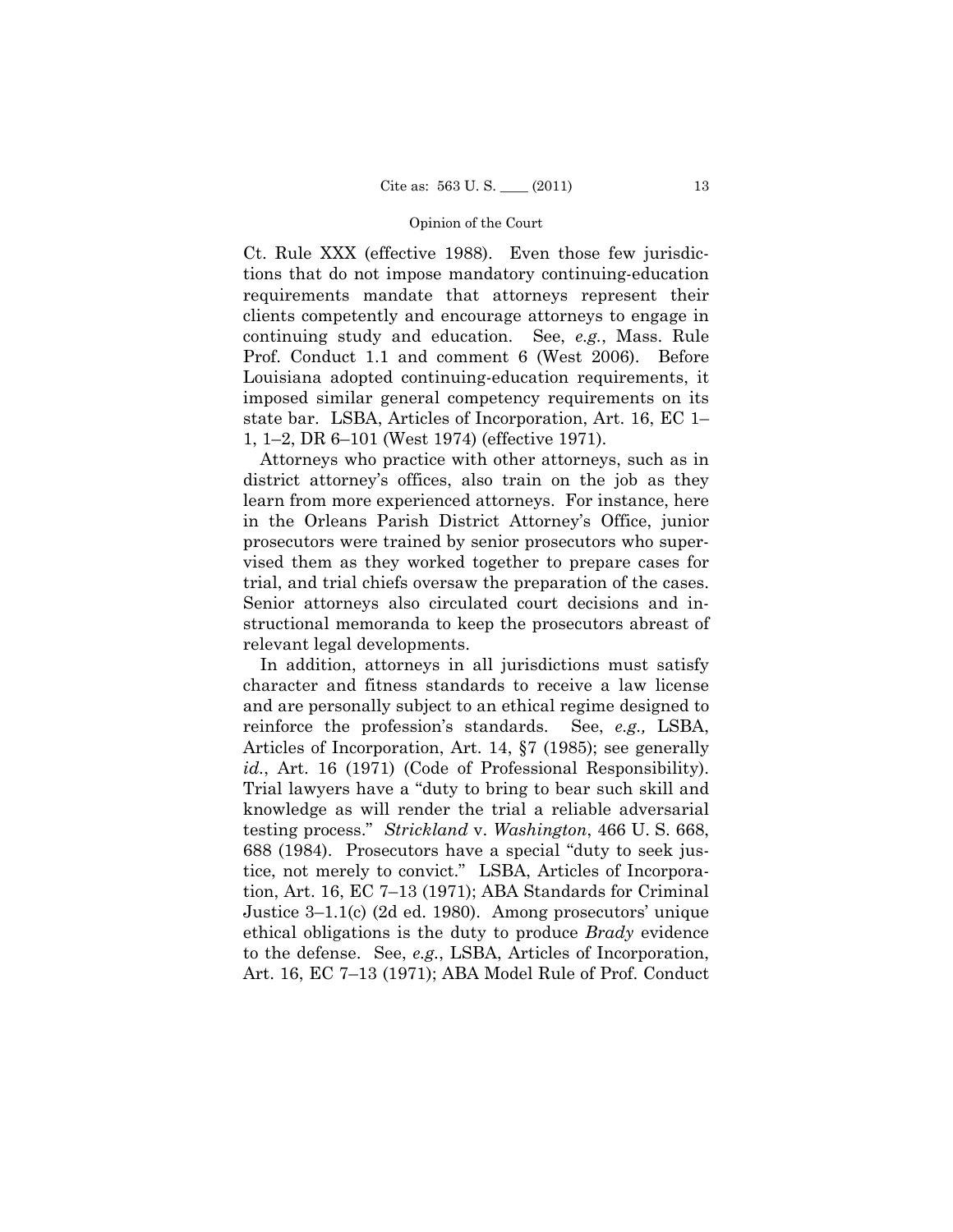3.8(d) (1984).8 An attorney who violates his or her ethical obligations is subject to professional discipline, including sanctions, suspension, and disbarment. See, *e.g.,* LSBA, Articles of Incorporation, Art. 15, §§5, 6 (1971); *id.*, Art. 16, DR 1–102; ABA Model Rule of Prof. Conduct 8.4 (1984).

In light of this regime of legal training and professional responsibility, recurring constitutional violations are not the "obvious consequence" of failing to provide prosecutors with formal in-house training about how to obey the law. *Bryan Cty.*, 520 U. S., at 409. Prosecutors are not only equipped but are also ethically bound to know what *Brady* entails and to perform legal research when they are uncertain. A district attorney is entitled to rely on prosecutors' professional training and ethical obligations in the ab-

<sup>8</sup>The Louisiana State Bar Code of Professional Responsibility included a broad understanding of the prosecutor's duty to disclose in 1985:

<sup>&</sup>quot;With respect to evidence and witnesses, the prosecutor has responsibilities different from those of a lawyer in private practice: the prosecutor should make timely disclosure to the defense of available evidence, known to him, that tends to negate the guilt of the accused, mitigate the degree of the offense, or reduce the punishment. Further, a prosecutor should not intentionally avoid pursuit of evidence merely because he believes it will damage the prosecution's case or aid the accused." LSBA, Articles of Incorporation, Art. 16, EC 7–13 (1971); see also ABA Model Rule of Prof. Conduct 3.8(d) (1984) ("The prosecutor in a criminal case shall . . . make timely disclosure to the defense of all evidence or information known to the prosecutor that tends to negate the guilt of the accused or mitigates the offense . . .").

In addition to these ethical rules, the Louisiana Code of Criminal Procedure, with which Louisiana prosecutors are no doubt familiar, in 1985 required prosecutors, upon order of the court, to permit inspection of evidence "favorable to the defendant . . . which [is] material and relevant to the issue of guilt or punishment," La. Code Crim. Proc. Ann., Art. 718 (West 1981) (added 1977), as well as "any results or reports" of "scientific tests or experiments, made in connection with or material to the particular case" if those reports are exculpatory or intended for use at trial, *id.*, Art. 719.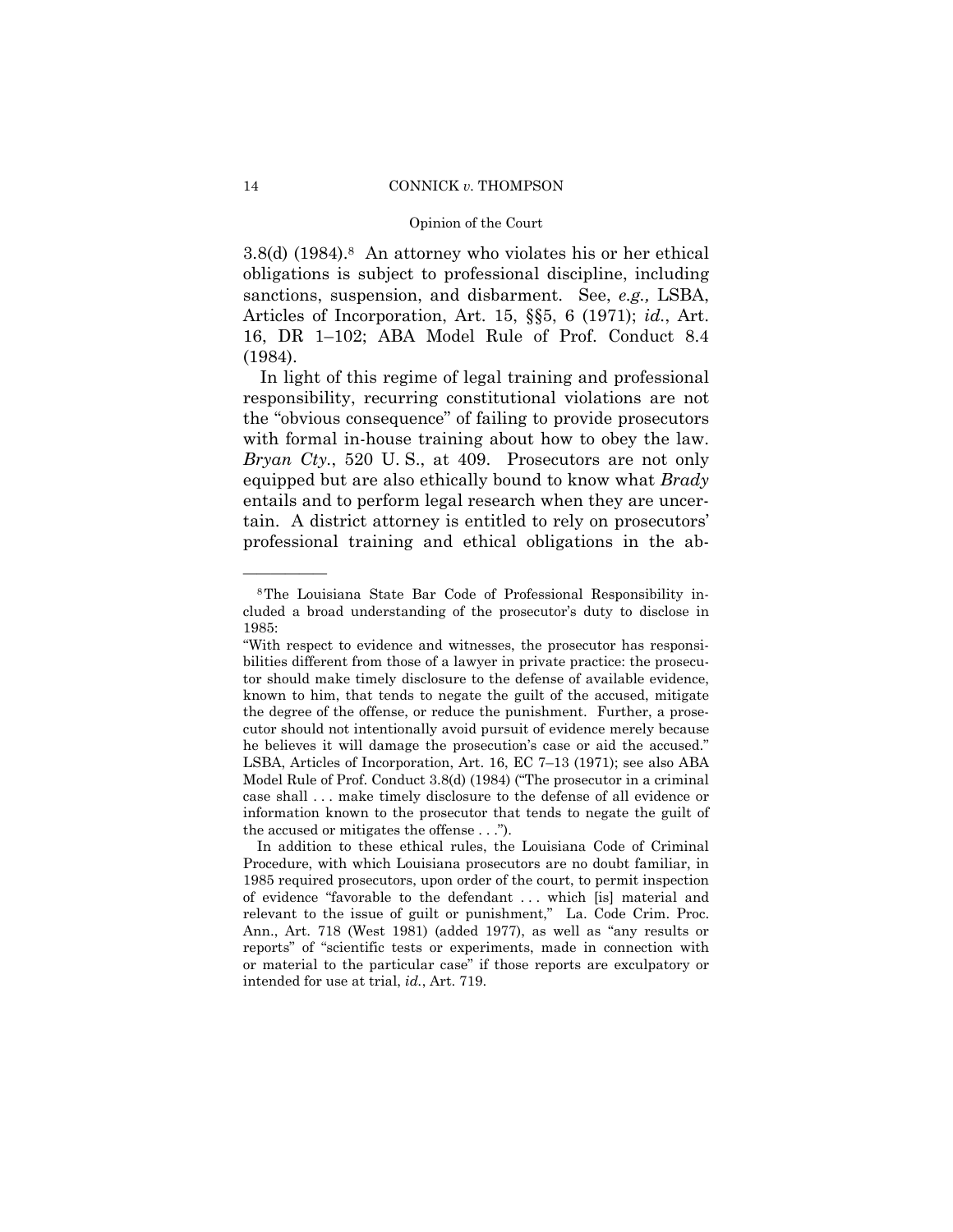sence of specific reason, such as a pattern of violations, to believe that those tools are insufficient to prevent future constitutional violations in "the usual and recurring situations with which [the prosecutors] must deal."9 *Canton*, 489 U. S., at 391. A licensed attorney making legal judgments, in his capacity as a prosecutor, about *Brady* material simply does not present the same "highly predictable" constitutional danger as *Canton*'s untrained officer.

A second significant difference between this case and the example in *Canton* is the nuance of the allegedly necessary training. The *Canton* hypothetical assumes that the armed police officers have no knowledge at all of the constitutional limits on the use of deadly force. But it is undisputed here that the prosecutors in Connick's office were familiar with the general *Brady* rule. Thompson's complaint therefore cannot rely on the utter lack of an ability to cope with constitutional situations that underlies the *Canton* hypothetical, but rather must assert that prosecutors were not trained about particular *Brady* evidence or the specific scenario related to the violation in his case. That sort of nuance simply cannot support an inference of deliberate indifference here. As the Court said in *Canton*, "[i]n virtually every instance where a person has had his or her constitutional rights violated by a city employee, a §1983 plaintiff will be able to point to something the city 'could have done' to prevent the unfortunate incident." 489 U. S., at 392 (citing *Tuttle*, 471 U. S., at 823 (plurality opinion)).

Thompson suggests that the absence of any *formal*  training sessions about *Brady* is equivalent to the complete absence of legal training that the Court imagined in

<sup>9</sup>Contrary to the dissent's assertion, see *post*, at 31, n. 26 (citing *post*, at 18–20), a prosecutor's youth is not a "specific reason" not to rely on professional training and ethical obligations. See *supra*, at 12 (citing *United States* v. *Cronic*, 466 U. S. 648, 658, 664 (1984)).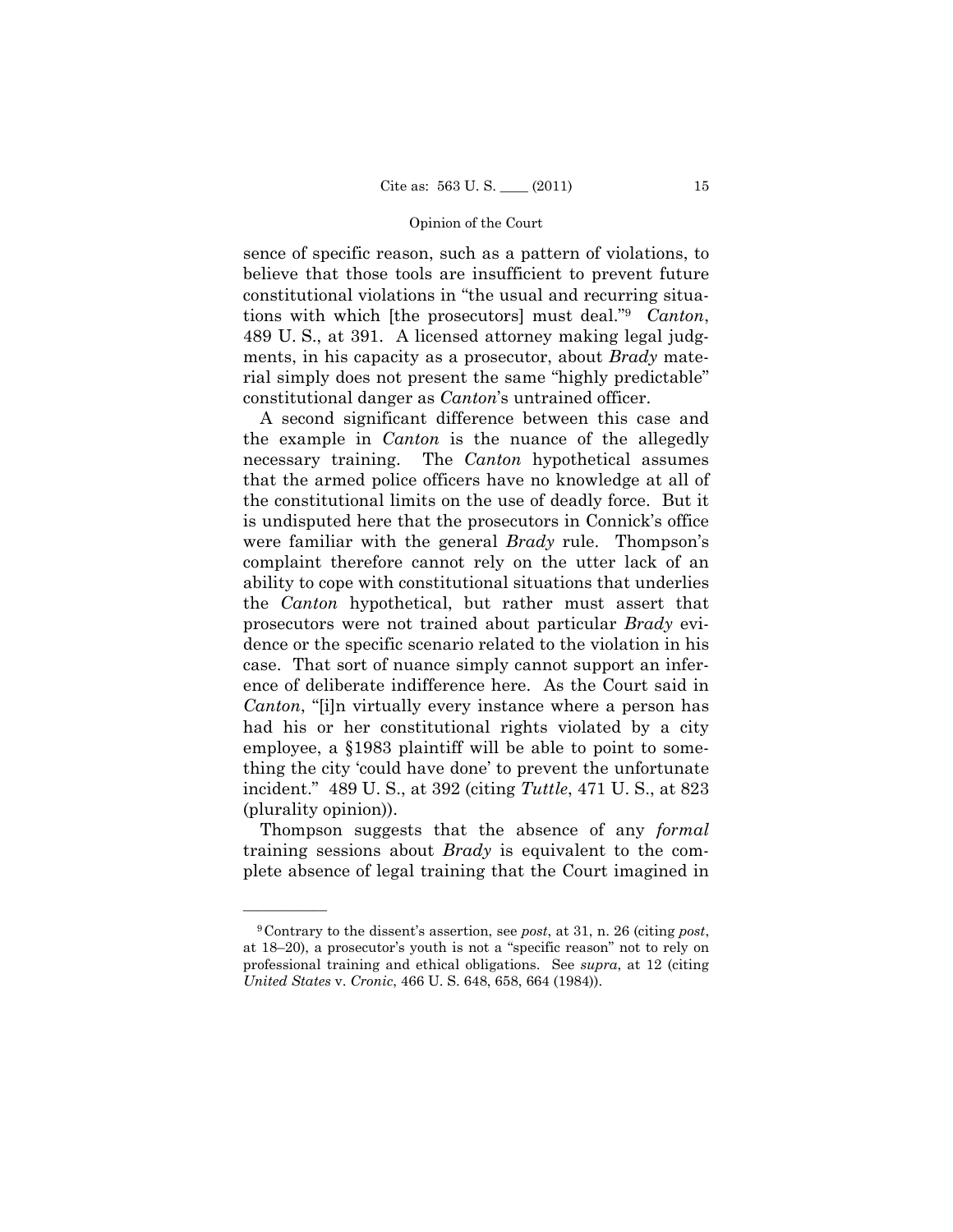# 16 CONNICK *v.* THOMPSON

# Opinion of the Court

*Canton*. But failure-to-train liability is concerned with the substance of the training, not the particular instructional format. The statute does not provide plaintiffs or courts *carte blanche* to micromanage local governments throughout the United States.

We do not assume that prosecutors will always make correct *Brady* decisions or that guidance regarding specific *Brady* questions would not assist prosecutors. But showing merely that additional training would have been helpful in making difficult decisions does not establish municipal liability. "[P]rov[ing] that an injury or accident could have been avoided if an [employee] had had better or more training, sufficient to equip him to avoid the particular injury-causing conduct" will not suffice. *Canton*, *supra*, at 391. The possibility of single-incident liability that the Court left open in *Canton* is not this case.10

2

The dissent rejects our holding that *Canton*'s hypothesized single-incident liability does not, as a legal matter, encompass failure to train prosecutors in their *Brady*  obligation. It would instead apply the *Canton* hypothetical to this case, and thus devotes almost all of its opinion to explaining why the evidence supports liability under that theory.11 But the dissent's attempt to address our

<sup>10</sup>Thompson also argues that he proved deliberate indifference by "direct evidence of policymaker fault" and so, presumably, did not need to rely on circumstantial evidence at all. Brief for Respondent 37. In support, Thompson contends that Connick created a "culture of indifference" in the district attorney's office, *id.*, at 38, as evidenced by Connick's own allegedly inadequate understanding of *Brady*, the office's unwritten *Brady* policy that was later incorporated into a 1987 handbook, and an officewide "restrictive discovery policy," Brief for Respondent 39–40. This argument is essentially an assertion that Connick's office had an unconstitutional policy or custom. The jury rejected this claim, and Thompson does not challenge that finding. 11The dissent spends considerable time finding new *Brady* violations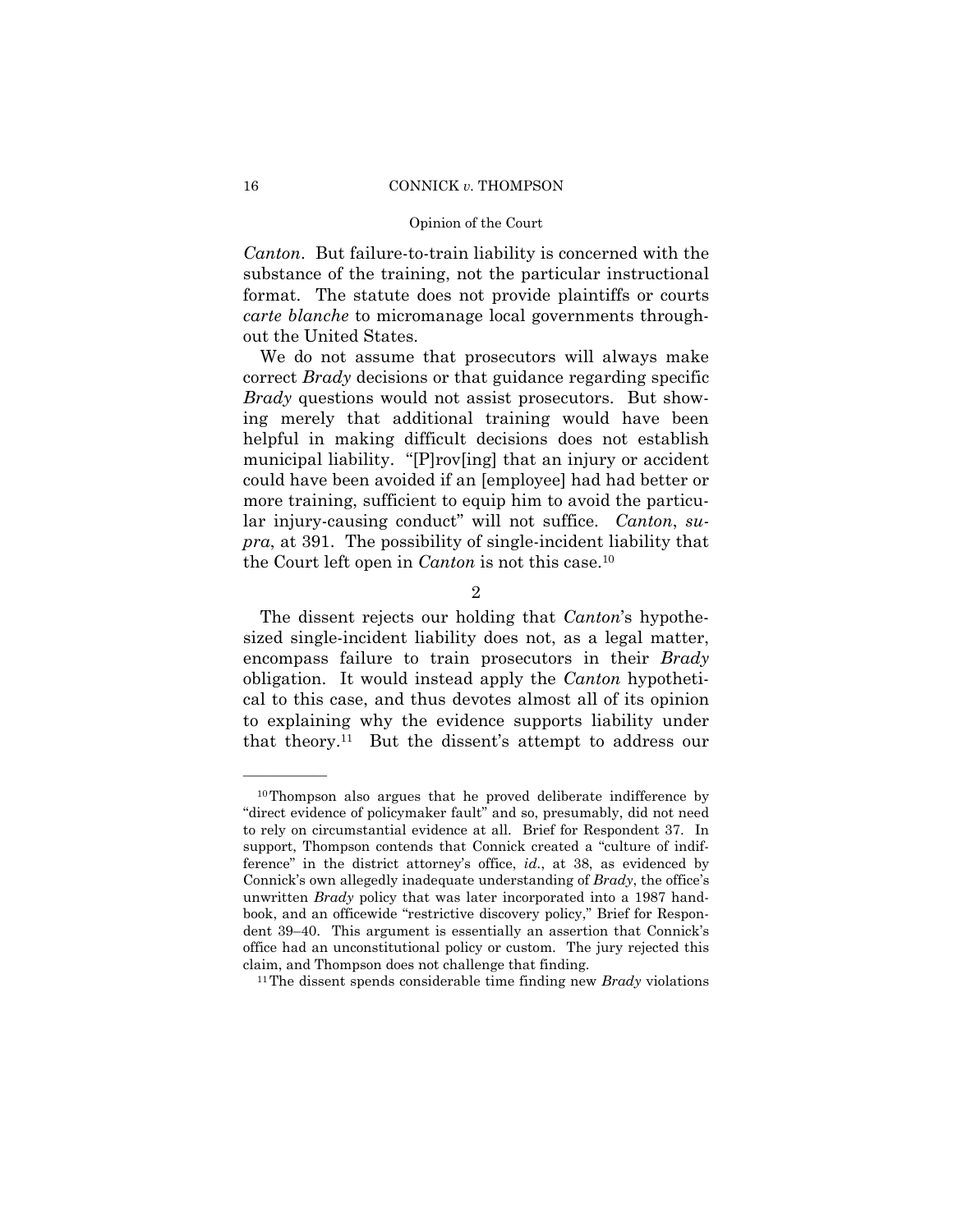holding—by pointing out that not all prosecutors will necessarily have enrolled in criminal procedure class misses the point. See *post*, at 29–30. The reason why the *Canton* hypothetical is inapplicable is that attorneys, unlike police officers, are equipped with the tools to find,

in Thompson's trials. See *post*, at 3–13. How these violations are relevant even to the dissent's own legal analysis is "a mystery." *Post*, at 4, n. 2. The dissent does not list these violations among the "[a]bundant evidence" that it believes supports the jury's finding that *Brady* training was obviously necessary. *Post*, at 16. Nor does the dissent quarrel with our conclusion that contemporaneous or subsequent conduct cannot establish a pattern of violations. The only point appears to be to highlight what the dissent sees as sympathetic, even if legally irrelevant, facts.

In any event, the dissent's findings are highly suspect. In finding two of the "new" violations, the dissent belatedly tries to reverse the Court of Appeals' 1998 decision that those *Brady* claims were "without merit." Compare *Thompson* v. *Cain*, 161 F. 3d 802, 806–808 (CA5) (rejecting *Brady* claims regarding the Perkins-Liuzza audiotapes and the Perkins police report), with *post*, at 8–9 (concluding that these were *Brady* violations). There is no basis to the dissent's suggestion that materially new facts have called the Court of Appeals' 1998 decision into question. Cf. *State* v. *Thompson*, 2002–0361, p. 6 (La. App. 7/17/02), 825 So. 2d 552, 555 (noting Thompson's admission that some of his current *Brady* claims "ha[ve] been rejected by both the Louisiana Supreme Court and the federal courts"). Regarding the blood-stained swatch, which the dissent asserts prosecutors "blocked" the defense from inspecting by sending it to the crime lab for testing, *post*, at 6, Thompson's counsel conceded at oral argument that trial counsel had access to the evidence locker where the swatch was recorded as evidence. See Tr. of Oral Arg. 37, 42; Record EX42, EX43 (evidence card identifying "One (1) Piece of Victims [*sic*] Right Pants Leg, W/Blood" among the evidence in the evidence locker and indicating that some evidence had been checked out); Tr. 401 (testimony from Thompson's counsel that he "[w]ent down to the evidence room and checked all of the evidence"); *id.*, at 103, 369– 370, 586, 602 (testimony that evidence card was "available to the public," would have been available to Thompson's counsel, and would have been seen by Thompson's counsel because it was stapled to the evidence bag in "the normal process"). Moreover, the dissent cannot seriously believe that the jury could have found *Brady* violations indisputably, questions of law. See *post*, at 12, n. 10, 15, n. 11.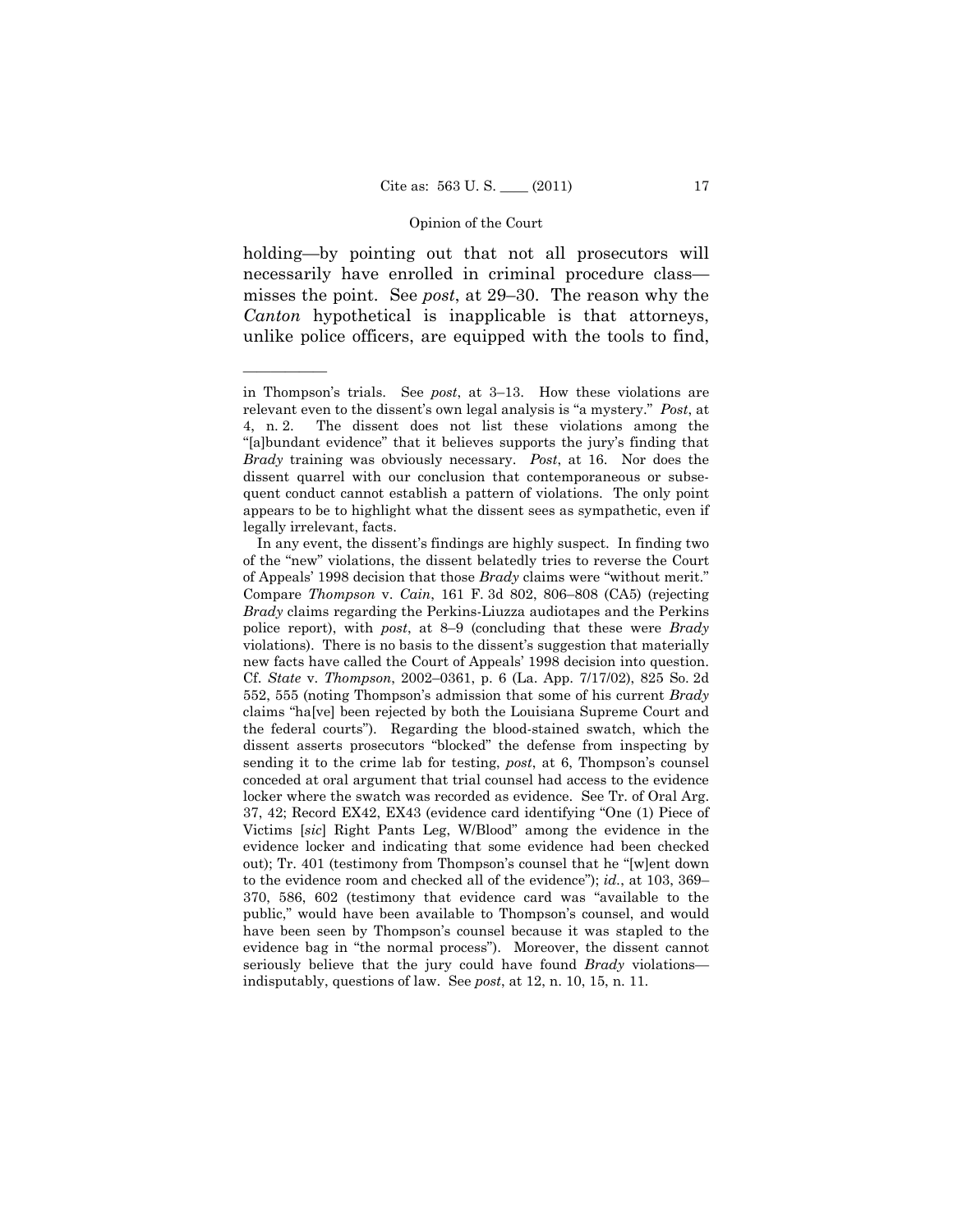interpret, and apply legal principles.

By the end of its opinion, however, the dissent finally reveals that its real disagreement is not with our holding today, but with this Court's precedent. The dissent does not see "any reason," *post*, at 31, for the Court's conclusion in *Bryan County* that a pattern of violations is "ordinarily necessary" to demonstrate deliberate indifference for purposes of failure to train, 520 U. S., at 409. Cf. *id.*, at 406–408 (explaining why a pattern of violations is ordinarily necessary). But cf. *post*, at 30–31 (describing our reliance on *Bryan County* as "imply[ing]" a new "limitation" on §1983). As our precedent makes clear, proving that a municipality itself actually caused a constitutional violation by failing to train the offending employee presents "difficult problems of proof," and we must adhere to a "stringent standard of fault," lest municipal liability under §1983 collapse into *respondeat superior*.12 *Bryan County*, 520 U. S., at 406, 410; see *Canton*, 489 U. S., at 391–392.

# 3

The District Court and the Court of Appeals panel erroneously believed that Thompson had proved deliberate indifference by showing the "obviousness" of a need for additional training. They based this conclusion on Connick's awareness that (1) prosecutors would confront

<sup>12</sup>Although the dissent acknowledges that "deliberate indifference liability and *respondeat superior* liability are not one and the same," the opinion suggests that it believes otherwise. *Post*, at 32, n. 28; see, *e.g.*, *post*, at 32 (asserting that "the buck stops with [the district attorney]"); *post*, at 23 (suggesting municipal liability attaches when "the prosecutors" themselves are "deliberately indifferent to what the law requires"). We stand by the longstanding rule—reaffirmed by a unanimous Court earlier this Term—that to prove a violation of §1983, a plaintiff must prove that "the municipality's own wrongful conduct" caused his injury, not that the municipality is ultimately responsible for the torts of its employees. *Los Angeles County* v. *Humphries*, *ante*, at 9; see *Humphries*, *ante*, at 6, 7 (citing *Monell*, 436 U. S., at 691).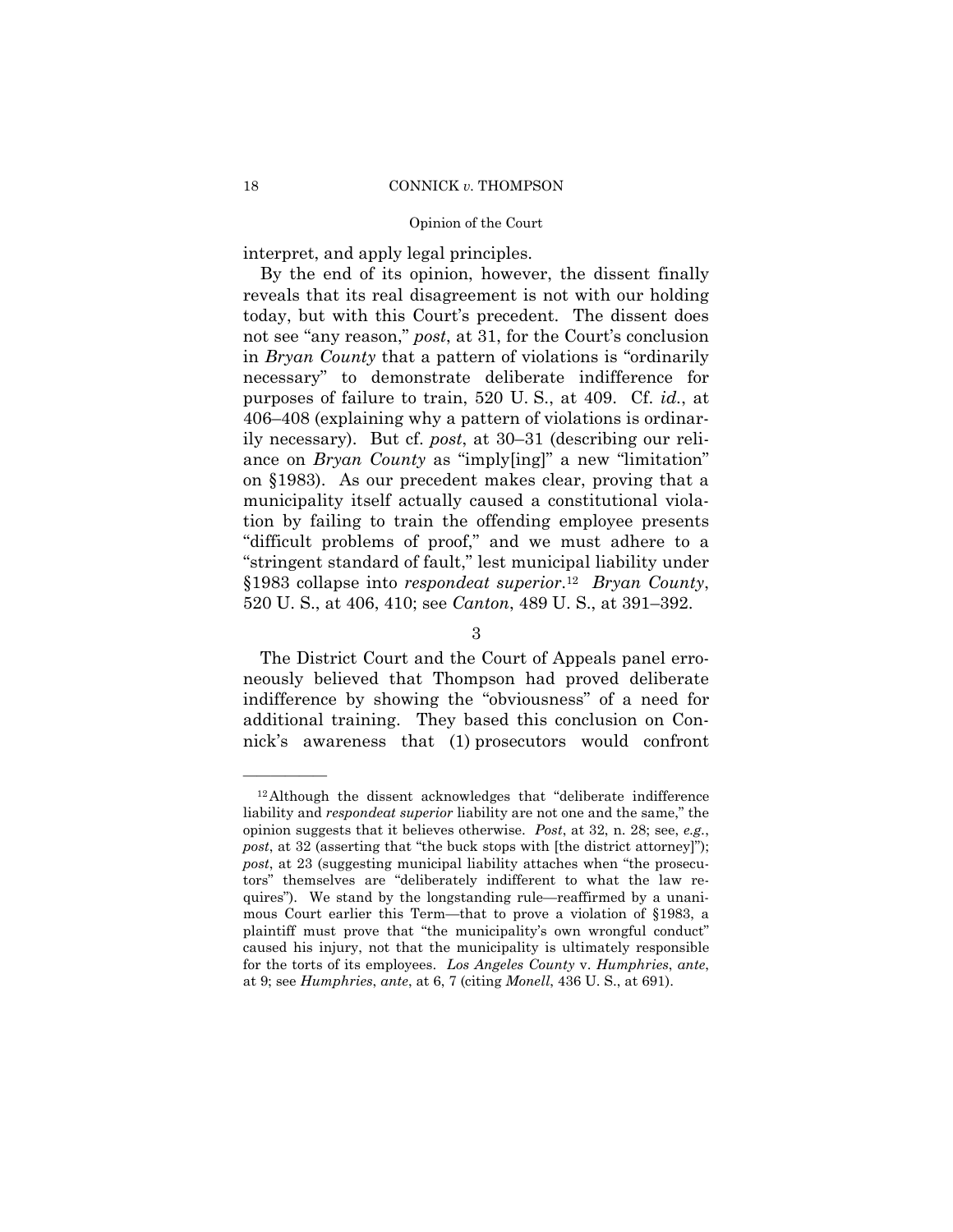*Brady* issues while at the district attorney's office; (2) inexperienced prosecutors were expected to understand *Brady*'s requirements; (3) *Brady* has gray areas that make for difficult choices; and (4) erroneous decisions regarding *Brady* evidence would result in constitutional violations. 553 F. 3d, at 854; App. to Pet. for Cert. 141a, 2005 WL 3541035, \*13. This is insufficient.

It does not follow that, because *Brady* has gray areas and some *Brady* decisions are difficult, prosecutors will so obviously make wrong decisions that failing to train them amounts to "a decision by the city itself to violate the Constitution." *Canton*, 489 U. S., at 395 (O'Connor, J., concurring in part and dissenting in part). To prove deliberate indifference, Thompson needed to show that Connick was on notice that, absent additional specified training, it was "highly predictable" that the prosecutors in his office would be confounded by those gray areas and make incorrect *Brady* decisions as a result. In fact, Thompson had to show that it was *so* predictable that failing to train the prosecutors amounted to *conscious disregard* for defendants' *Brady* rights. See *Bryan Cty.*, 520 U. S., at 409; *Canton*, *supra*, at 389. He did not do so.

III

The role of a prosecutor is to see that justice is done. *Berger* v. *United States*, 295 U. S. 78, 88 (1935). "It is as much [a prosecutor's] duty to refrain from improper methods calculated to produce a wrongful conviction as it is to use every legitimate means to bring about a just one." *Ibid.* By their own admission, the prosecutors who tried Thompson's armed robbery case failed to carry out that responsibility. But the only issue before us is whether Connick, as the policymaker for the district attorney's office, was deliberately indifferent to the need to train the attorneys under his authority.

We conclude that this case does not fall within the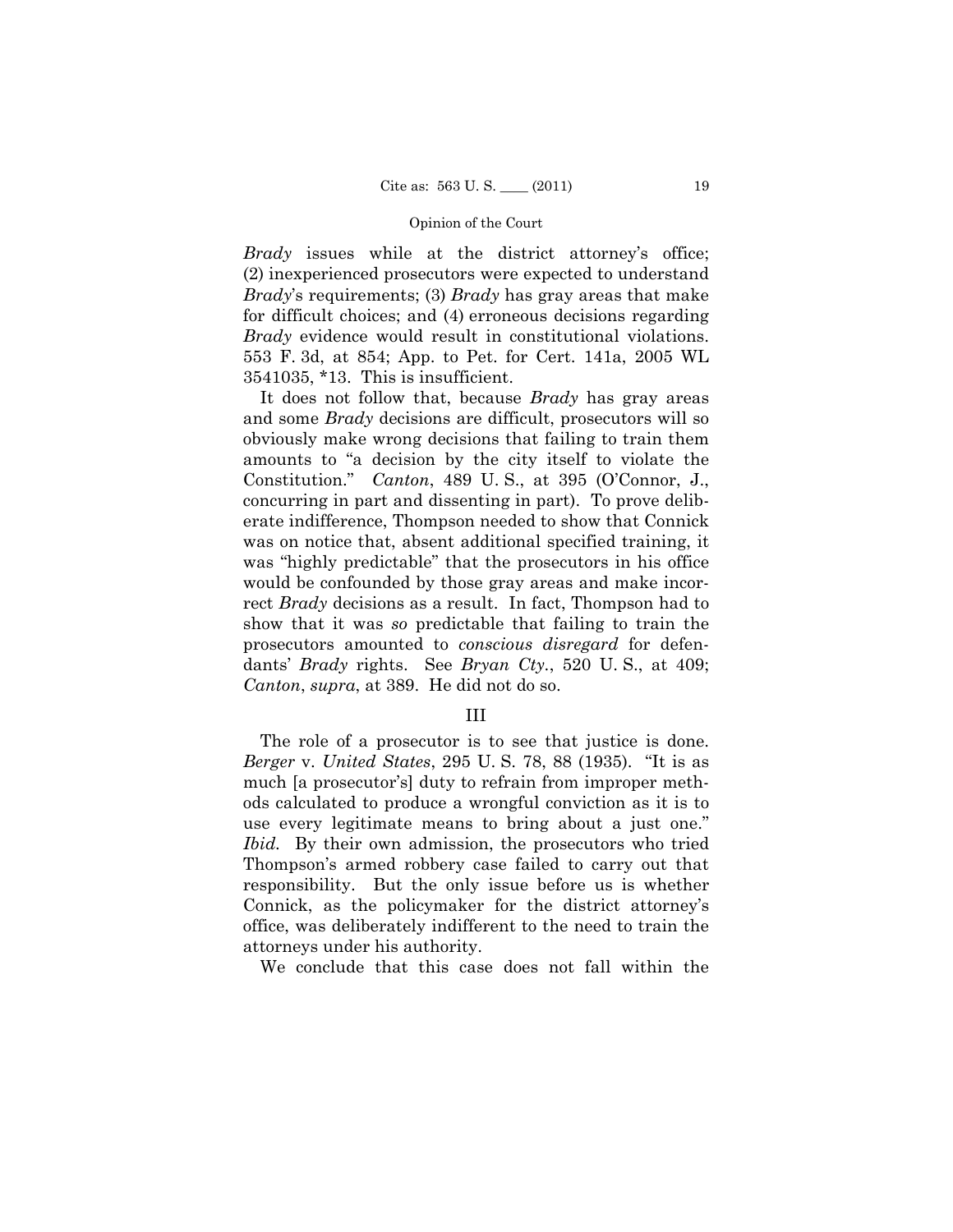# 20 CONNICK *v.* THOMPSON

# Opinion of the Court

narrow range of "single-incident" liability hypothesized in *Canton* as a possible exception to the pattern of violations necessary to prove deliberate indifference in §1983 actions alleging failure to train. The District Court should have granted Connick judgment as a matter of law on the failure-to-train claim because Thompson did not prove a pattern of similar violations that would "establish that the 'policy of inaction' [was] the functional equivalent of a decision by the city itself to violate the Constitution." *Canton*, *supra*, at 395 (opinion of O'Connor, J.).

The judgment of the United States Court of Appeals for the Fifth Circuit is reversed.

*It is so ordered.*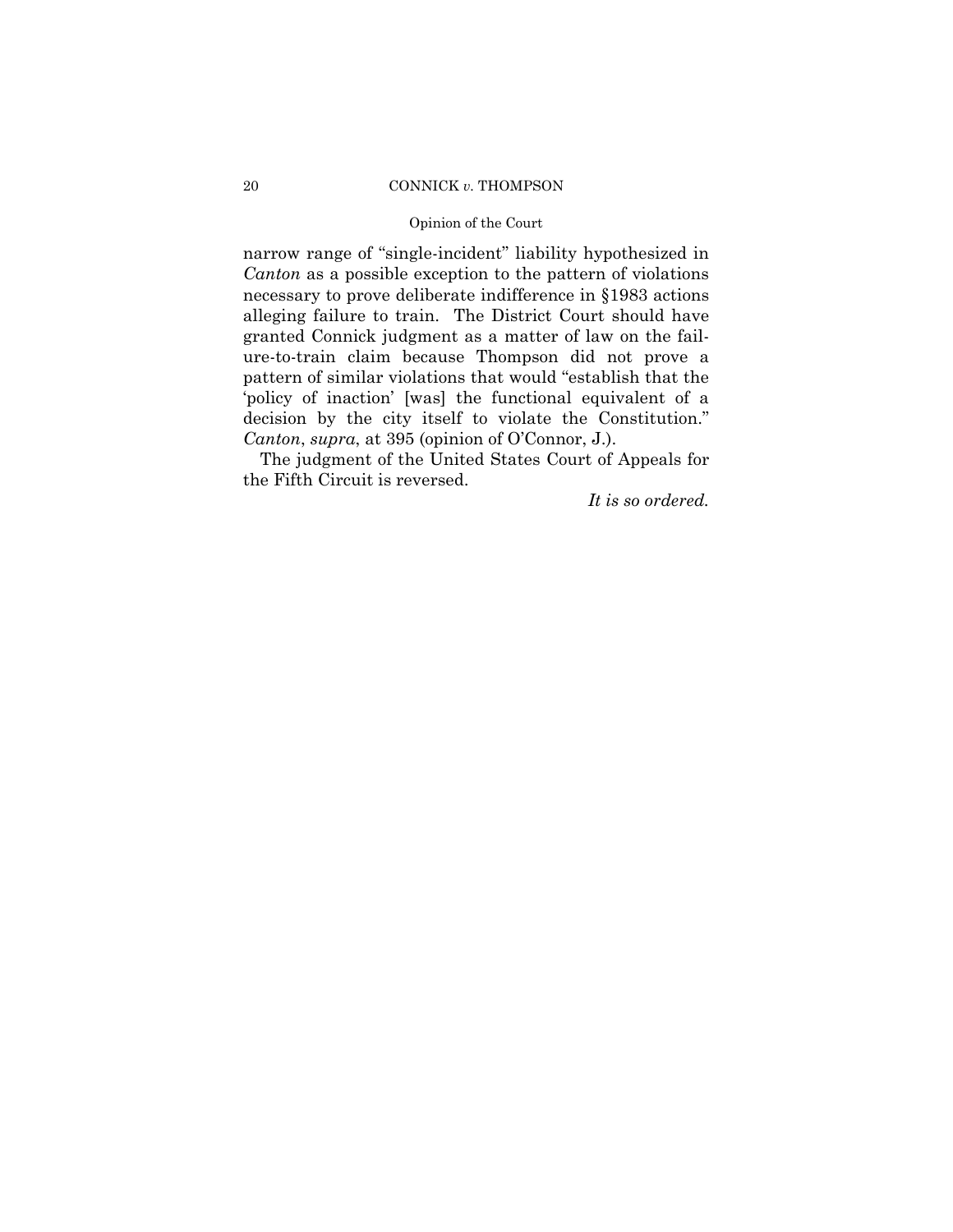# $\frac{1}{2}$  ,  $\frac{1}{2}$  ,  $\frac{1}{2}$  ,  $\frac{1}{2}$  ,  $\frac{1}{2}$  ,  $\frac{1}{2}$  ,  $\frac{1}{2}$ **SUPREME COURT OF THE UNITED STATES**

# $\frac{1}{2}$  ,  $\frac{1}{2}$  ,  $\frac{1}{2}$  ,  $\frac{1}{2}$  ,  $\frac{1}{2}$  ,  $\frac{1}{2}$ No. 09–571

# HARRY F. CONNICK, DISTRICT ATTORNEY, ET AL., PETITIONERS *v.* JOHN THOMPSON

# ON WRIT OF CERTIORARI TO THE UNITED STATES COURT OF APPEALS FOR THE FIFTH CIRCUIT

[March 29, 2011]

JUSTICE SCALIA, with whom JUSTICE ALITO joins, concurring.

I join the Court's opinion in full. I write separately only to address several aspects of the dissent.

1. The dissent's lengthy excavation of the trial record is a puzzling exertion. The question presented for our review is whether a municipality is liable for a single *Brady* violation by one of its prosecutors, even though no pattern or practice of prior violations put the municipality on notice of a need for specific training that would have prevented it. See *Brady* v. *Maryland*, 373 U. S. 83 (1963). That question is a legal one: whether a *Brady* violation presents one of those rare circumstances we hypothesized in *Canton*'s footnote 10, in which the need for training in constitutional requirements is so obvious *ex ante* that the municipality's failure to provide that training amounts to deliberate indifference to constitutional violations. See *Canton* v. *Harris*, 489 U. S. 378, 390, n. 10 (1989).

The dissent defers consideration of this question until page 23 of its opinion. It first devotes considerable space to allegations that Connick's prosecutors misunderstood *Brady* when asked about it at trial, see *post*, at 16–18 (opinion of GINSBURG, J.), and to supposed gaps in the *Brady* guidance provided by Connick's office to prosecutors, including deficiencies (unrelated to the specific *Brady*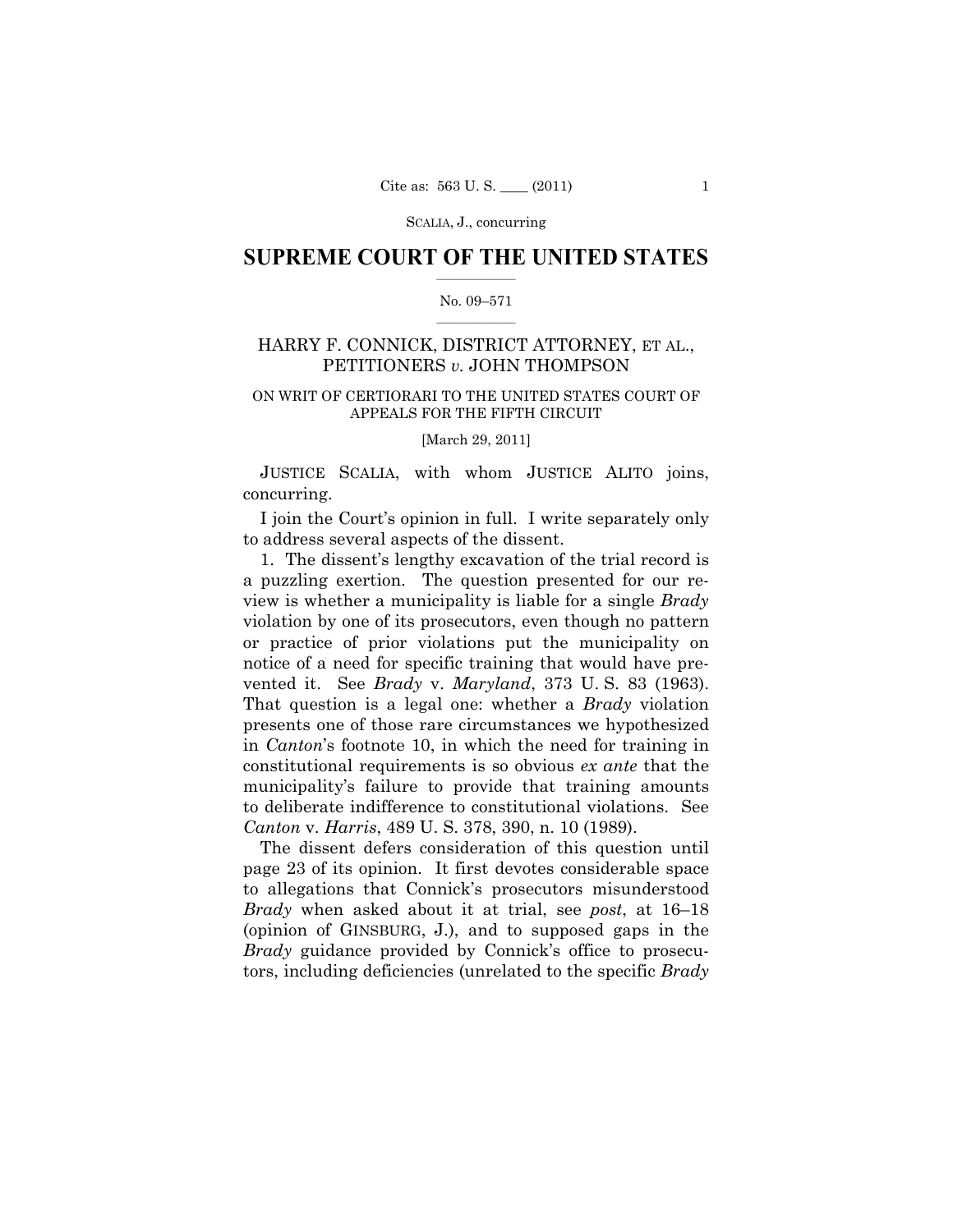## 2 CONNICK *v.* THOMPSON

# SCALIA, J., concurring

violation at issue in this case) in a policy manual published by Connick's office three years after Thompson's trial, see *post*, at 18–21. None of that is relevant. Thompson's failure-to-train theory at trial was not based on a pervasive culture of indifference to *Brady*, but rather on the inevitability of mistakes over enough iterations of criminal trials. The District Court instructed the jury it could find Connick deliberately indifferent if:

"First: The District Attorney was certain that prosecutors would confront the situation where they would have to decide which evidence was required by the constitution to be provided to an accused[;]

"Second: The situation involved a difficult choice, or one that prosecutors had a history of mishandling, such that additional training, supervision, or monitoring was clearly needed[; and]

"Third: The wrong choice by a prosecutor in that situation will frequently cause a deprivation of an accused's constitutional rights." App. 828.

That theory of deliberate indifference would repeal the law of *Monell*1 in favor of the Law of Large Numbers. *Brady* mistakes are inevitable. So are all species of error routinely confronted by prosecutors: authorizing a bad warrant; losing a *Batson*<sup>2</sup> claim; crossing the line in closing argument; or eliciting hearsay that violates the Confrontation Clause. Nevertheless, we do not have "*de facto respondeat superior* liability," *Canton*, 489 U. S., at 392, for each such violation under the rubric of failure-to-train simply because the municipality does not have a professional educational program covering the specific violation in sufficient depth.3 Were Thompson's theory the law,

<sup>1</sup>*Monell* v. *New York City Dept. of Social Servs.*, 436 U. S. 658 (1978). 2 *Batson* v. *Kentucky*, 476 U. S. 79 (1986). 3 I do not share the dissent's confidence that this result will be

avoided by the instruction's requirement that " 'more likely than not the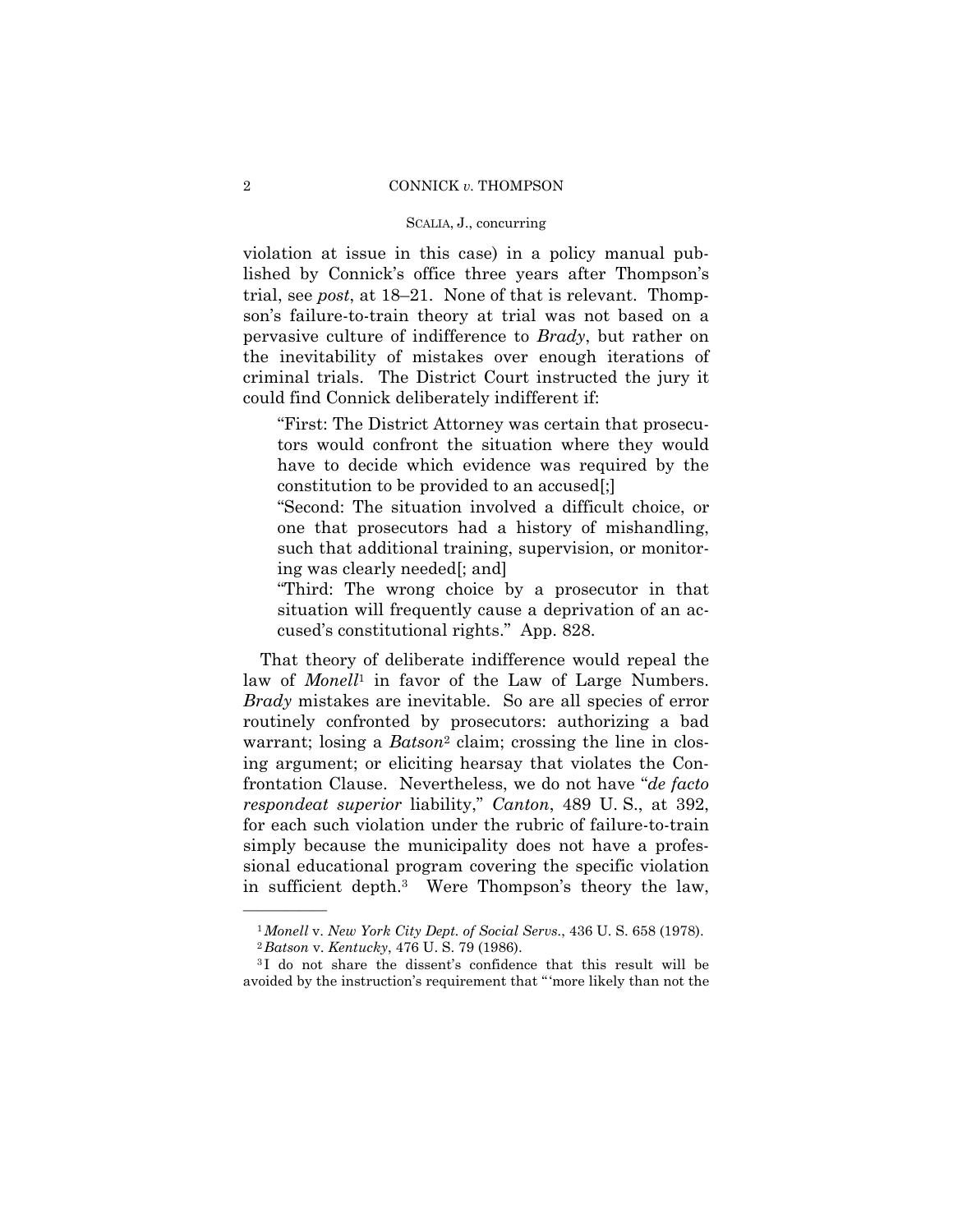there would have been no need for *Canton*'s footnote to confine its hypothetical to the extreme circumstance of arming police officers with guns without telling them about the constitutional limitations upon shooting fleeing felons; the District Court's instructions cover every recurring situation in which citizens' rights can be violated.

That result cannot be squared with our admonition that failure-to-train liability is available only in "limited circumstances," *id.*, at 387, and that a pattern of constitutional violations is "ordinarily necessary to establish municipal culpability and causation," *Board of Comm'rs of Bryan Cty.* v. *Brown*, 520 U. S. 397, 409 (1997). These restrictions are indispensable because without them, "failure to train" would become a talismanic incantation producing municipal liability "[i]n virtually every instance where a person has had his or her constitutional rights violated by a city employee"—which is what *Monell* rejects. *Canton*, 489 U. S., at 392. Worse, it would "engage the federal courts in an endless exercise of secondguessing municipal employee-training programs," thereby diminishing the autonomy of state and local governments. *Ibid*.

2. Perhaps for that reason, the dissent does not seriously contend that Thompson's theory of recovery was proper. Rather, it accuses Connick of acquiescing in that theory at trial. See *post*, at 25. The accusation is false. Connick's central claim was and is that failure-to-train

*Brady* material would have been produced if the prosecutors involved in his underlying criminal cases had been properly trained, supervised or monitored regarding the production of *Brady* evidence.'" *Post*, at 25, n. 17 (quoting Tr. 1100). How comforting that assurance is depends entirely on what proper training consists of. If it is not limited to training in aspects of *Brady* that have been repeatedly violated, but includes—as the dissent would have it include here—training that would avoid any one-time violation, the assurance is no assurance at all.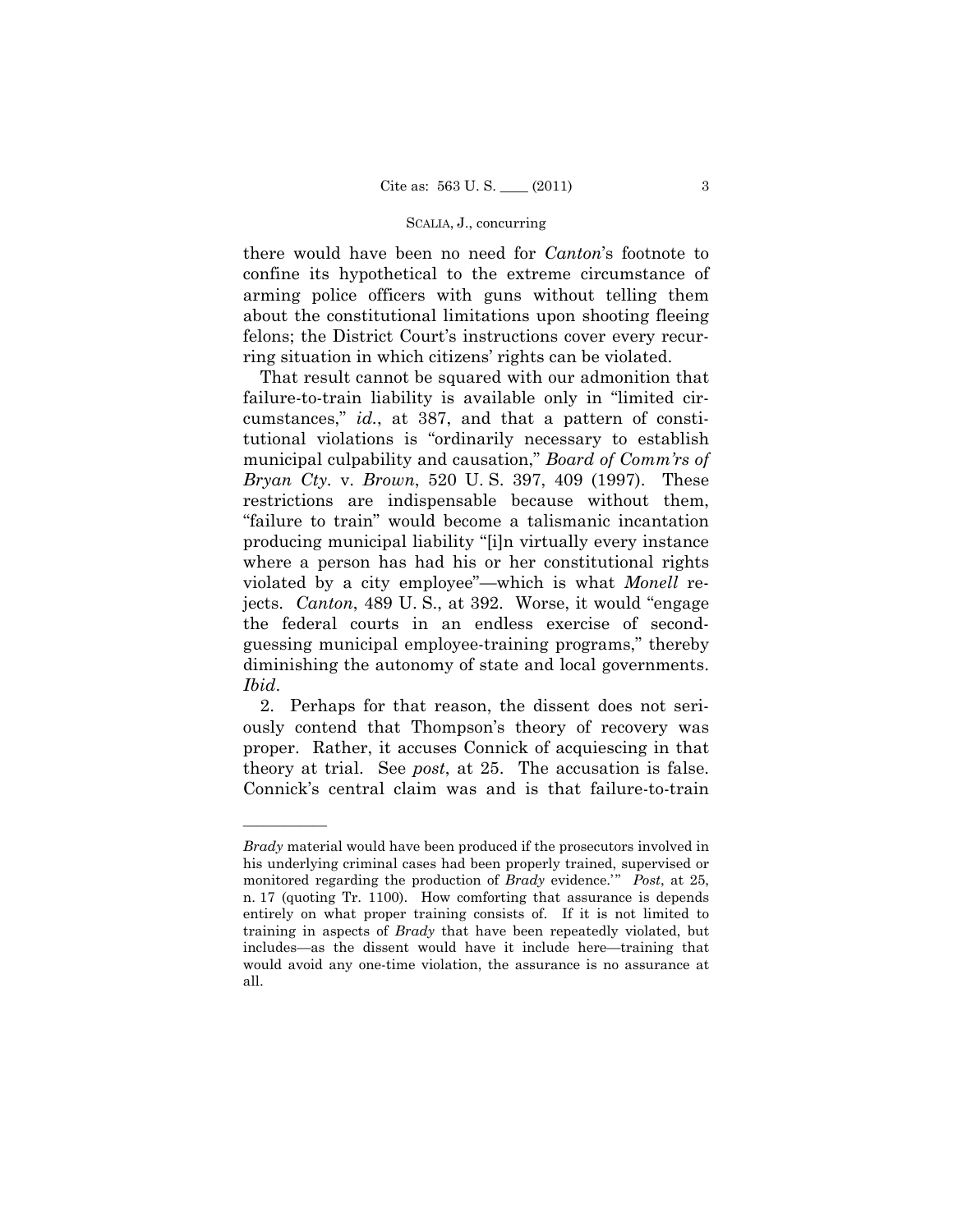liability for a *Brady* violation cannot be premised on a single incident, but requires a pattern or practice of previous violations. He pressed that argument at the summary judgment stage but was rebuffed. At trial, when Connick offered a jury instruction to the same effect, the trial judge effectively told him to stop bringing up the subject:

"[Connick's counsel]: Also, as part of that definition in that same location, Your Honor, we would like to include language that says that deliberate indifference to training requires a pattern of similar violations and proof of deliberate indifference requires more than a single isolated act.

"[Thompson's counsel]: That's not the law, Your Honor.

"THE COURT: No, I'm not giving that. That was in your motion for summary judgment that I denied." Tr. 1013.

Nothing more is required to preserve a claim of error. See Fed. Rule Civ. Proc.  $51(d)(1)(B).4$ 

3. But in any event, to recover from a municipality under 42 U. S. C. §1983, a plaintiff must satisfy a "rigorous" standard of causation, *Bryan Cty.*, 520 U. S., at 405; he must "demonstrate a direct causal link between the

<sup>4</sup>The dissent's contention that "[t]he instruction Connick proposed resembled the charge given by the District Court," *post*, at 25, n. 18, disregards his requested instruction concerning the necessity of a pattern of prior violations. It is meaningless to say that after "the court rejected [Connick's] categorical position," as it did, he did not "assail the District Court's formulation of the deliberate indifference instruction," *post*, at 26, n. 18. The prior-pattern requirement was *part* of Connick's requested formulation of deliberate indifference: "To *prove deliberate indifference*, a plaintiff must demonstrate 'at least a pattern of similar violations arising from training that is so clearly inadequate as to be obviously likely to result in a constitutional violation." Record, Doc. 94, p. 18 (emphasis added).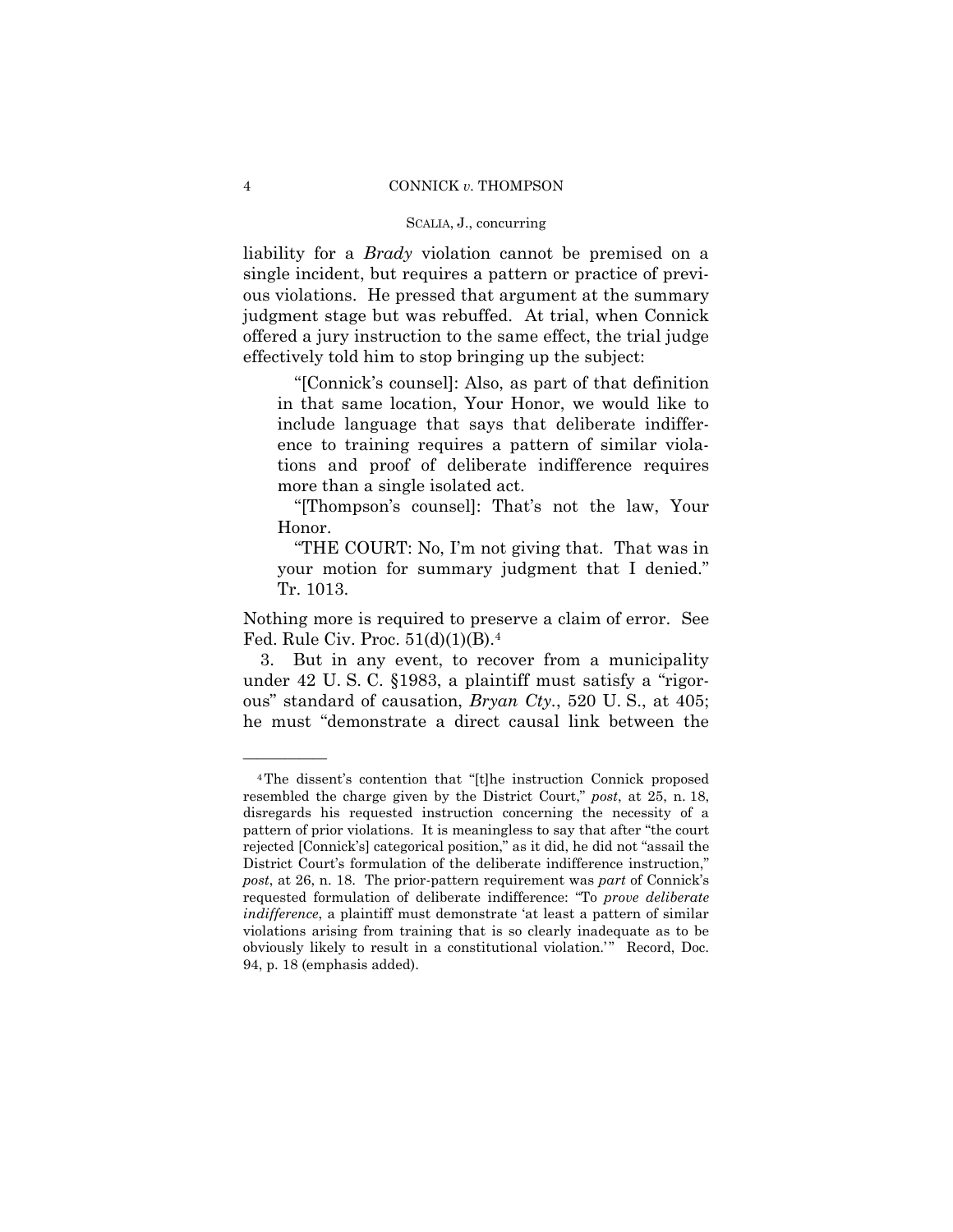municipal action and the deprivation of federal rights." *Id.*, at 404. Thompson cannot meet that standard. The withholding of evidence in his case was almost certainly caused not by a failure to give prosecutors specific training, but by miscreant prosecutor Gerry Deegan's willful suppression of evidence he believed to be exculpatory, in an effort to railroad Thompson. According to Deegan's colleague Michael Riehlmann, in 1994 Deegan confessed to him—in the same conversation in which Deegan revealed he had only a few months to live—that he had "suppressed blood evidence in the armed robbery trial of John Thompson that in some way exculpated the defendant." App. 367; see also *id.*, at 362 ("[Deegan] told me . . . that he had failed to inform the defense of exculpatory information"). I have no reason to disbelieve that account, particularly since Riehlmann's testimony hardly paints a flattering picture of himself: Riehlmann kept silent about Deegan's misconduct for another five years, as a result of which he incurred professional sanctions. See *In re Riehlmann*, 2004–0680 (La. 1/19/05), 891 So. 2d 1239. And if Riehlmann's story is true, then the "moving force," *Bryan Cty.*, *supra,* at 404 (internal quotation marks omitted), behind the suppression of evidence was Deegan, not a failure of continuing legal education.

4. The dissent suspends disbelief about this, insisting that with proper *Brady* training, "surely at least one" of the prosecutors in Thompson's trial would have turned over the lab report and blood swatch. *Post*, at 21. But training must consist of more than mere broad encomiums of *Brady:* We have made clear that "the identified deficiency in a city's training program [must be] closely related to the ultimate injury." *Canton*, *supra*, at 391. So even indulging the dissent's assumption that Thompson's prosecutors failed to disclose the lab report *in good faith* in a way that could be prevented by training—what sort of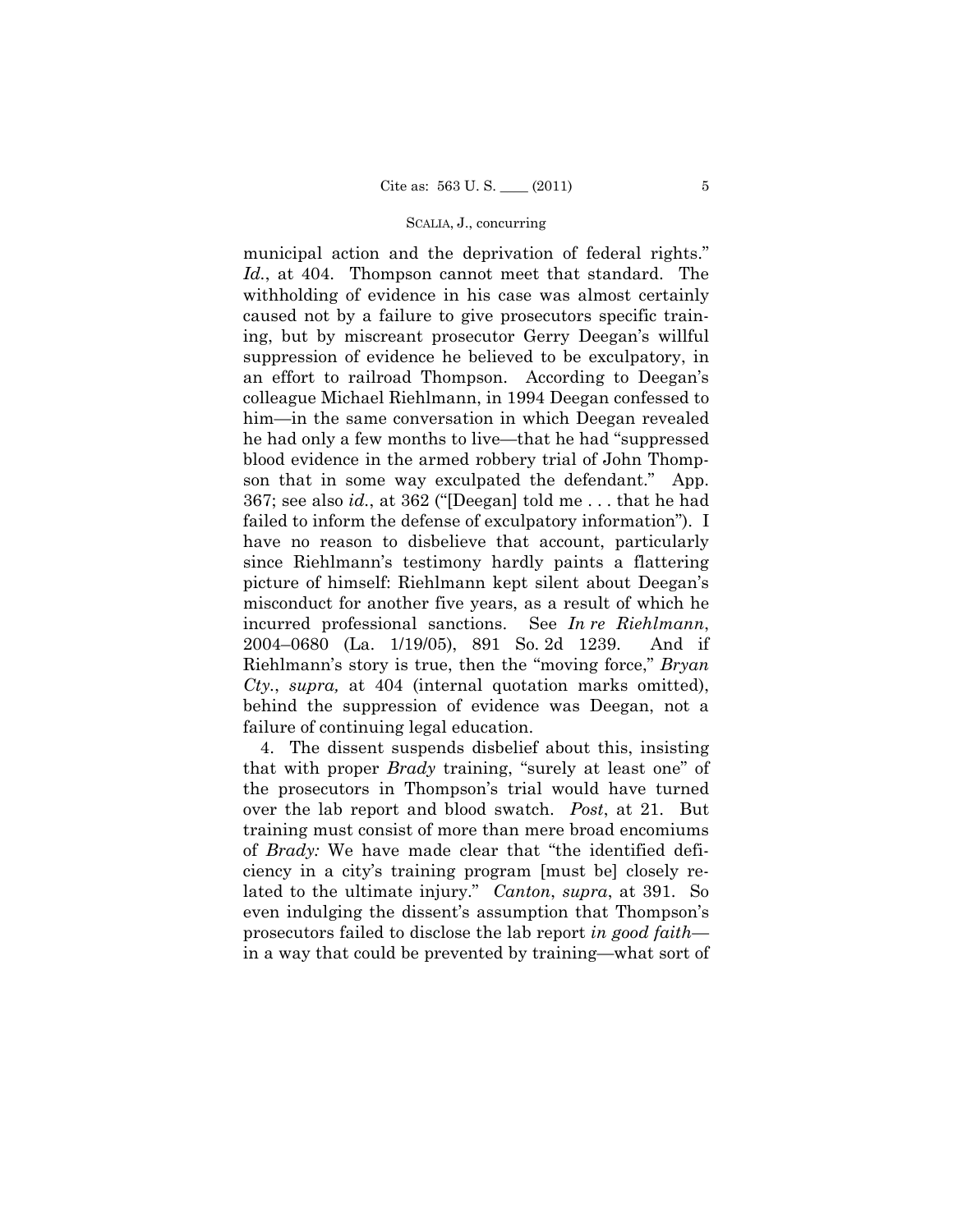training would have prevented the good-faith nondisclosure of a blood report not known to be exculpatory?

Perhaps a better question to ask is what *legally accurate*  training would have prevented it. The dissent's suggestion is to instruct prosecutors to ignore the portion of *Brady* limiting prosecutors' disclosure obligations to evidence that is "favorable to an accused," 373 U. S., at 87. Instead, the dissent proposes that "Connick could have communicated to Orleans Parish prosecutors, in no uncertain terms, that, '[i]f you have physical evidence that, if tested, can establish the innocence of the person who is charged, you have to turn it over.'" *Post*, at 20, n. 13 (quoting Tr. of Oral Arg. 34). Though labeled a training suggestion, the dissent's proposal is better described as a *sub silentio* expansion of the substantive law of *Brady*. If any of our cases establishes such an obligation, I have never read it, and the dissent does not cite it.5

Since Thompson's trial, however, we have decided a case that appears to say just the opposite of the training the dissent would require: In *Arizona* v. *Youngblood*, 488 U. S. 51, 58 (1988), we held that "unless a criminal defendant can show bad faith on the part of the police, failure to preserve potentially useful evidence does not constitute a denial of due process of law." We acknowledged that "*Brady* . . . makes the good or bad faith of the State irrelevant when the State fails to disclose to the defendant material exculpatory evidence," but concluded that "the

<sup>5</sup>What the dissent *does* cite in support of its theory comes from an unexpected source: Connick's testimony about what qualifies as *Brady* material. See *post*, at 20–21, n. 13*.* ("Or Connick could have told prosecutors what he told the jury when he was asked whether a prosecutor must disclose a crime lab report to the defense, even if the prosecutor does not know the defendant's blood type: 'Under the law, it qualifies as *Brady* material.'" (quoting Tr. 872)). Given the effort the dissent has expended persuading us that Connick's understanding of *Brady* is profoundly misguided, its newfound trust in his expertise on the subject is, to the say the least, surprising.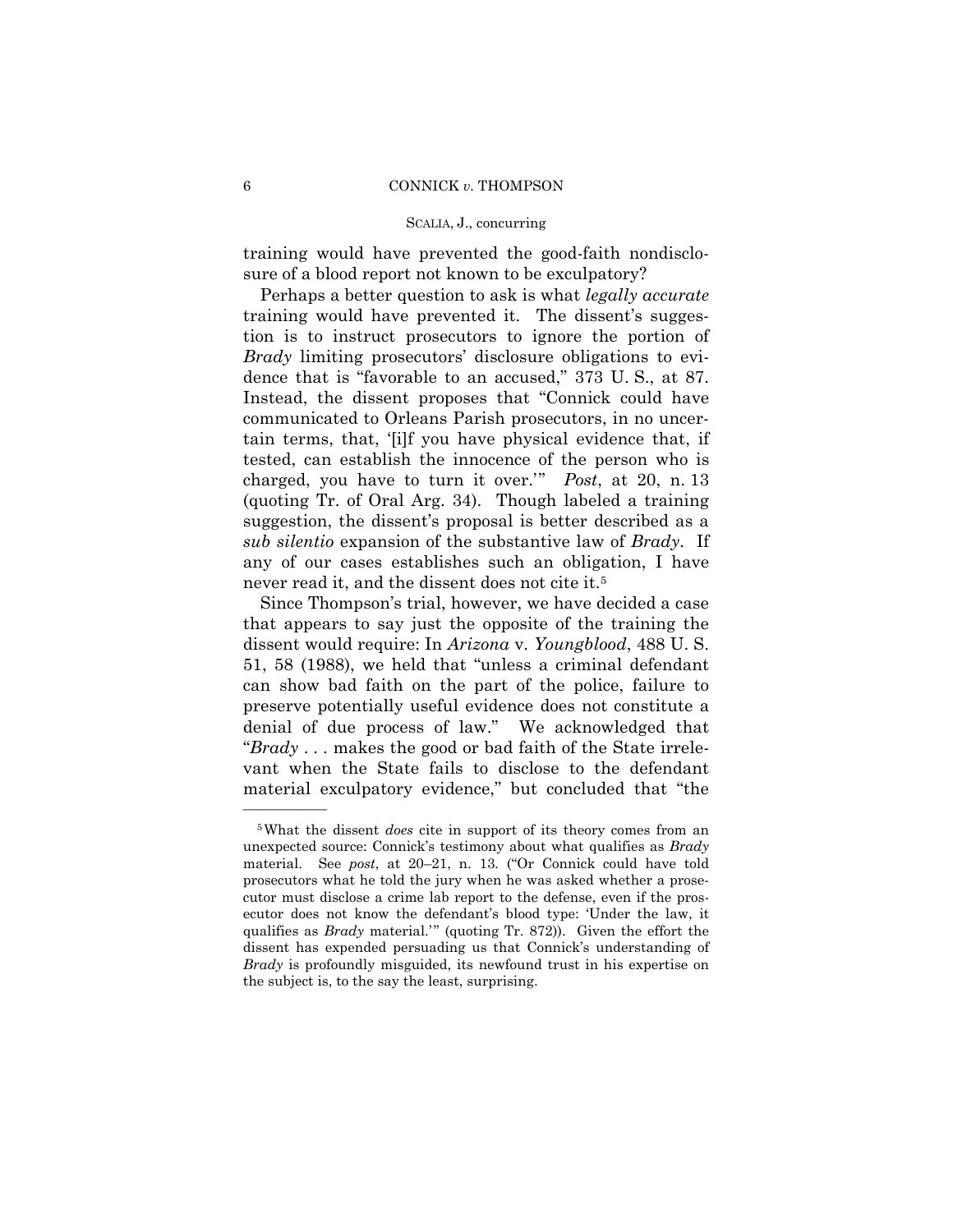Due Process Clause requires a different result when we deal with the failure of the State to preserve evidentiary material of which no more can be said than that it could have been subjected to tests, the results of which might have exonerated the defendant." *Id.*, at 57. Perhaps one day we will recognize a distinction between good-faith failures to preserve from destruction evidence whose inculpatory or exculpatory character is unknown, and good-faith failures to turn such evidence over to the defense. But until we do so, a failure to train prosecutors to observe that distinction cannot constitute deliberate indifference.

5. By now the reader has doubtless guessed the bestkept secret of this case: There was probably no *Brady* violation at all—except for Deegan's (which, since it was a bad-faith, knowing violation, could not possibly be attributed to lack of training).6 The dissent surely knows this, which is why it leans heavily on the fact that Connick conceded that *Brady* was violated. I can honor that concession in my analysis of the case because even if it extends beyond Deegan's deliberate actions, it remains irrelevant to Connick's training obligations. For any *Brady* violation apart from Deegan's was surely on the very frontier of our *Brady* jurisprudence; Connick could not possibly have been on notice decades ago that he was required to instruct his prosecutors to respect a right to untested evidence that we had not *(and still have not)* 

<sup>&</sup>lt;sup>6</sup>The dissent's only response to this is that the jury must have found otherwise, since it was instructed that " '[f]or liability to attach because of a failure to train, the fault must be in the training program itself, not in any particular prosecutor.'" *Post*, at 28, n. 20 (quoting Tr. 1098). But this instruction did not require the jury to find that Deegan did not commit a bad-faith, knowing violation; it merely prevented the jury from finding that, if he did so, Connick was liable for a failure to train. I not only agree with that; it is part of my point.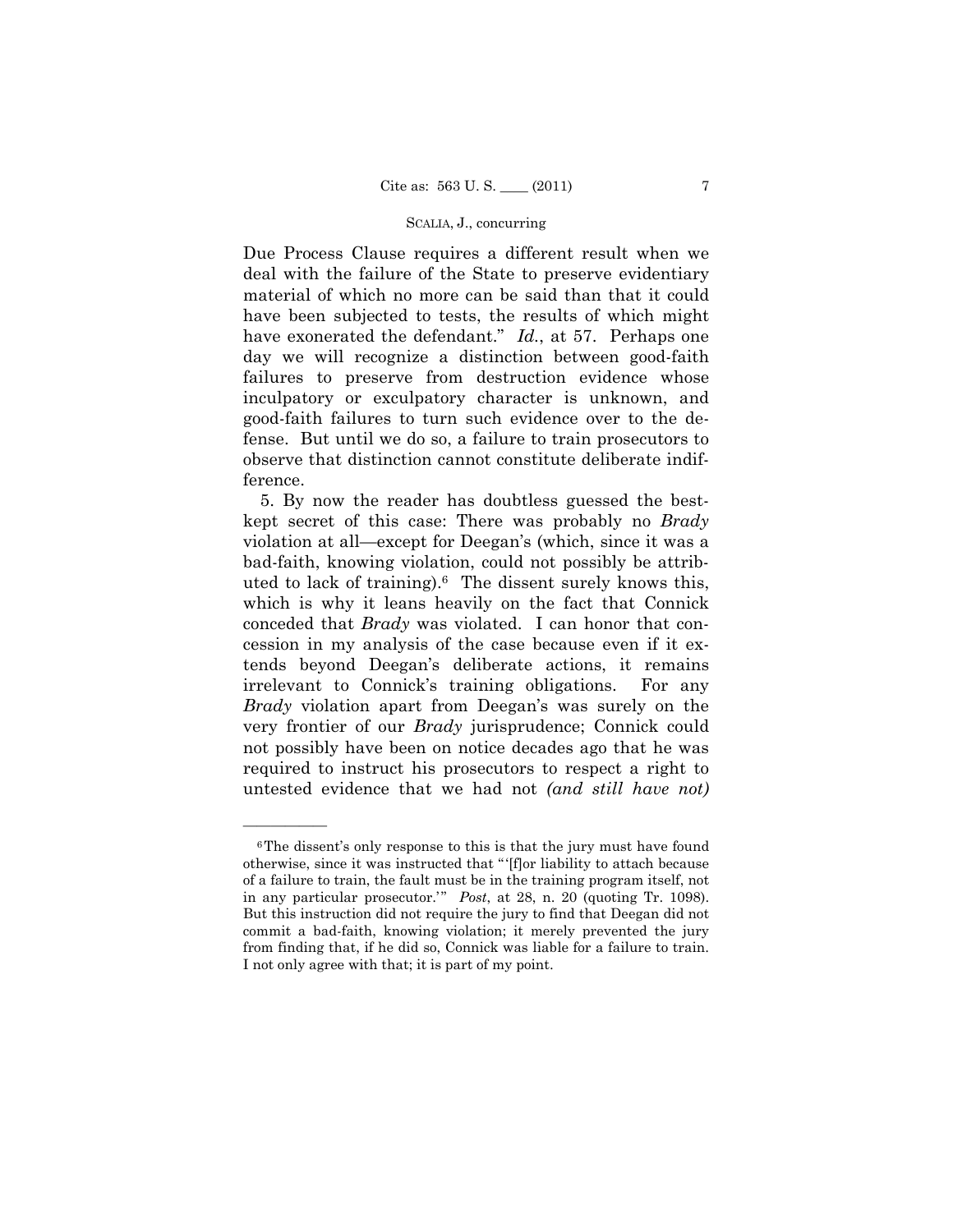recognized. As a consequence, even if I accepted the dissent's conclusion that failure-to-train liability could be premised on a single *Brady* error, I could not agree that the lack of an accurate training regimen caused the violation Connick has conceded.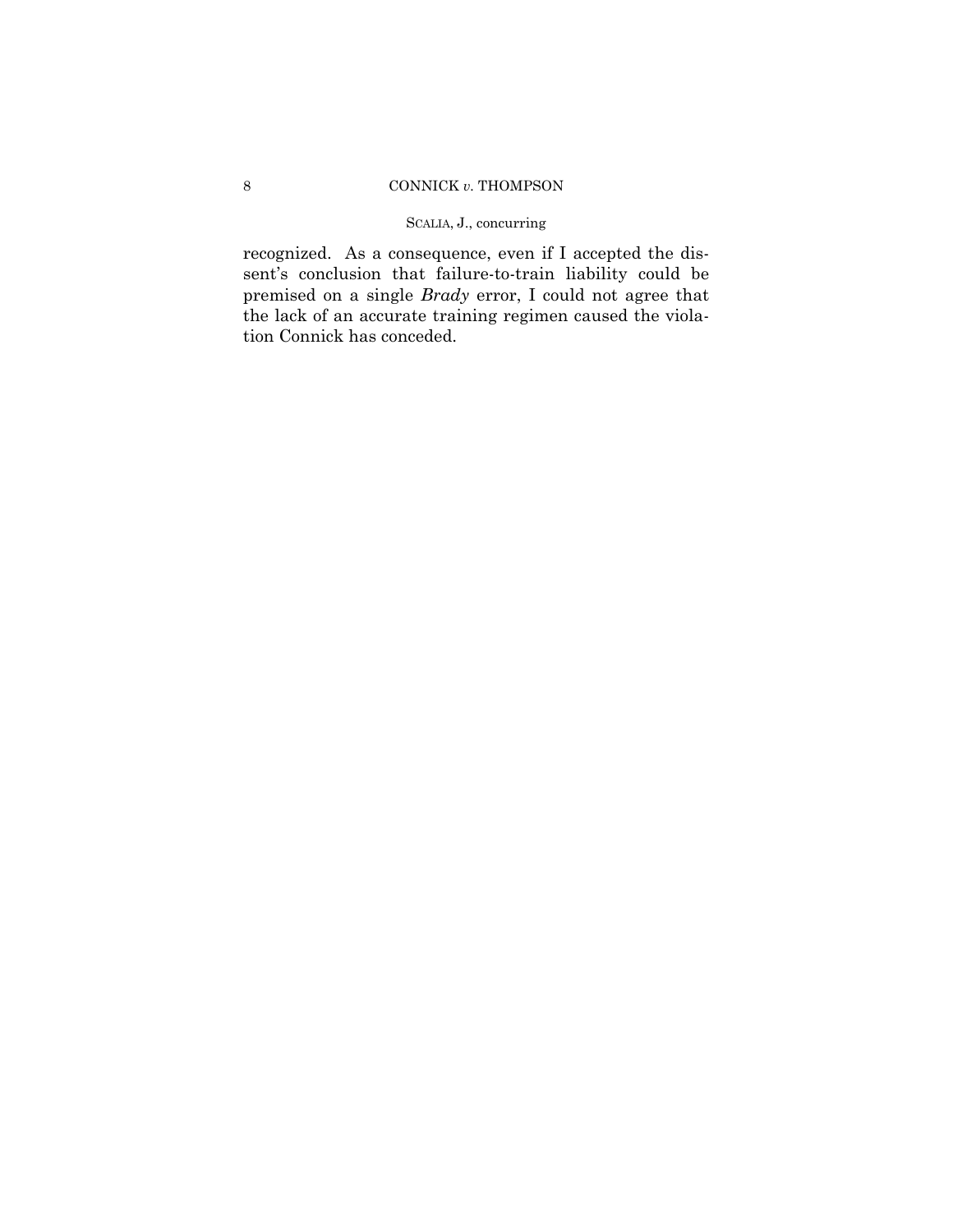# $\frac{1}{2}$  ,  $\frac{1}{2}$  ,  $\frac{1}{2}$  ,  $\frac{1}{2}$  ,  $\frac{1}{2}$  ,  $\frac{1}{2}$  ,  $\frac{1}{2}$ **SUPREME COURT OF THE UNITED STATES**

# $\frac{1}{2}$  ,  $\frac{1}{2}$  ,  $\frac{1}{2}$  ,  $\frac{1}{2}$  ,  $\frac{1}{2}$  ,  $\frac{1}{2}$ No. 09–571

# HARRY F. CONNICK, DISTRICT ATTORNEY, ET AL., PETITIONERS *v.* JOHN THOMPSON

# ON WRIT OF CERTIORARI TO THE UNITED STATES COURT OF APPEALS FOR THE FIFTH CIRCUIT

# [March 29, 2011]

JUSTICE GINSBURG, with whom JUSTICE BREYER, JUSTICE SOTOMAYOR, and JUSTICE KAGAN join, dissenting.

In *Brady* v. *Maryland*, 373 U. S. 83, 87 (1963), this Court held that due process requires the prosecution to turn over evidence favorable to the accused and material to his guilt or punishment. That obligation, the parties have stipulated, was dishonored in this case; consequently, John Thompson spent 18 years in prison, 14 of them isolated on death row, before the truth came to light: He was innocent of the charge of attempted armed robbery, and his subsequent trial on a murder charge, by prosecutorial design, was fundamentally unfair.

The Court holds that the Orleans Parish District Attorney's Office (District Attorney's Office or Office) cannot be held liable, in a civil rights action under 42 U.S.C. §1983, for the grave injustice Thompson suffered. That is so, the Court tells us, because Thompson has shown only an aberrant *Brady* violation, not a routine practice of giving short shrift to *Brady*'s requirements. The evidence presented to the jury that awarded compensation to Thompson, however, points distinctly away from the Court's assessment. As the trial record in the §1983 action reveals, the conceded, long-concealed prosecutorial transgressions were neither isolated nor atypical.

From the top down, the evidence showed, members of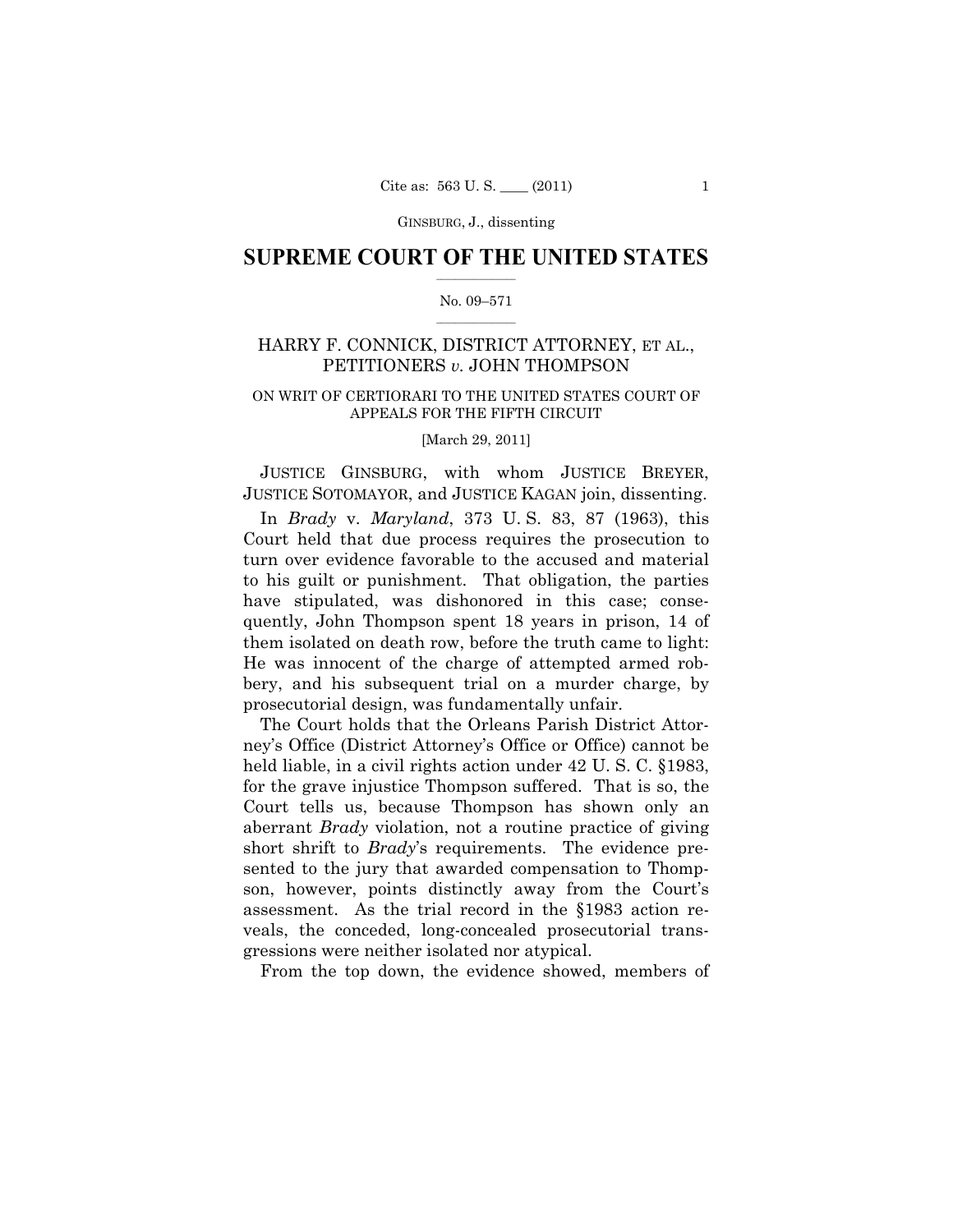## 2 CONNICK *v.* THOMPSON

# GINSBURG, J., dissenting

the District Attorney's Office, including the District Attorney himself, misperceived *Brady*'s compass and therefore inadequately attended to their disclosure obligations. Throughout the pretrial and trial proceedings against Thompson, the team of four engaged in prosecuting him for armed robbery and murder hid from the defense and the court exculpatory information Thompson requested and had a constitutional right to receive. The prosecutors did so despite multiple opportunities, spanning nearly two decades, to set the record straight. Based on the prosecutors' conduct relating to Thompson's trials, a fact trier could reasonably conclude that inattention to *Brady* was standard operating procedure at the District Attorney's Office.

What happened here, the Court's opinion obscures, was no momentary oversight, no single incident of a lone officer's misconduct. Instead, the evidence demonstrated that misperception and disregard of *Brady*'s disclosure requirements were pervasive in Orleans Parish. That evidence, I would hold, established persistent, deliberately indifferent conduct for which the District Attorney's Office bears responsibility under §1983.

I dissent from the Court's judgment mindful that *Brady* violations, as this case illustrates, are not easily detected. But for a chance discovery made by a defense team investigator weeks before Thompson's scheduled execution, the evidence that led to his exoneration might have remained under wraps. The prosecutorial concealment Thompson encountered, however, is bound to be repeated unless municipal agencies bear responsibility—made tangible by §1983 liability—for adequately conveying what *Brady*  requires and for monitoring staff compliance. Failure to train, this Court has said, can give rise to municipal liability under §1983 "where the failure . . . amounts to deliberate indifference to the rights of persons with whom the [untrained employees] come into contact." *Canton* v.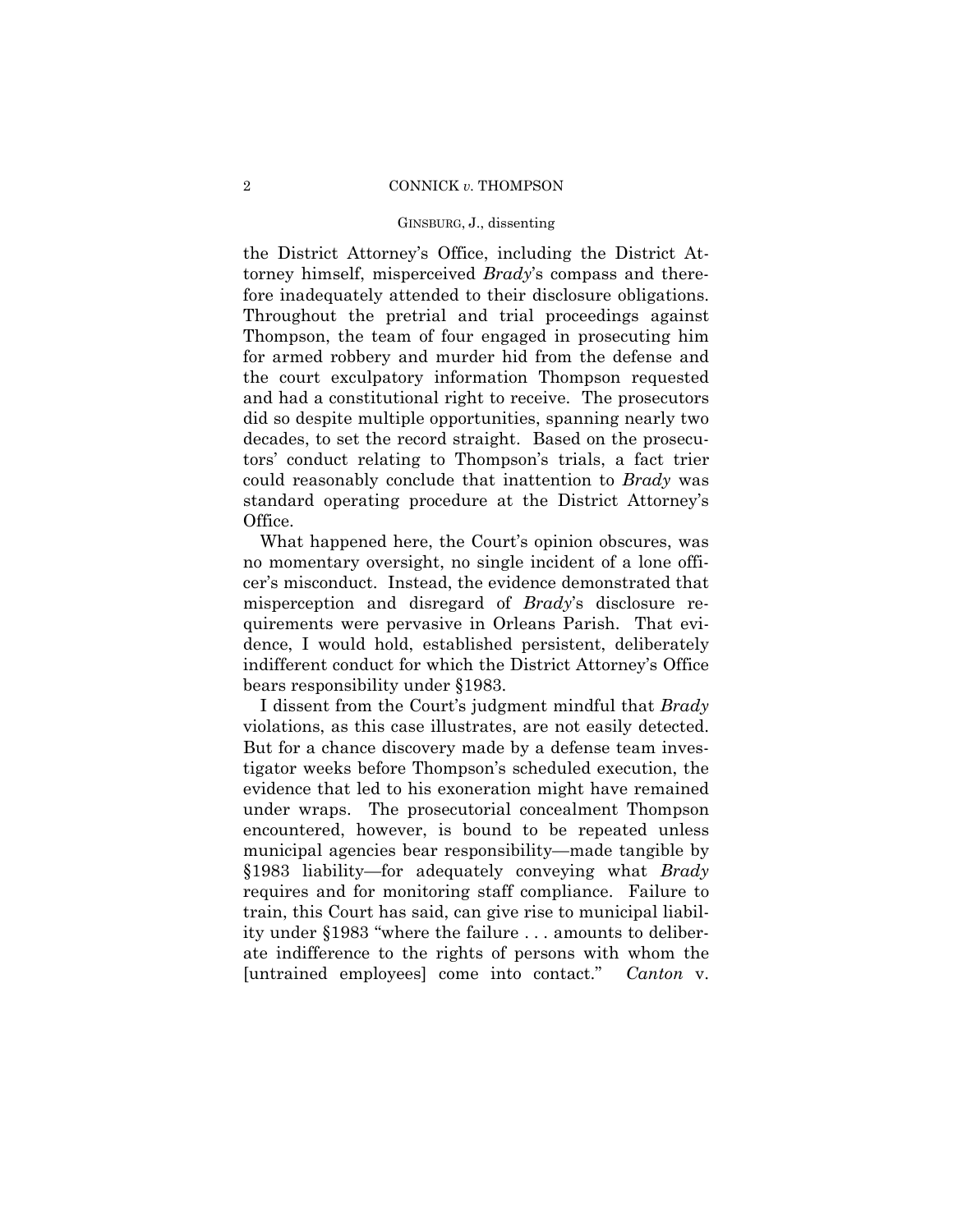*Harris*, 489 U. S. 378, 388 (1989). That standard is well met in this case.

# I

I turn first to a contextual account of the *Brady* violations that infected Thompson's trials.

# A

In the early morning hours of December 6, 1984, an assailant shot and killed Raymond T. Liuzza, Jr., son of a prominent New Orleans business executive, on the street fronting the victim's home. Only one witness saw the assailant. As recorded in two contemporaneous police reports, that eyewitness initially described the assailant as African-American, six feet tall, with "close cut hair." Record EX2–EX3, EX9.<sup>1</sup> Thompson is five feet eight inches tall and, at the time of the murder, styled his hair in a large "Afro." *Id.*, at EX13. The police reports of the witness' immediate identification were not disclosed to Thompson or to the court.

While engaged in the murder investigation, the Orleans Parish prosecutors linked Thompson to another violent crime committed three weeks later. On December 28, an assailant attempted to rob three siblings at gunpoint. During the struggle, the perpetrator's blood stained the oldest child's pant leg. That blood, preserved on a swatch of fabric cut from the pant leg by a crime scene analyst, was eventually tested. The test conclusively established that the perpetrator's blood was type B. *Id.*, at EX151. Thompson's blood is type O. His prosecutors failed to disclose the existence of the swatch or the test results.

<sup>1</sup>Exhibits entered into evidence in Thompson's §1983 trial are herein cited by reference to the page number in the exhibit binder compiled by the District Court and included in the record on appeal.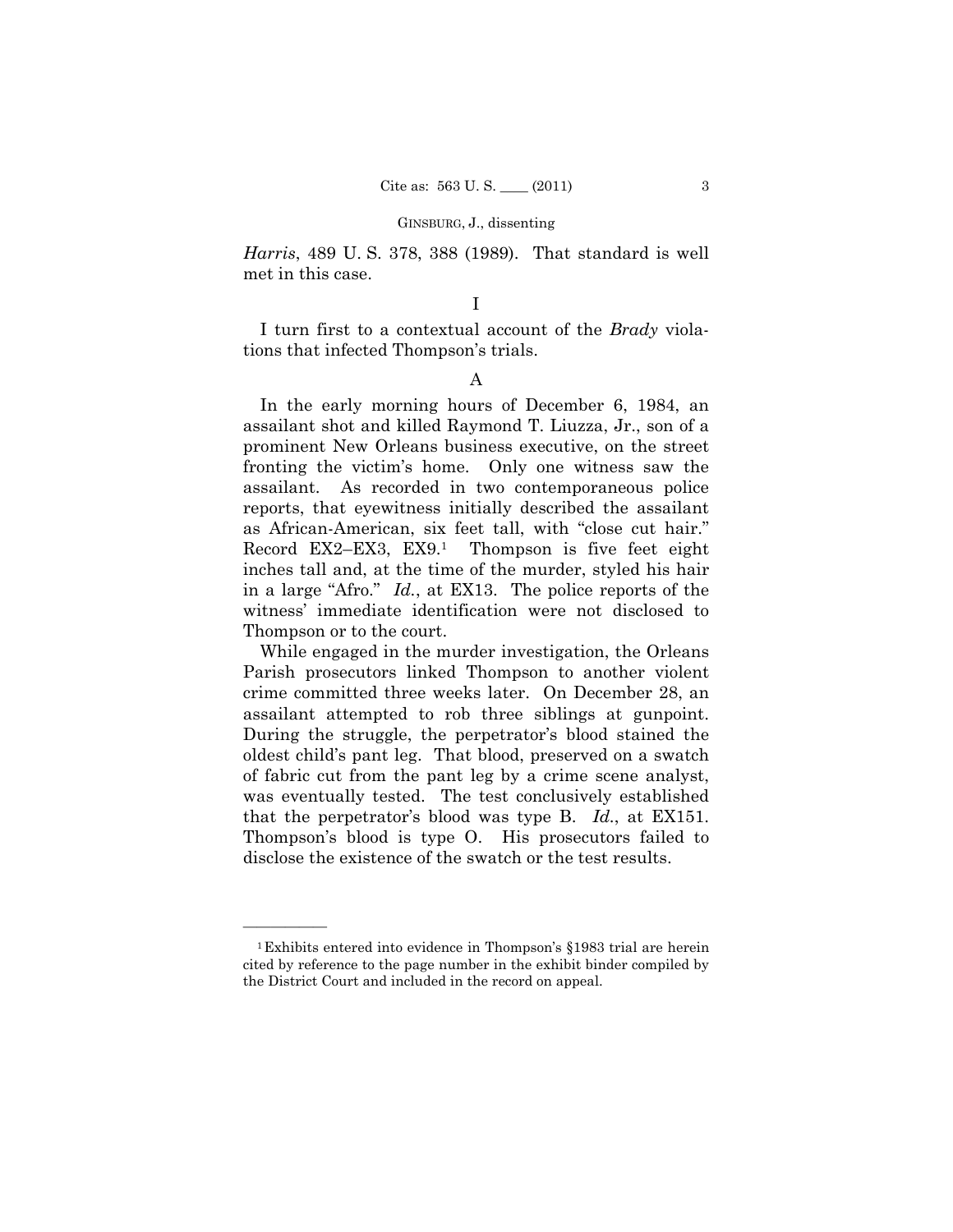# B

One month after the Liuzza murder, Richard Perkins, a man who knew Thompson, approached the Liuzza family. Perkins did so after the family's announcement of a \$15,000 reward for information leading to the murderer's conviction. Police officers surreptitiously recorded the Perkins-Liuzza conversations.2 As documented on tape, Perkins told the family, "I don't mind helping [you] catch [the perpetrator], . . . but I would like [you] to help me and, you know, I'll help [you]." *Id.*, at EX479, EX481. Once the family assured Perkins, "we're on your side, we want to try and help you," *id.*, at EX481, Perkins intimated that Thompson and another man, Kevin Freeman, had been involved in Liuzza's murder. Perkins thereafter told the police what he had learned from Freeman about the murder, and that information was recorded in a police report. Based on Perkins' account, Thompson and Freeman were arrested on murder charges.

Freeman was six feet tall and went by the name "Kojak" because he kept his hair so closely trimmed that his scalp was visible. Unlike Thompson, Freeman fit the eyewitness' initial description of the Liuzza assailant's height and hair style. As the Court notes, *ante*, at 4, n. 2, Freeman became the key witness for the prosecution at Thompson's trial for the murder of Liuzza.

After Thompson's arrest for the Liuzza murder, the father of the armed robbery victims saw a newspaper photo of Thompson with a large Afro hairstyle and showed

<sup>2</sup>The majority endorses the Fifth Circuit's conclusion that, when Thompson was tried for murder, no *Brady* violation occurred with respect to these audio tapes "[b]ecause defense counsel had knowledge of such evidence and could easily have requested access from the prosecution." *Thompson* v. *Cain*, 161 F. 3d 802, 806–807 (1998); *ante*, at 17, n. 11. The basis for that asserted "knowledge" is a mystery. The recordings secretly made did not come to light until long after Thompson's trials.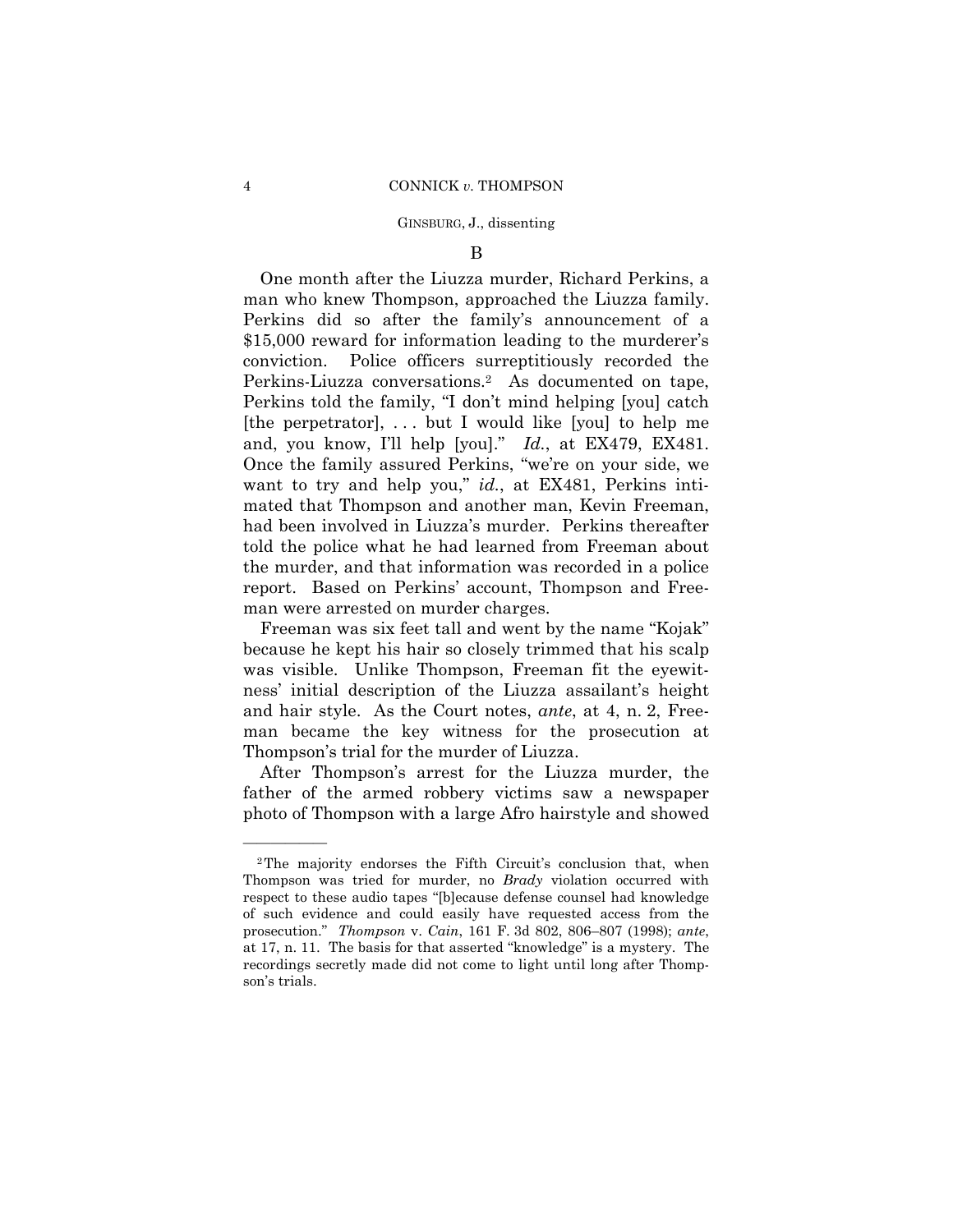it to his children. He reported to the District Attorney's Office that the children had identified Thompson as their attacker, and the children then picked that same photo out of a "photographic lineup." Record EX120, EX642– EX643. Indicting Thompson on the basis of these questionable identifications, the District Attorney's Office did not pause to test the pant leg swatch dyed by the perpetrator's blood. This lapse ignored or overlooked a prosecutor's notation that the Office "may wish to do [a] blood test." *Id.*, at EX122.

The murder trial was scheduled to begin in mid-March 1985. Armed with the later indictment against Thompson for robbery, however, the prosecutors made a strategic choice: They switched the order of the two trials, proceeding first on the robbery indictment. *Id.*, at EX128–EX129. Their aim was twofold. A robbery conviction gained first would serve to inhibit Thompson from testifying in his own defense at the murder trial, for the prior conviction could be used to impeach his credibility. In addition, an armed robbery conviction could be invoked at the penalty phase of the murder trial in support of the prosecution's plea for the death penalty. *Id.*, at 682.

Recognizing the need for an effective prosecution team, petitioner Harry F. Connick, District Attorney for the Parish of Orleans, appointed his third-in-command, Eric Dubelier, as special prosecutor in both cases. Dubelier enlisted Jim Williams to try the armed robbery case and to assist him in the murder case. Gerry Deegan assisted Williams in the armed robbery case. Bruce Whittaker, the fourth prosecutor involved in the cases, had approved Thompson's armed robbery indictment.3

<sup>3</sup>At the time of their assignment, Dubelier had served in the District Attorney's Office for three and a half years, Williams, for four and a half years, Deegan, a recent law school graduate, for less than one year, and Whittaker, for three years.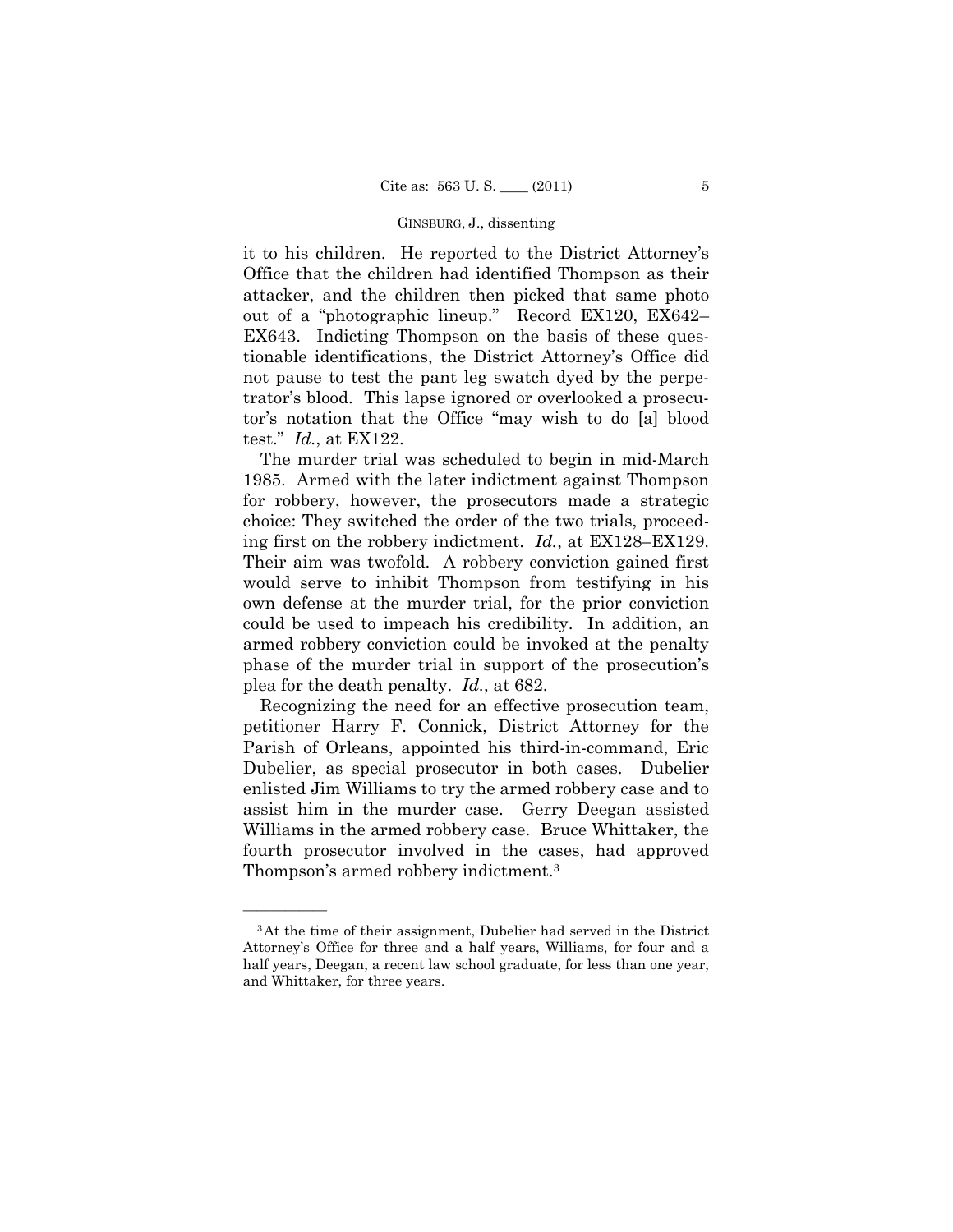$\Gamma$ 

During pretrial proceedings in the armed robbery case, Thompson filed a motion requesting access to all materials and information "favorable to the defendant" and "material and relevant to the issue of guilt or punishment," as well as "any results or reports" of "scientific tests or experiments." *Id.*, at EX144, EX145. Prosecutorial responses to this motion fell far short of *Brady* compliance.4

First, prosecutors blocked defense counsel's inspection of the pant leg swatch stained by the robber's blood. Although Dubelier's April 3 response stated, "Inspection to be permitted," *id.*, at EX149, the swatch was signed out from the property room at 10:05 a.m. the next day, and was not returned until noon on April 10, the day before trial, *id.*, at EX43, EX670. Thompson's attorney inspected the evidence made available to him and found no blood evidence. No one told defense counsel about the swatch and its recent removal from the property room. *Id.*, at EX701–EX702; Tr. 400–402. But cf. *ante*, at 17, n. 11 (Thompson's attorney had "access to the evidence locker where the swatch was recorded as evidence.").<sup>5</sup>

<sup>4</sup>Connick did not dispute that failure to disclose the swatch and the crime lab report violated *Brady*. See Tr. 46, 1095. But cf. *ante*, at 4, 6 (limiting Connick's concession, as Connick himself did not, to failure to disclose the crime lab report).

In JUSTICE SCALIA's contrary view, "[t]here was probably no *Brady* violation at all," or, if there was any violation of Thompson's rights, it "was surely on the very frontier of our *Brady* jurisprudence," such that "Connick could not possibly have been on notice" of the need to train. *Ante*, at 7. Connick's counsel, however, saw the matter differently. "[A]ny reasonable prosecutor would have recognized blood evidence as *Brady* material," he said, indeed "the proper response" was "obvious to

<sup>&</sup>lt;sup>5</sup>The majority assails as "highly suspect" the suggestion that prosecutors violated *Brady* by failing to disclose the blood-stained swatch. See *ante*, at 17, n. 11. But the parties stipulated in Thompson's §1983 action, and the jury was so informed, that, "[p]rior to the armed robbery trial, Mr. Thompson and his attorneys were not advised of the existence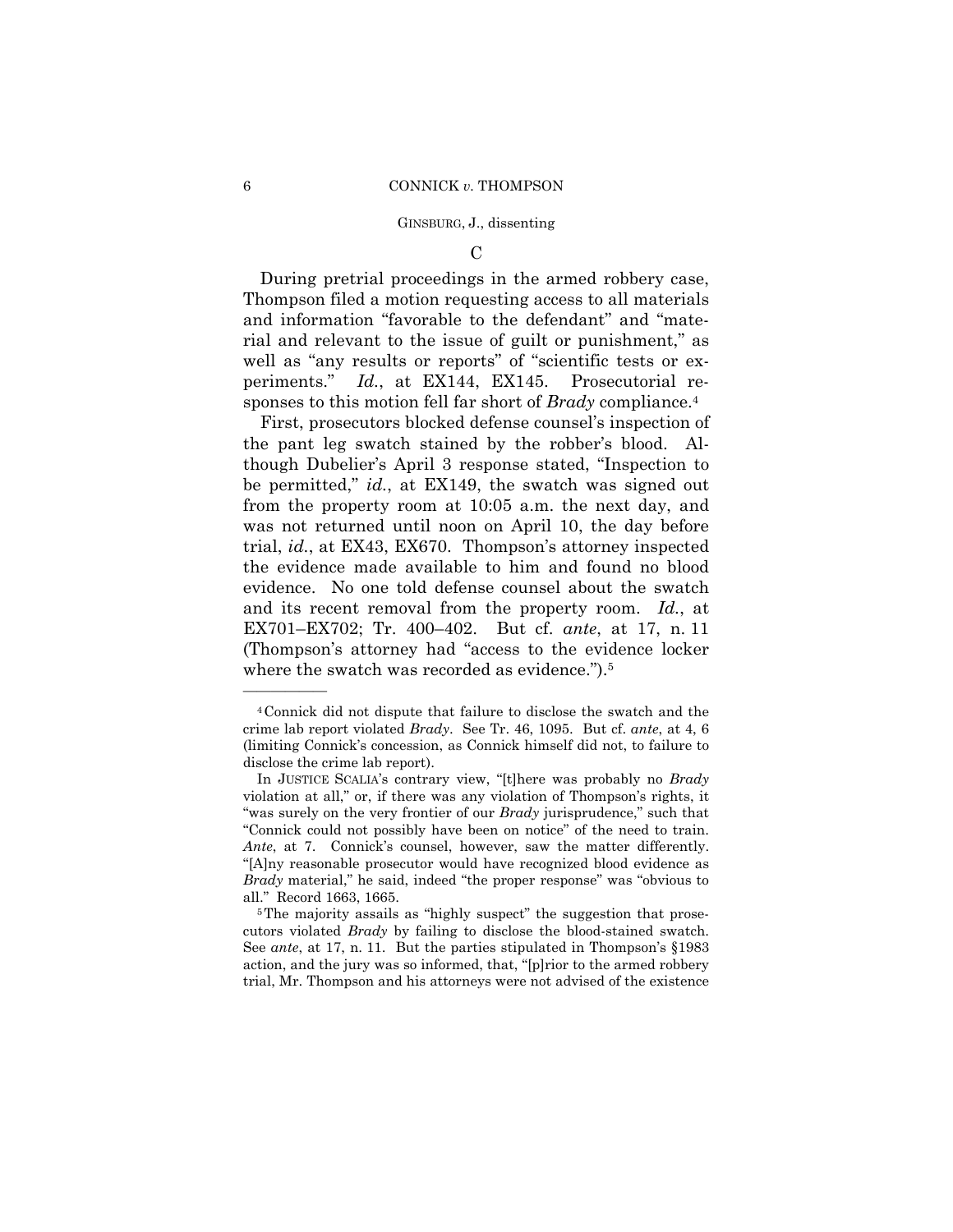Second, Dubelier or Whittaker ordered the crime laboratory to rush a pretrial test of the swatch. Tr. 952–954. Whittaker received the lab report, addressed to his attention, two days before trial commenced. Immediately thereafter, he placed the lab report on Williams' desk. Record EX151, EX589. Although the lab report conclusively identified the perpetrator's blood type, *id.*, at EX151, the District Attorney's Office never revealed the report to the defense.6

Third, Deegan checked the swatch out of the property room on the morning of the first day of trial, but the prosecution did not produce the swatch at trial. *Id.*, at EX43. Deegan did not return the swatch to the property room after trial, and the swatch has never been found. Tr. of Oral Arg. 37.

"[B]ased solely on the descriptions" provided by the three victims, Record 683, the jury convicted Thompson of attempted armed robbery. The court sentenced him to 49.5 years without possibility of parole—the maximum available sentence.

——————

Prosecutors continued to disregard *Brady* during the

D

of the blood evidence, that the evidence had been tested, [or] that a blood type was determined definitively from the swatch . . . ." Tr. 46. Consistent with this stipulation, Thompson's trial counsel testified that he spoke to "[t]he clerk who maintain[ed] the evidence" and learned that "[t]hey didn't have any blood evidence." *Id.*, at 401. And the District Court instructed the jury, with no objection from Connick, "that the nonproduced blood evidence . . . violated [Thompson's] constitutional rights as a matter of law." *Id.*, at 1095.<br><sup>6</sup> JUSTICE SCALIA questions petitioners' concession that *Brady* was

violated when the prosecution failed to inform Thompson of the blood evidence. He considers the evidence outside *Brady* because the prosecution did not endeavor to test Thompson's blood, and therefore avoided knowing that the evidence was in fact exculpatory. *Ante*, at 6–7. Such a "don't ask, don't tell" view of a prosecutor's *Brady* obligations garners no support from precedent. See also *supra*, at 6, n. 4; *infra*, at 21, n. 13.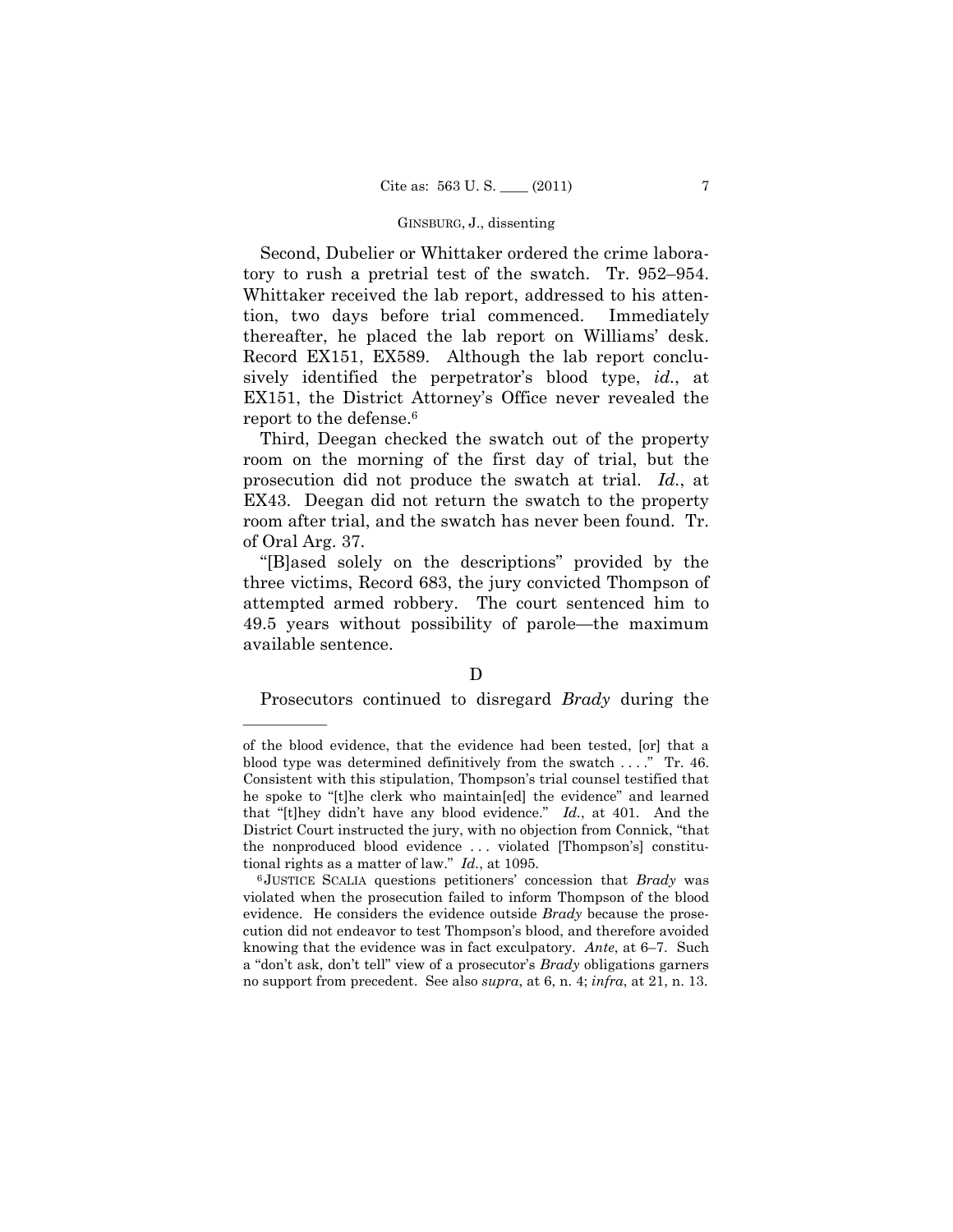## 8 CONNICK *v*. THOMPSON

# GINSBURG, J., dissenting

murder trial, held in May 1985, at which the prosecution's order-of-trial strategy achieved its aim.7 By prosecuting Thompson for armed robbery first—and withholding blood evidence that might have exonerated Thompson of that charge—the District Attorney's Office disabled Thompson from testifying in his own defense at the murder trial.8 As earlier observed, see *supra*, at 5, impeaching use of the prior conviction would have severely undermined Thompson's credibility. And because Thompson was effectively stopped from testifying in his own defense, the testimony of the witnesses against him gained force. The prosecution's failure to reveal evidence that could have impeached those witnesses helped to seal Thompson's fate.

First, the prosecution undermined Thompson's efforts to impeach Perkins. Perkins testified that he volunteered information to the police with no knowledge of reward money. Record EX366, EX372–EX373. Because prosecutors had not produced the audiotapes of Perkins' conversations with the Liuzza family (or a police summary of the tapes), Thompson's attorneys could do little to cast doubt on Perkins' credibility. In closing argument, the prosecution emphasized that Thompson presented no "direct evidence" that reward money had motivated any of the witnesses. *Id.*, at EX3171–EX3172.

Second, the prosecution impeded Thompson's impeachment of key witness Kevin Freeman. It did so by failing to disclose a police report containing Perkins' account of

<sup>7</sup>During jury deliberations in the armed robbery case, Williams, the only Orleans Parish trial attorney common to the two prosecutions, told Thompson of his objective in no uncertain terms: "I'm going to fry you. You will die in the electric chair." Tr. 252–253.<br><sup>8</sup>The Louisiana Court of Appeal concluded, and Connick does not

dispute, that Thompson "would have testified in the absence of the attempted armed robbery conviction." *State* v. *Thompson*, 2002–0361, p. 7 (7/17/02), 825 So. 2d 552, 556. But cf. *ante*, at 1, 3 (Thompson "elected" not to testify).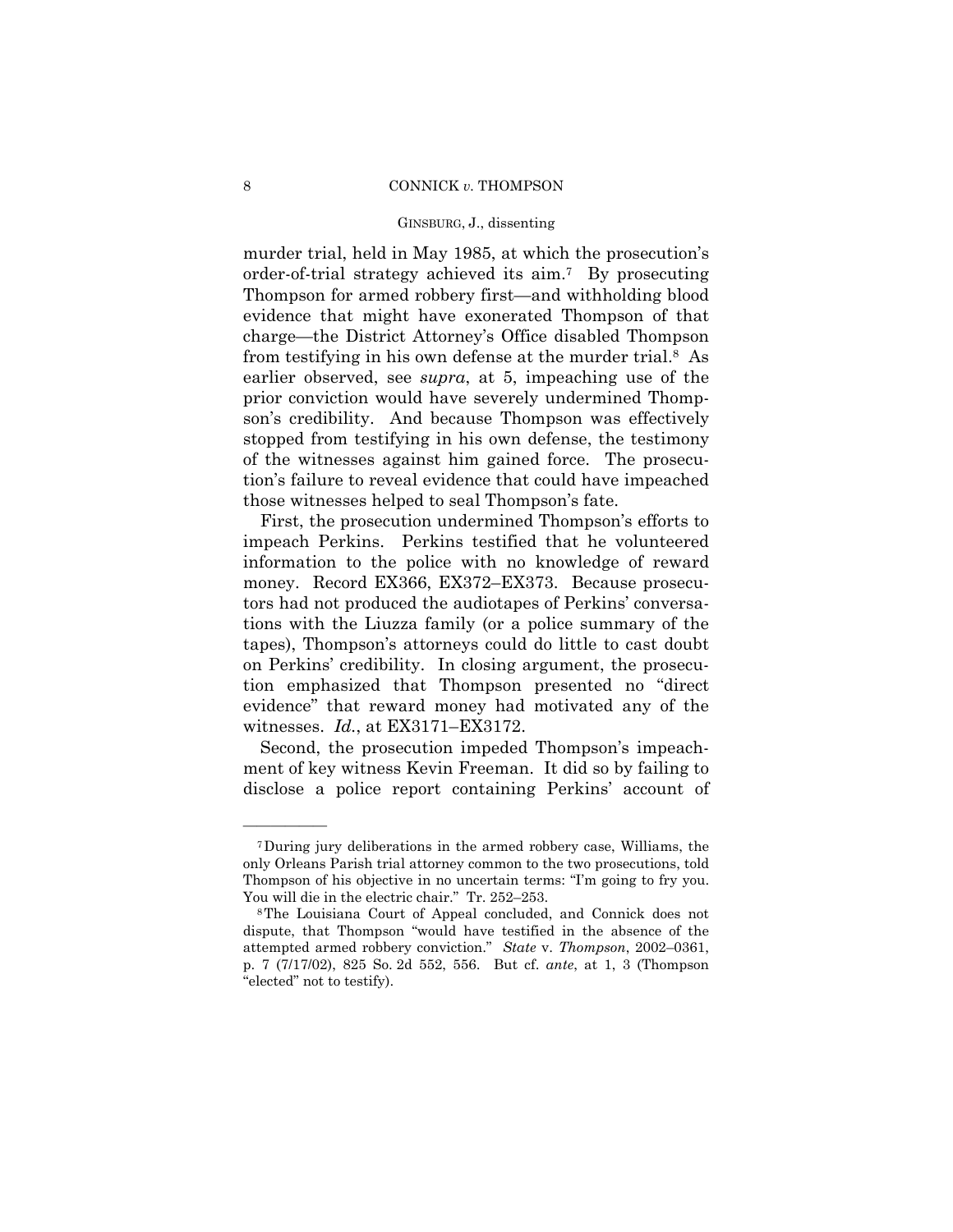what he had learned from Freeman about the murder. See *supra*, at 4. Freeman's trial testimony was materially inconsistent with that report. Tr. 382–384, 612–614; Record EX270–EX274. Lacking any knowledge of the police report, Thompson could not point to the inconsistencies.

Third, and most vital, the eyewitness' initial description of the assailant's hair, see *supra*, at 3, was of prime relevance, for it suggested that Freeman, not Thompson, murdered Liuzza, see *supra*, at 4. The materiality of the eyewitness' contemporaneous description of the murderer should have been altogether apparent to the prosecution. Failure to produce the police reports setting out what the eyewitness first said not only undermined efforts to impeach that witness and the police officer who initially interviewed him. The omission left defense counsel without knowledge that the prosecutors were restyling the killer's "close cut hair" into an "Afro."

Prosecutors finessed the discrepancy between the eyewitness' initial description and Thompson's appearance. They asked leading questions prompting the eyewitness to agree on the stand that the perpetrator's hair was "afro type," yet "straight back." Record EX322–EX323. Corroboratively, the police officer—after refreshing his recollection by reviewing material at the prosecution's table gave artful testimony. He characterized the witness' initial description of the perpetrator's hair as "black and short, *afro style*." *Id.*, at EX265 (emphasis added). As prosecutors well knew, nothing in the withheld police reports, which described the murderer's hair simply as "close cut," portrayed a perpetrator with an Afro or Afrostyle hair.

The jury found Thompson guilty of first-degree murder. Having prevented Thompson from testifying that Freeman was the killer, the prosecution delivered its ultimate argument. Because Thompson was already serving a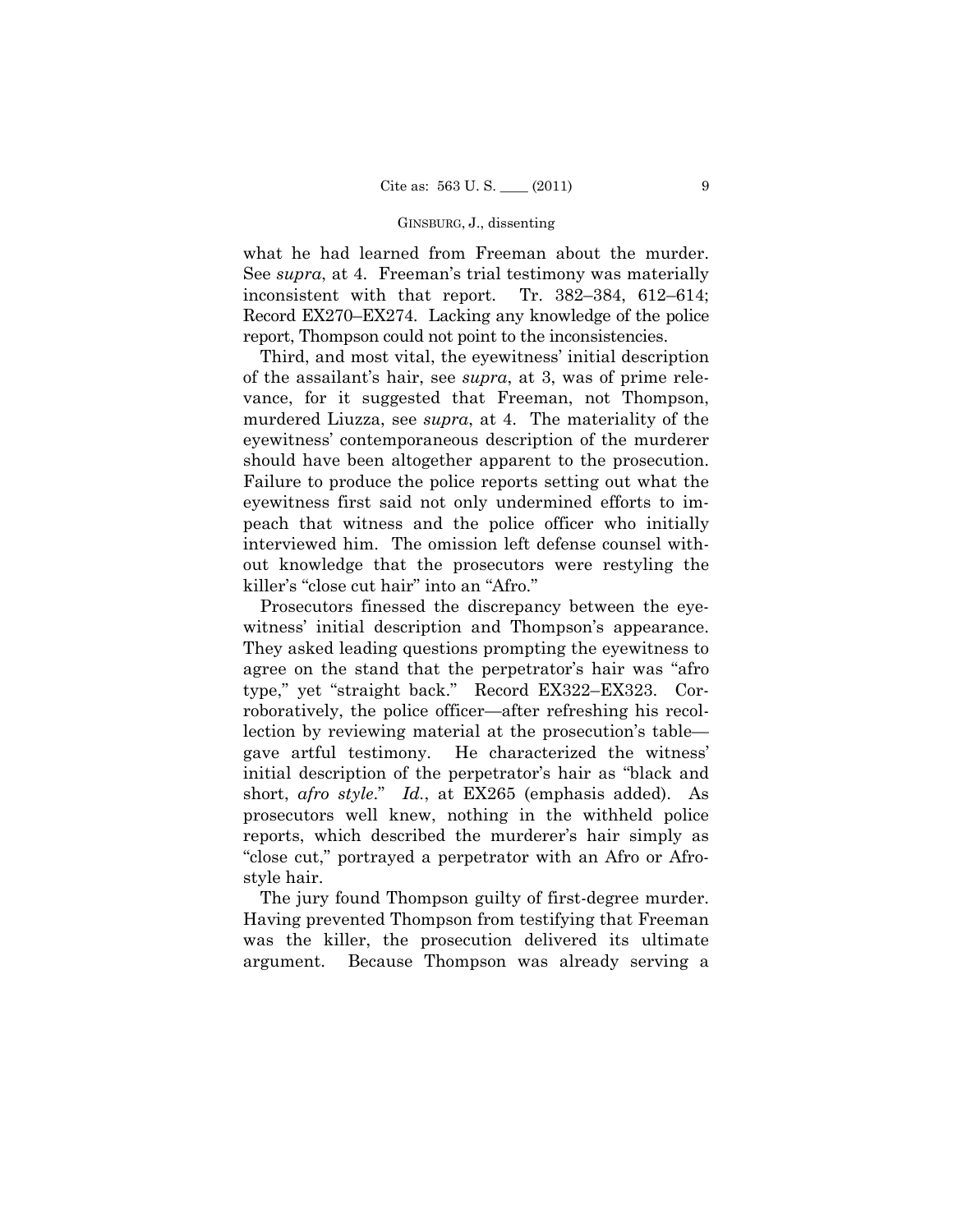near-life sentence for attempted armed robbery, the prosecution urged, the only way to punish him for murder was to execute him. The strategy worked as planned; Thompson was sentenced to death.

E

Thompson discovered the prosecutors' misconduct through a serendipitous series of events. In 1994, nine years after Thompson's convictions, Deegan, the assistant prosecutor in the armed robbery trial, learned he was terminally ill. Soon thereafter, Deegan confessed to his friend Michael Riehlmann that he had suppressed blood evidence in the armed robbery case. *Id.*, at EX709. Deegan did not heed Riehlmann's counsel to reveal what he had done. For five years, Riehlmann, himself a former Orleans Parish prosecutor, kept Deegan's confession to himself. *Id.*, at EX712–EX713.

On April 16, 1999, the State of Louisiana scheduled Thompson's execution. *Id.*, at EX1366–EX1367. In an eleventh-hour effort to save his life, Thompson's attorneys hired a private investigator. Deep in the crime lab archives, the investigator unearthed a microfiche copy of the lab report identifying the robber's blood type. The copy showed that the report had been addressed to Whittaker. See *supra*, at 7. Thompson's attorneys contacted Whittaker, who informed Riehlmann that the lab report had been found. Riehlmann thereupon told Whittaker that Deegan "had failed to turn over stuff that might have been exculpatory." Tr. 718. Riehlmann prepared an affidavit describing Deegan's disclosure "that he had intentionally suppressed blood evidence in the armed robbery trial of John Thompson." Record EX583.

Thompson's lawyers presented to the trial court the crime lab report showing that the robber's blood type was B, and a report identifying Thompson's blood type as O. This evidence proved Thompson innocent of the robbery.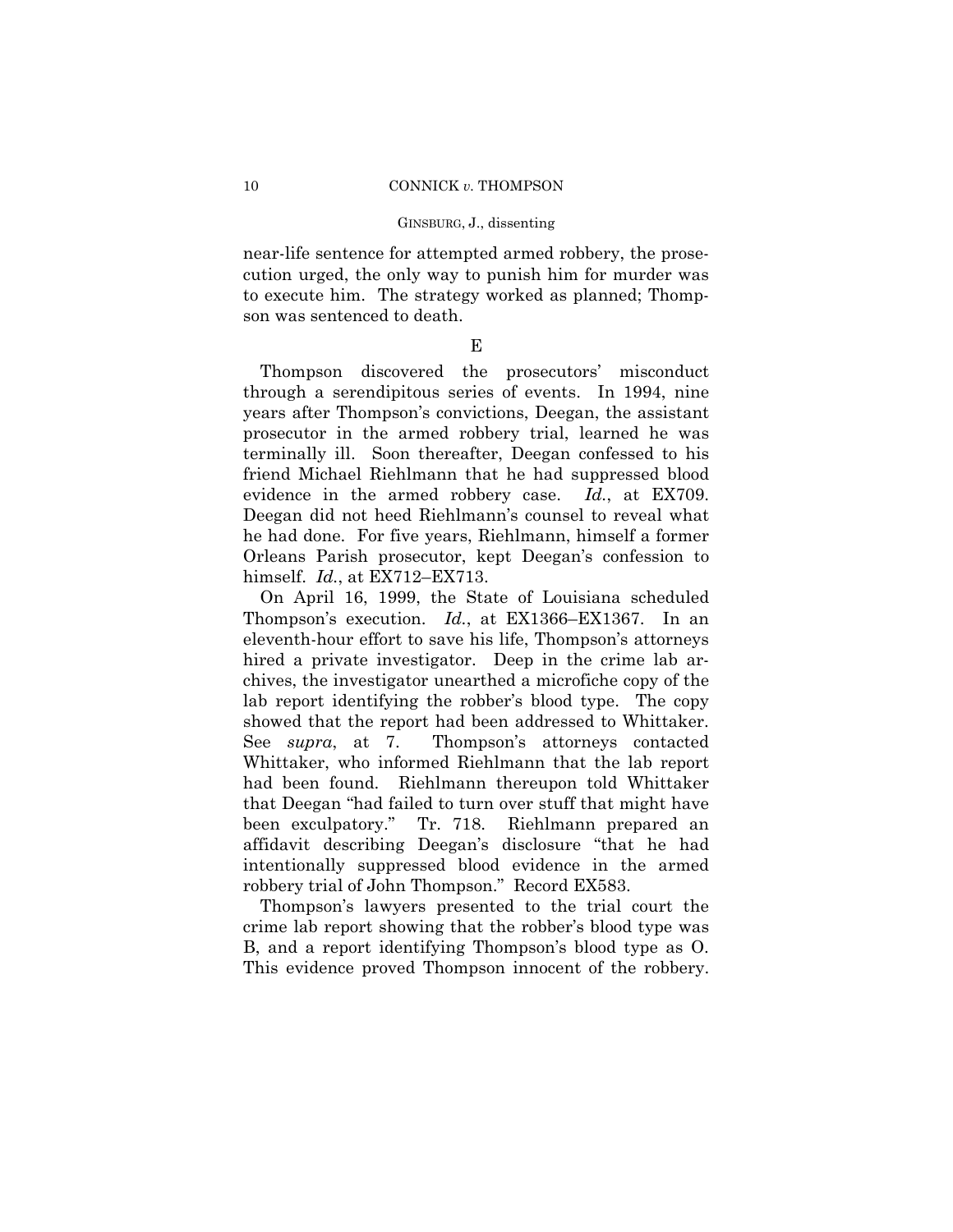The court immediately stayed Thompson's execution, *id.*, at EX590, and commenced proceedings to assess the newly discovered evidence.

Connick sought an abbreviated hearing. A full hearing was unnecessary, he urged, because the Office had confessed error and had moved to dismiss the armed robbery charges. See, *e.g.*, *id.*, at EX617. The court insisted on a public hearing. Given "the history of this case," the court said, it "was not willing to accept the representations that [Connick] and [his] office made [in their motion to dismiss]." *id.*, at EX882. After a full day's hearing, the court vacated Thompson's attempted armed robbery conviction and dismissed the charges. Before doing so, the court admonished:

"[A]ll day long there have been a number of young Assistant D. A.'s  $\dots$  sitting in this courtroom watching this, and I hope they take home . . . and take to heart the message that this kind of conduct cannot go on in this Parish if this Criminal Justice System is going to work." *Id.*, at EX883.

The District Attorney's Office then initiated grand jury proceedings against the prosecutors who had withheld the lab report. Connick terminated the grand jury after just one day. He maintained that the lab report would not be *Brady* material if prosecutors did not know Thompson's blood type. Tr. 986; cf. *supra*, at 7, n. 6. And he told the investigating prosecutor that the grand jury "w[ould] make [his] job more difficult." Tr. 978–979. In protest, that prosecutor tendered his resignation.

Thereafter, the Louisiana Court of Appeal reversed Thompson's murder conviction. *State* v. *Thompson*, 2002– 0361, p. 10 (7/17/02), 825 So. 2d 552, 558. The unlawfully procured robbery conviction, the court held, had violated

F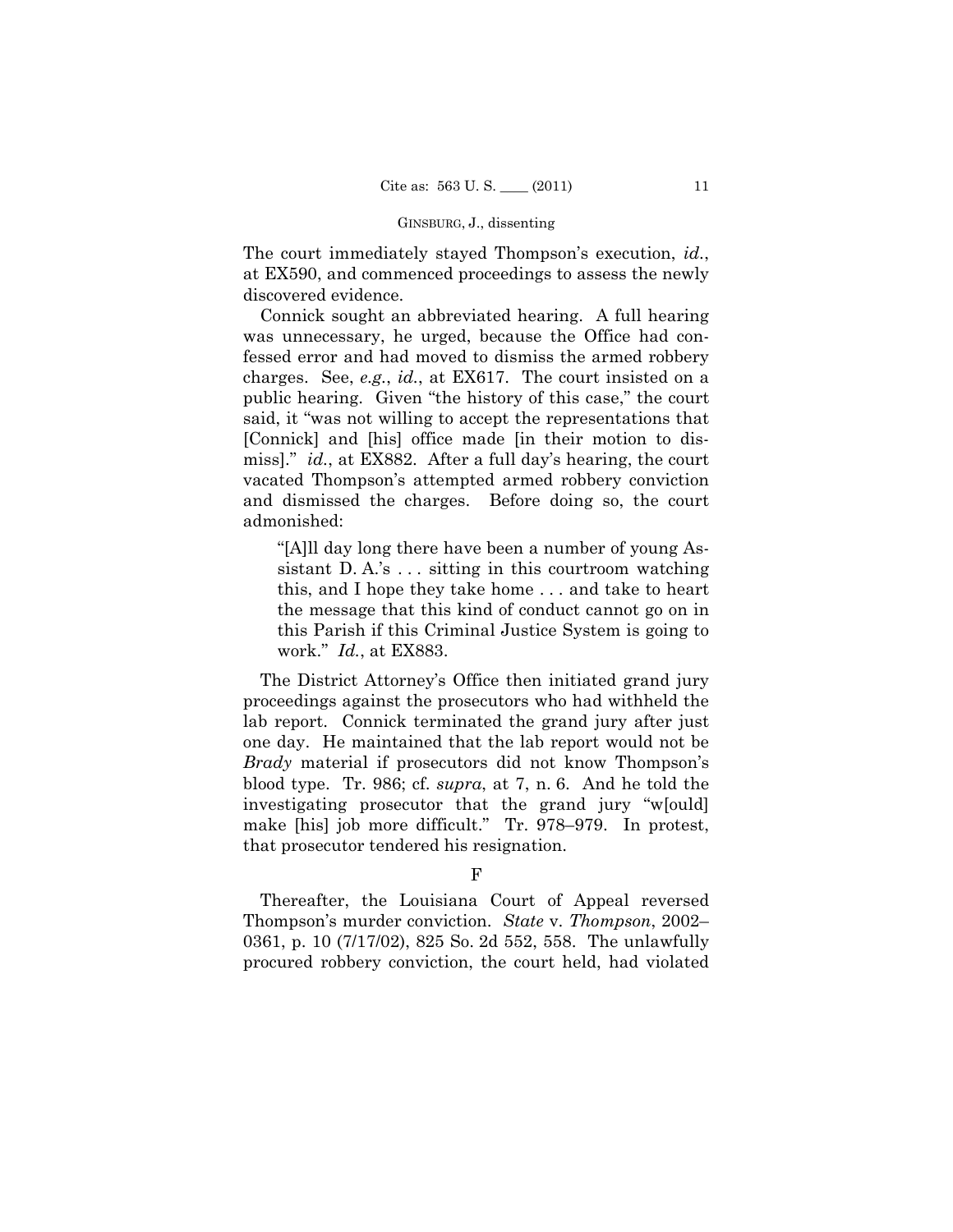Thompson's right to testify and thus fully present his defense in the murder trial. *Id.*, at 557. The merits of several *Brady* claims arising out of the murder trial, the court observed, had therefore become "moot." 825 So. 2d, at 555; see also Record 684.9 But cf. *ante*, at 10–11, n. 7, 16–17, n. 11 (suggesting that there were no *Brady* violations in the murder prosecution because no court had adjudicated any violations).10

<sup>9</sup>Thompson argued that "the State failed to produce police reports 'and other information' which would have identified 'eye- and earwitnesses' whose testimony would have exonerated him and inculpated [Freeman], . . . and would have shown that [Perkins,] . . . who stated [he] heard [Thompson] admit to committing the murder[,] had been promised reward money for [his] testimony." *Thompson*, 825 So. 2d, at 555. In leaving these arguments unaddressed, the Louisiana Court of Appeal surely did not defer to the Fifth Circuit's earlier assessment of those claims, made on an anemic record, in *Thompson* v. *Cain*, 161 F. 3d 802. Nor did the Louisiana Court of Appeal suggest that Thompson was "belatedly tr[ying] to reverse" the Fifth Circuit's decision. But cf. *ante*, at 17, n. 11. 10The Court notes that in *Thompson* v. *Cain*, the Fifth Circuit re-

jected *Brady* claims raised by Thompson, characterizing one of those claims as "without merit." *Ante*, at 17, n. 11 (quoting *Thompson*, 161 F. 3d, at 807); see *supra*, at 4, n. 2. The Court, however, overlooks the date of that Fifth Circuit decision. It was rendered before revelation of the *Brady* violations in the armed robbery trial, before Thompson had the opportunity for discovery in his §1983 suit, and before Thompson or any court was aware of the "close cut hair" police reports. See *Thompson*, 161 F. 3d, at 812, n. 8. It is these later revelations, not the little Thompson knew in 1998, that should count. For example, the Fifth Circuit, in 1998, believed that Perkins' statement recorded in the police report did not "differ from Freeman's trial testimony." *Id.*, at 808. But evidence put before the jury in 2007 in the §1983 trial showed that the police report, in several material respects, was inconsistent with Freeman's trial testimony. Tr. 382–383.

Connick has never suggested to this Court that the jury in the §1983 trial was bound by the Fifth Circuit's 1998 *Brady* rulings. That court "afford[ed] great deference to" the state trial court's findings, made after a 1995 post-conviction relief hearing. *Thompson*, 161 F. 3d, at 805. The jury in the §1983 trial, of course, had far more extensive and accurate information on which to reach its decision. Moreover, as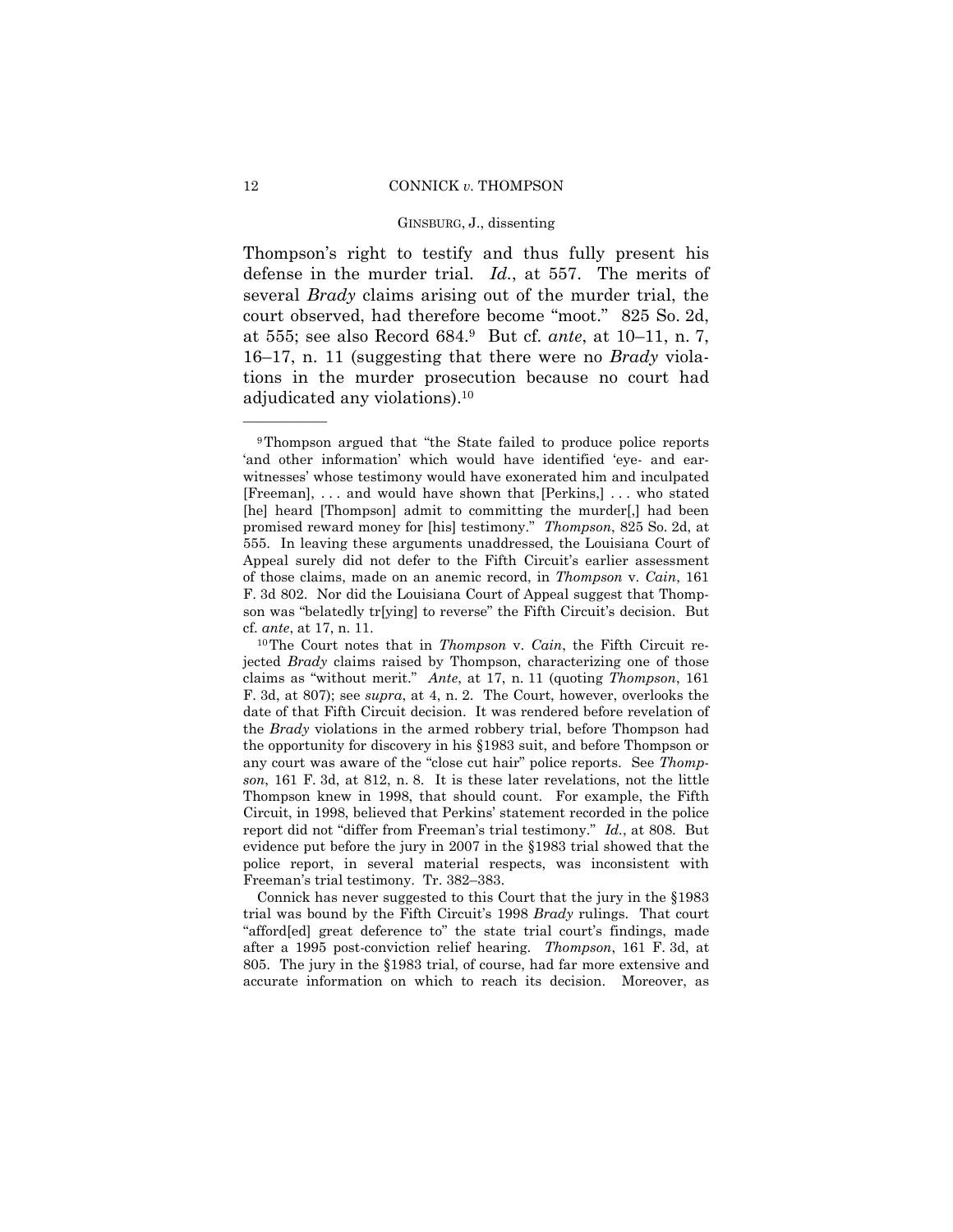Undeterred by his assistants' disregard of Thompson's rights, Connick retried him for the Liuzza murder. Thompson's defense was bolstered by evidence earlier unavailable to him: ten exhibits the prosecution had not disclosed when Thompson was first tried. The newly produced items included police reports describing the assailant in the murder case as having "close cut" hair, the police report recounting Perkins' meetings with the Liuzza family, see *supra*, at 3–4, audio recordings of those meetings, and a 35-page supplemental police report. After deliberating for only 35 minutes, the jury found Thompson not guilty.

On May 9, 2003, having served more than 18 years in prison for crimes he did not commit, Thompson was released.

On July 16, 2003, Thompson commenced a civil action under 42 U. S. C. §1983 alleging that Connick, other officials of the Orleans Parish District Attorney's Office, and the Office itself, had violated his constitutional rights by wrongfully withholding *Brady* evidence. Thompson sought to hold Connick and the District Attorney's Office liable for failure adequately to train prosecutors concerning their *Brady* obligations. Such liability attaches, I agree with the Court, only when the failure "amount[s] to 'deliberate indifference to the rights of persons with whom the [untrained employees] come into contact.'" *Ante*, at 9 (quoting *Canton* v. *Harris*, 489 U. S. 378, 388 (1989)). I disagree, however, with the Court's conclusion that

II

earlier noted, the same trial court that made the 1995 findings was, in 1999, outraged by the subsequently discovered *Brady* violations and by Connick's reluctance to bring those violations to light. See *supra*, at 10–11. Certainly that judge would not have wanted the jury that assessed Connick's deliberate indifference in the §1983 trial to defer to findings he earlier made on a notably incomplete record.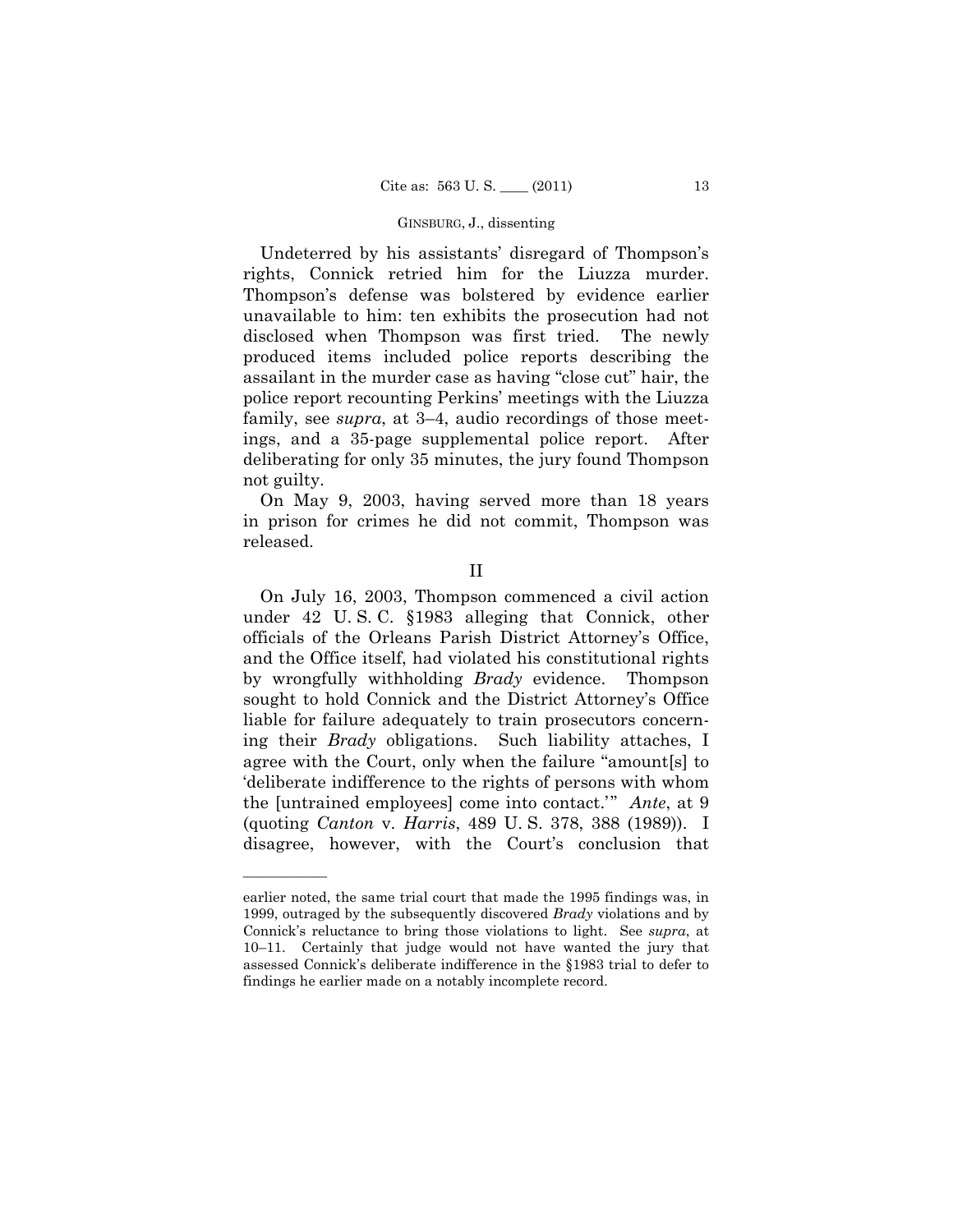Thompson failed to prove deliberate indifference.

Having weighed all the evidence, the jury in the §1983 case found for Thompson, concluding that the District Attorney's Office had been deliberately indifferent to Thompson's *Brady* rights and to the need for training and supervision to safeguard those rights. "Viewing the evidence in the light most favorable to [Thompson], as appropriate in light of the verdic[t] rendered by the jury," *Patrick* v. *Burget*, 486 U. S. 94, 98, n. 3 (1988), I see no cause to upset the District Court's determination, affirmed by the Fifth Circuit, that "ample evidence . . . adduced at trial" supported the jury's verdict. Record 1917.

Over 20 years ago, we observed that a municipality's failure to provide training may be so egregious that, even without notice of prior constitutional violations, the failure "could properly be characterized as 'deliberate indifference' to constitutional rights." *Canton*, 489 U. S., at 390, n. 10. "[I]n light of the duties assigned to specific officers or employees," *Canton* recognized, "it may happen that . . . the need for more or different training is so obvious, and the inadequacy so likely to result in the violation of constitutional rights, that the policymakers . . . can reasonably be said to have been deliberately indifferent to the need." *Id.*, at 390. Thompson presented convincing evidence to satisfy this standard.

A

Thompson's §1983 suit proceeded to a jury trial on two theories of liability: First, the Orleans Parish Office's official *Brady* policy was unconstitutional; and second, Connick was deliberately indifferent to an obvious need to train his prosecutors about their *Brady* obligations. Connick's *Brady* policy directed prosecutors to "turn over what was required by state and federal law, but no more." Brief for Petitioners 6–7. The jury thus understandably rejected Thompson's claim that the official policy itself was uncon-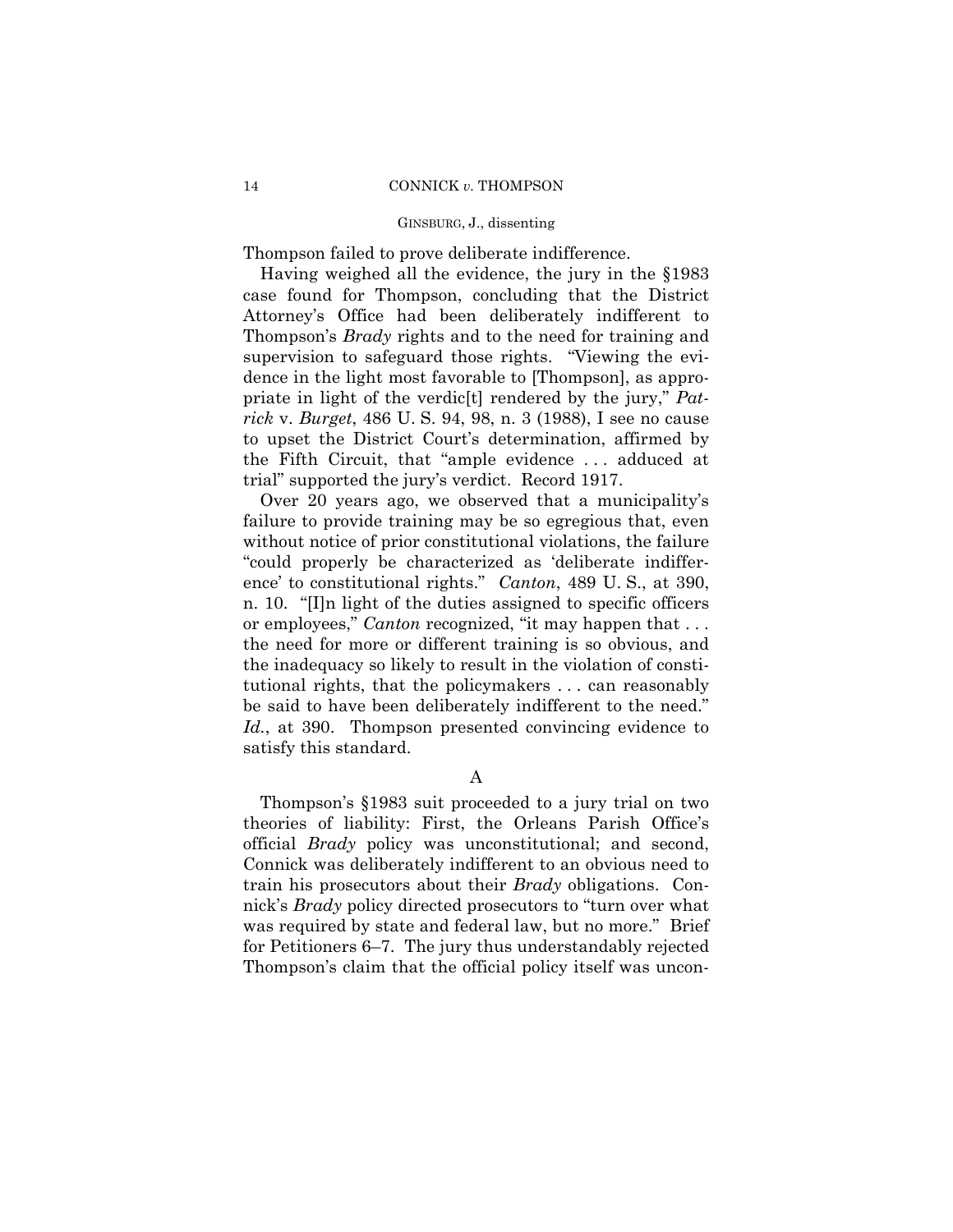stitutional. *Ante*, at 5.

——————

The jury found, however, that Connick was deliberately indifferent to the need to train prosecutors about *Brady*'s command. On the special verdict form, the jury answered yes to the following question:

"Was the *Brady* violation in the armed robbery case or any infringements of John Thompson's rights in the murder trial substantially caused by [Connick's] failure, through deliberate indifference, to establish policies and procedures to protect one accused of a crime from these constitutional violations?" Record 1585.

Consistent with the question put to the jury, and without objection, the court instructed the jurors: "[Y]ou are not limited to the nonproduced blood evidence and the resulting infringement of Mr. Thompson's right to testify at the murder trial. You may consider all of the evidence presented during this trial." Tr. 1099; Record 1620.11 But

<sup>&</sup>lt;sup>11</sup>The court permitted Thompson to introduce evidence of other *Brady* violations, but because "the blood evidence alone proved the violation [of Thompson's constitutional rights]," the court declined specifically "to ask the jury [whether] this other stuff [was] also *Brady*." Tr. 1003. The court allowed Thompson to submit proof of other violations to "sho[w] the cumulative nature . . . and impact [of] evidence . . . as to . . . the training and deliberate indifference . . . ." *Ibid.* But cf. *ante*, at 17, n. 11 (questioning how "these violations are relevant" to this case). Far from indulging in my own factfindings, but cf. *ante*, at 16–17, n. 11, I simply recite the evidence supporting the jury's verdict in Thompson's §1983 trial.

The Court misleadingly states that "the District Court instructed the jury that the 'only issue' was whether the nondisclosure [of the crime lab report] was caused by either a policy, practice, or custom of the district attorney's office or a deliberately indifferent failure to train the office's prosecutors." *Ante*, at 4. The jury instruction the majority cites simply directed the jury that, with regard to the blood evidence, as a matter of law, Thompson's constitutional rights had been violated. Record 1614–1615. The court did not preclude the jury from assessing evidence of other infringements of Thompson's rights. *Id.*, at 1585; see *Kyles* v. *Whitley*, 514 U. S. 419, 421 (1995) ("[T]he state's obligation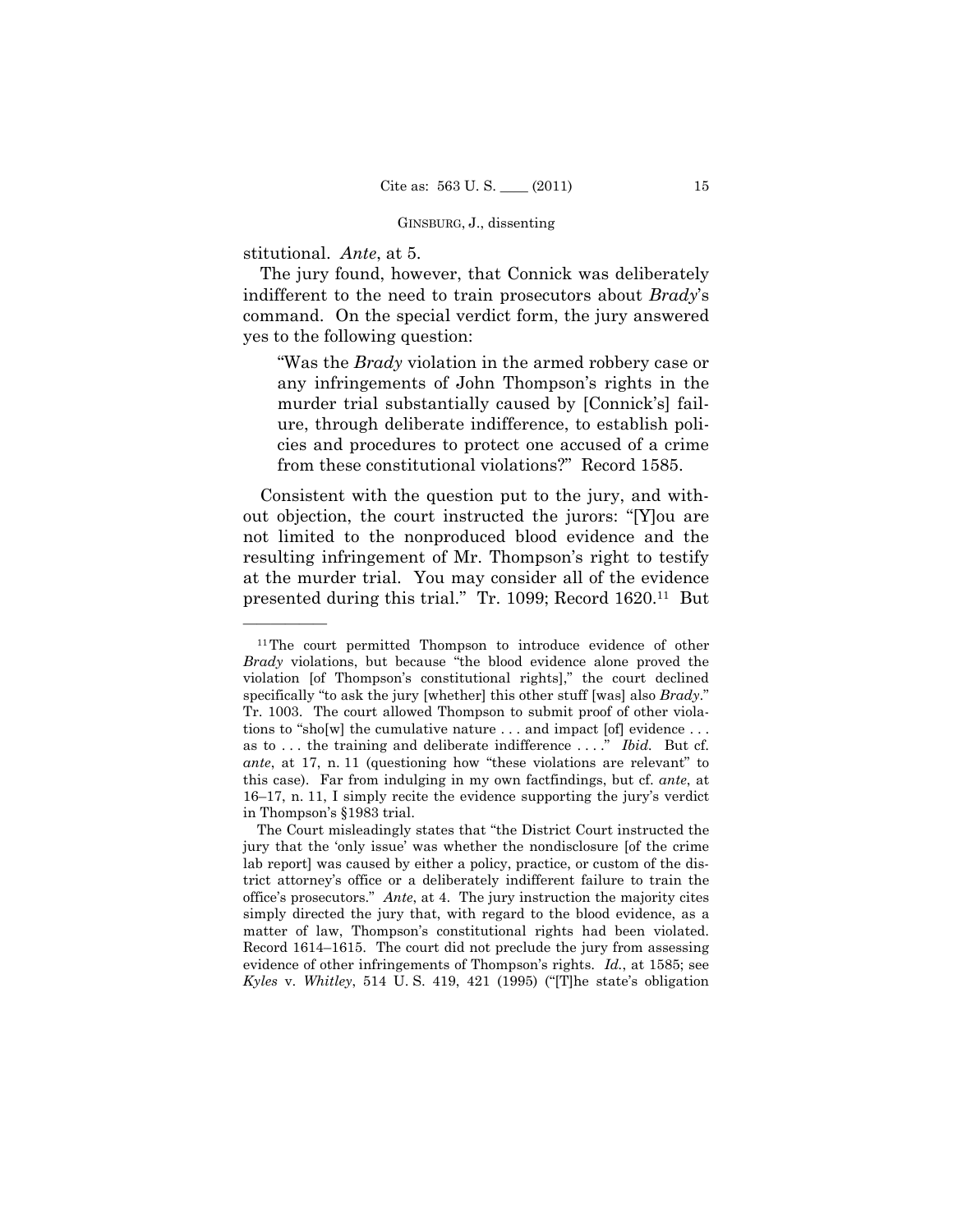#### 16 CONNICK *v.* THOMPSON

# GINSBURG, J., dissenting

cf. *ante*, at 2, 6, 10, n. 7, 16; *ante*, at 1 (SCALIA, J., concurring) (maintaining that the case involves a single *Brady*  violation). That evidence included a stipulation that in his retrial for the Liuzza murder, Thompson had introduced ten exhibits containing relevant information withheld by the prosecution in 1985. See *supra*, at 13.

Abundant evidence supported the jury's finding that additional *Brady* training was obviously necessary to ensure that *Brady* violations would not occur: (1) Connick, the Office's sole policymaker, misunderstood *Brady*. (2) Other leaders in the Office, who bore direct responsibility for training less experienced prosecutors, were similarly uninformed about *Brady*. (3) Prosecutors in the Office received no *Brady* training. (4) The Office shirked its responsibility to keep prosecutors abreast of relevant legal developments concerning *Brady* requirements. As a result of these multiple shortfalls, it was hardly surprising that *Brady* violations in fact occurred, severely undermining the integrity of Thompson's trials.

1

Connick was the Office's sole policymaker, and his testimony exposed a flawed understanding of a prosecutor's *Brady* obligations. First, Connick admitted to the jury that his earlier understanding of *Brady*, conveyed in prior sworn testimony, had been too narrow. Tr. 181–182. Second, Connick confessed to having withheld a crime lab report "one time as a prosecutor and I got indicted by the U. S. Attorney over here for doing it." *Id.*, at 872. Third, even at trial Connick persisted in misstating *Brady*'s requirements. For example, Connick urged that there could be no *Brady* violation arising out of "the inadvertent conduct of [an] assistant under pressure with a lot of case

under *Brady* ... turns on the cumulative effect of all ... evidence suppressed by the government . . . .").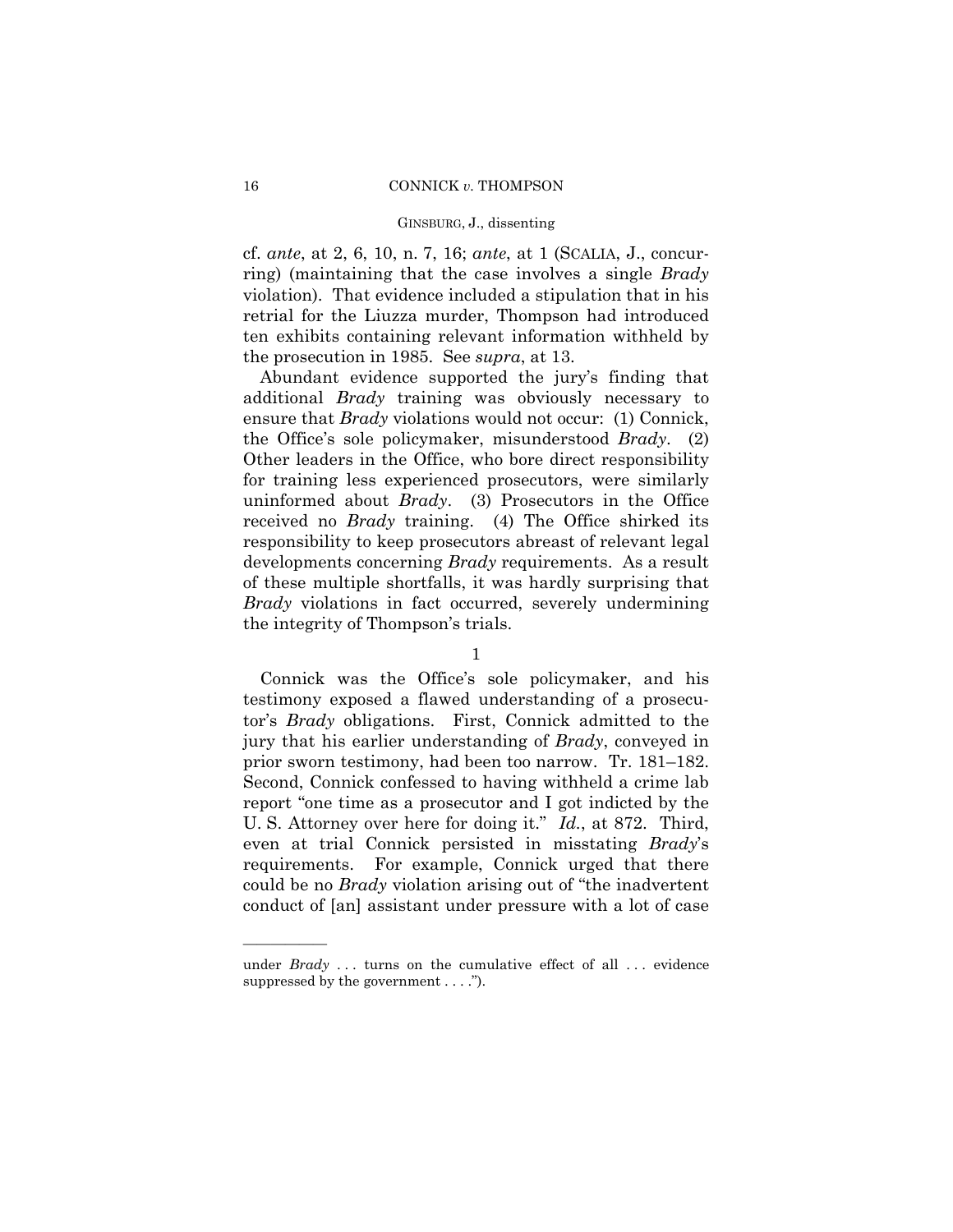load." Tr. 188–189. The court, however, correctly instructed the jury that, in determining whether there has been a *Brady* violation, the "good or bad faith of the prosecution does not matter." Tr. 1094–1095.

2

The testimony of other leaders in the District Attorney's Office revealed similar misunderstandings. Those misunderstandings, the jury could find, were in large part responsible for the gross disregard of *Brady* rights Thompson experienced. Dubelier admitted that he never reviewed police files, but simply relied on the police to flag any potential *Brady* information. Tr. 542. The court, however, instructed the jury that an individual prosecutor has a "duty ... to learn of any favorable evidence known to others acting on the government's behalf in the case, including the police." *Id.*, at 1095; Record 1614. Williams was asked whether "*Brady* material includes documents in the possession of the district attorney that could be used to impeach a witness, to show that he's lying"; he responded simply, and mistakenly, "No." Tr. 381. The testimony of "high-ranking individuals in the Orleans Parish District Attorney's Office," Thompson's expert explained,<sup>12</sup> exposed "complete errors . . . as to what *Brady* required [prosecutors] to do." *Id.*, at 427, 434. "Dubelier had no understanding of his obligations under *Brady* whatsoever," *id.*, at 458, the expert observed, and Williams "is still not sure

<sup>12</sup>With no objection from petitioners, the court found Thompson's expert, Joseph Lawless, qualified to testify as an expert in criminal law and procedure. Tr. 419, 426. Lawless has practiced criminal law for 30 years; from 1976 to 1979, he was an assistant district attorney, and thereafter he entered private practice. *Id.*, at 412. He is the author of Prosecutorial Misconduct: Law, Procedure, Forms (4th ed. 2008), first published in 1985. Tr. 414. The text is used in a class on ethics and tactics for the criminal lawyer at Harvard Law School and in the federal defender training program of the Administrative Office of the United States Courts. *Id.*, at 416.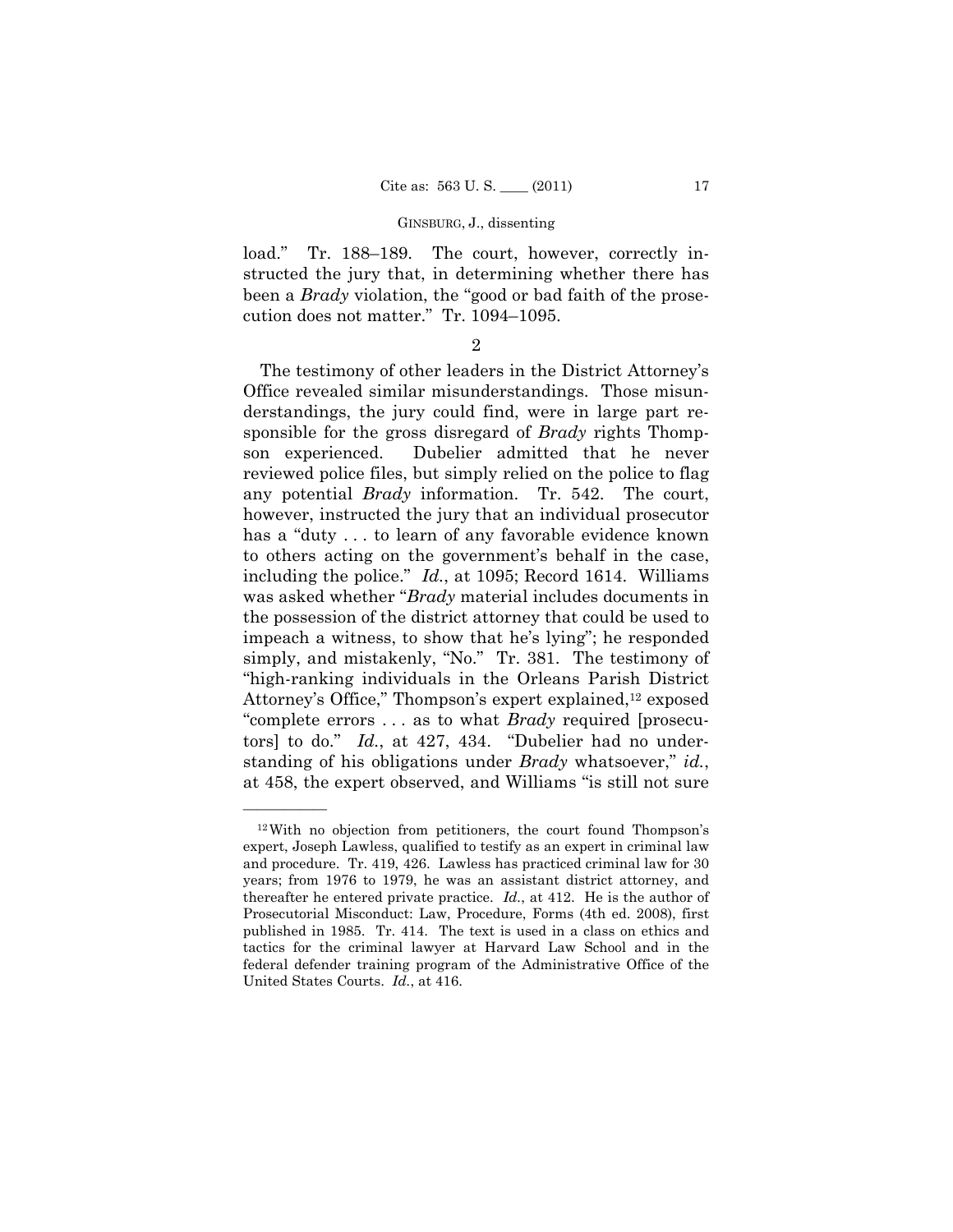what his obligations were under *Brady*," *id.*, at 448. But cf. *ante*, at 4–5 ("[I]t was undisputed at trial that the prosecutors were familiar with the general *Brady* requirement that the State disclose to the defense evidence in its possession that is favorable to the accused.").

The jury could attribute the violations of Thompson's rights directly to prosecutors' misapprehension of *Brady*. The prosecution had no obligation to produce the "close-cut hair" police reports, Williams maintained, because newspaper reports had suggested that witness descriptions were not consistent with Thompson's appearance. Therefore, Williams urged, the defense already "had everything." Tr. 139. Dubelier tendered an alternative explanation for the nondisclosure. In Dubelier's view, the descriptions were not "inconsistent with [Thompson's] appearance," as portrayed in a police photograph showing Thompson's hair extending at least three inches above his forehead. *Id.*, at 171–172; Record EX73. Williams insisted that he had discharged the prosecution's duty to disclose the blood evidence by mentioning, in a motion hearing, that the prosecution intended to obtain a blood sample from Thompson. Tr. 393–394. During the armed robbery trial, Williams told one of the victims that the results of the blood test made on the swatch had been "inconclusive." *Id.*, at 962. And he testified in the §1983 action that the lab report was not *Brady* material "because I didn't know what the blood type of Mr. Thompson was." Tr. 393. But see *supra*, at 6–7, n. 5 (District Court instructed the jury that the lab report was *Brady* material).

3

Connick should have comprehended that Orleans Parish prosecutors lacked essential guidance on *Brady* and its application. In fact, Connick has effectively conceded that *Brady* training in his Office was inadequate. Tr. of Oral Arg. 60. Connick explained to the jury that prosecutors'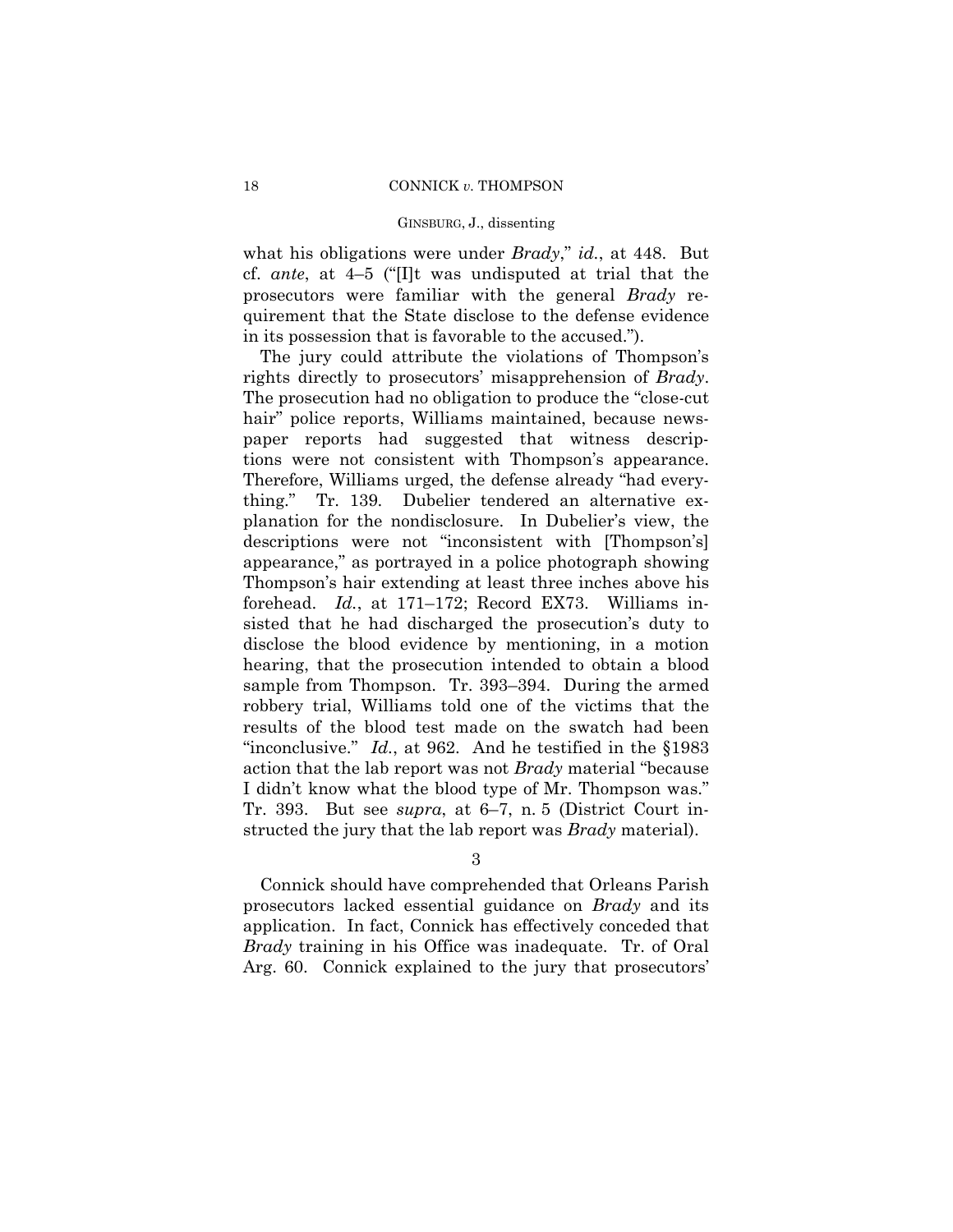offices must "make . . . very clear to [new prosecutors] what their responsibility [i]s" under *Brady* and must not "giv[e] them a lot of leeway." Tr. 834–835. But the jury heard ample evidence that Connick's Office gave prosecutors no *Brady* guidance, and had installed no procedures to monitor *Brady* compliance.

In 1985, Connick acknowledged, many of his prosecutors "were coming fresh out of law school," and the Office's "[h]uge turnover" allowed attorneys with little experience to advance quickly to supervisory positions. See Tr. 853– 854, 832. By 1985, Dubelier and Williams were two of the highest ranking attorneys in the Office, *id.*, at 342, 356– 357, yet neither man had even five years of experience as a prosecutor, see *supra*, at 5, n. 3; Record EX746; Tr. 55, 571–576.

Dubelier and Williams learned the prosecutorial craft in Connick's Office, and, as earlier observed, see *supra*, at 17–18, their testimony manifested a woefully deficient understanding of *Brady*. Dubelier and Williams told the jury that they did not recall any *Brady* training in the Office. Tr. 170–171, 364.

Connick testified that he relied on supervisors, including Dubelier and Williams, to ensure prosecutors were familiar with their *Brady* obligations. Tr. 805–806. Yet Connick did not inquire whether the supervisors themselves understood the importance of teaching newer prosecutors about *Brady*. Riehlmann could not "recall that [he] was ever trained or instructed by anybody about [his] *Brady* obligations," on the job or otherwise. Tr. 728–729. Whittaker agreed it was possible for "inexperienced lawyers, just a few weeks out of law school with no training," to bear responsibility for "decisions on . . . whether material was *Brady* material and had to be produced." *Id.*, at 319.

Thompson's expert characterized Connick's supervision regarding *Brady* as "the blind leading the blind." Tr. 458.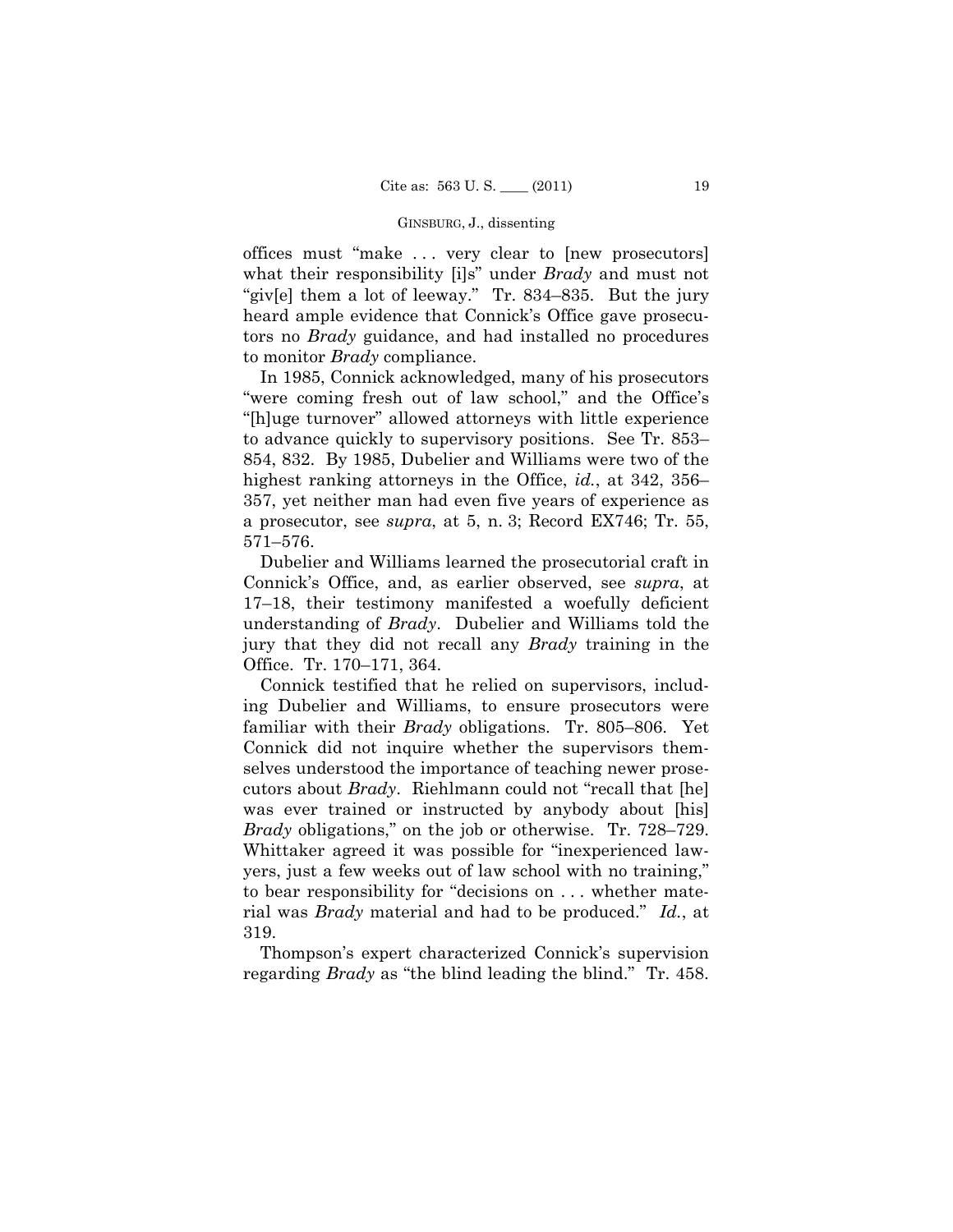For example, in 1985 trial attorneys "sometimes . . . went to Mr. Connick" with *Brady* questions, "and he would tell them" how to proceed. Tr. 892. But Connick acknowledged that he had "stopped reading law books . . . and looking at opinions" when he was first elected District Attorney in 1974. *Id.*, at 175–176.

As part of their training, prosecutors purportedly attended a pretrial conference with the Office's chief of trials before taking a case to trial. Connick intended the practice to provide both training and accountability. But it achieved neither aim in Thompson's prosecutions, for Dubelier and Williams, as senior prosecutors in the Office, were free to take cases to trial without pretrying them, and that is just how they proceeded in Thompson's prosecutions. *Id.*, at 901–902; Record 685. But cf. *ante*, at 13 ("[T]rial chiefs oversaw the preparation of the cases.").

Prosecutors confirmed that training in the District Attorney's Office, overall, was deficient. Soon after Connick retired, a survey of assistant district attorneys in the Office revealed that more than half felt that they had not received the training they needed to do their jobs. Tr. 178.

Thompson, it bears emphasis, is not complaining about the absence of formal training sessions. Tr. of Oral Arg. 55. But cf. *ante*, at 15–16. His complaint does not demand that *Brady* compliance be enforced in any particular way. He asks only that *Brady* obligations be communicated accurately and genuinely enforced.13 Because that did not

<sup>&</sup>lt;sup>13</sup>To ward off *Brady* violations of the kind Connick conceded, for example, Connick could have communicated to Orleans Parish prosecutors, in no uncertain terms, that, "[i]f you have physical evidence that, if tested, can establish the innocence of the person who is charged, you have to turn it over." Tr. of Oral Arg. 34; *id.*, at 36 ("[I]f you have evidence that can conclusively establish to a scientific certainty the innocence of the person being charged, you have to turn it over . . . ."). Or Connick could have told prosecutors what he told the jury when he was asked whether a prosecutor must disclose a crime lab report to the defense, even if the prosecutor does not know the defendant's blood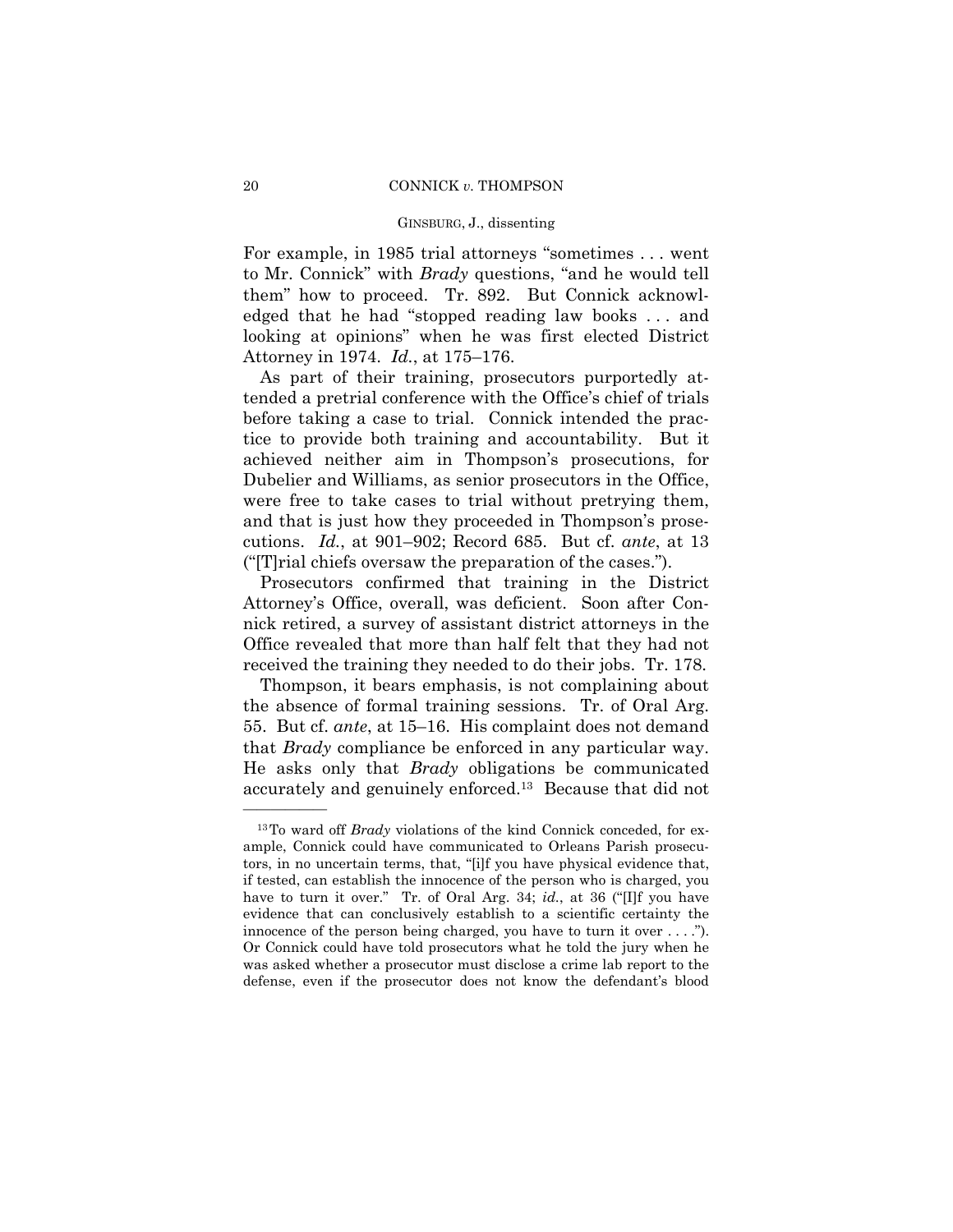happen in the District Attorney's Office, it was inevitable that prosecutors would misapprehend *Brady*. Had *Brady*'s importance been brought home to prosecutors, surely at least one of the four officers who knew of the swatch and lab report would have revealed their existence to defense counsel and the court.14

4

Louisiana did not require continuing legal education at the time of Thompson's trials. Tr. 361. But cf. *ante*, at 12–13. Primary responsibility for keeping prosecutors *au courant* with developments in the law, therefore, resided in the District Attorney's Office. Over the course of Connick's tenure as District Attorney, the jury learned, the Office's chief of appeals circulated memoranda when appellate courts issued important opinions. Tr. 751–754, 798.

The 1987 Office policy manual was a compilation of memoranda on criminal law and practice circulated to prosecutors from 1974, when Connick became District Attorney, through 1987. *Id.*, at 798. The manual contained four sentences, nothing more, on *Brady*.15 This

type: "Under the law it qualifies as *Brady* material. Under Louisiana law we must turn that over. Under *Brady* we must turn that over. I [failed to disclose a crime lab report] one time as a prosecutor and I got indicted by the U. S. Attorney over here for doing it." Tr. 872. But cf. *ante*, at 7 (SCALIA, J., concurring) (questioning how Connick could have been on notice of the need to train prosecutors about the *Brady* violations conceded in this case). 14The Court can scarcely disagree with respect to Dubelier, Williams,

and Whittaker, for it acknowledges the "flagran[cy]" of Deegan's conduct, see *ante*, at 7, n. 5, and does not dispute that, pretrial, other prosecutors knew of the existence of the swatch and lab report. 15Section 5.25 of the manual, titled "*Brady* Material," states in full:

<sup>&</sup>quot;In most cases, in response to the request of defense attorneys, the Judge orders the State to produce so called *Brady* material—that is, information in the possession of the State which is exculpatory regarding the defendant. The duty to produce *Brady* material is ongoing and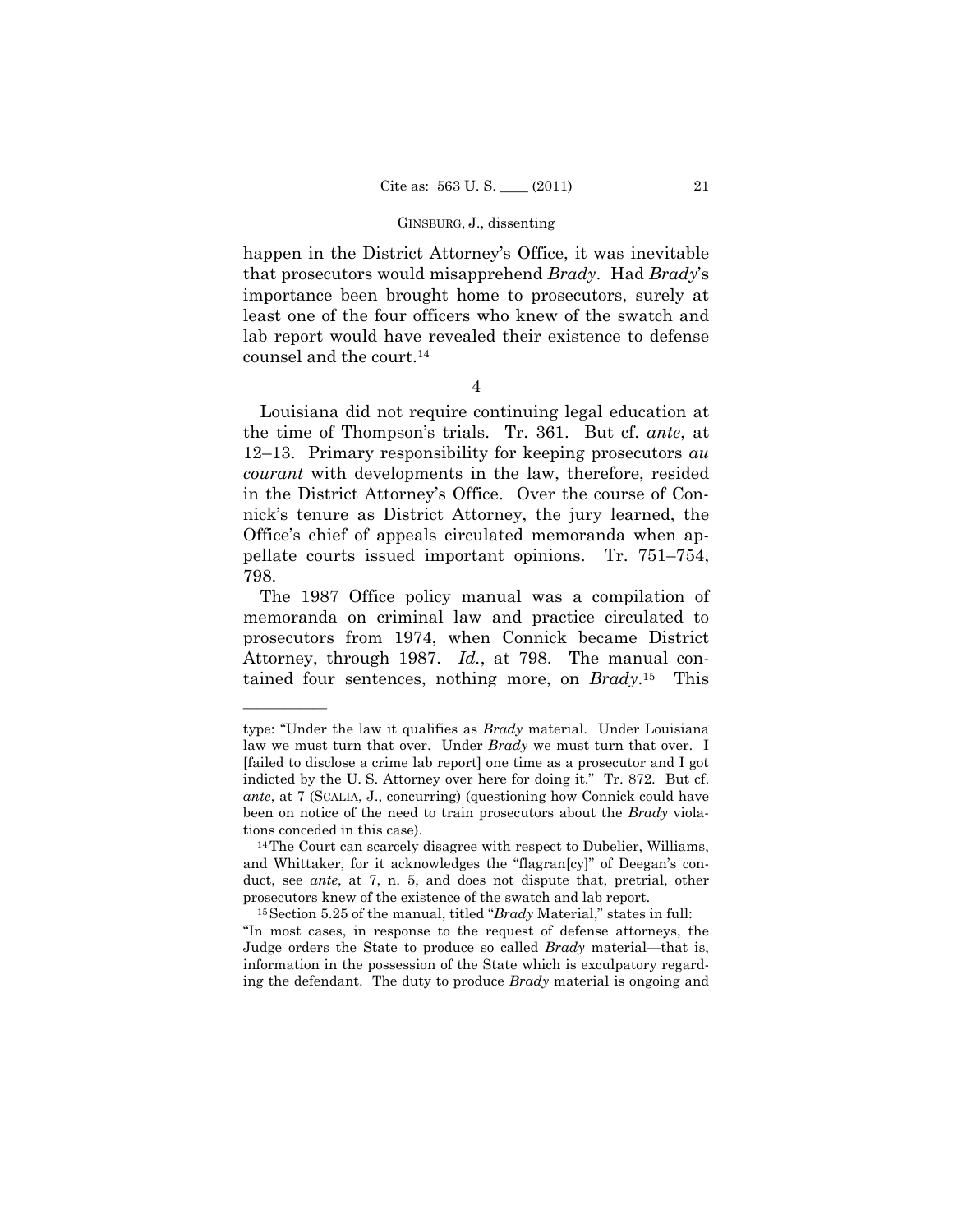slim instruction, the jury learned, was notably inaccurate, incomplete, and dated. Tr. 798–804, 911–918. But cf. *ante*, at 13 ("Senior attorneys also circulated court decisions and instructional memoranda to keep the prosecutors abreast of relevant legal developments."). For example, the manual did not acknowledge what *Giglio* v. *United States*, 405 U. S. 150 (1972), made plain: Impeachment evidence is *Brady* material prosecutors are obligated to disclose.16

In the same period, the Louisiana Supreme Court issued dozens of opinions discussing *Brady*, including *State* v. *Sylvester*, 388 So. 2d 1155, 1161 (1980) (impeachment evidence must be disclosed in response to a specific request if it would create a "reasonable doubt that did not otherwise exist"); *State* v. *Brooks*, 386 So. 2d 1348, 1351 (1980) (*Brady* extends to any material information favorable to the accused); and *State* v. *Carney*, 334 So. 2d 415, 418–419 (1976) (reversible error if

continues throughout the entirety of the trial. Failure to produce *Brady* material has resulted in mistrials and reversals, as well as extended court battles over jeopardy issues. In all cases, a review of *Brady* issues, including apparently self-serving statements made by the defendant, must be included in a pre-trial conference and each Assistant must be familiar with the law regarding exculpatory information possessed by the State." Record EX427.<br><sup>16</sup>During the relevant time period, there were many significant de-

velopments in this Court's *Brady* jurisprudence. Among the *Brady*related decisions this Court handed down were *United States* v. *Bagley*, 473 U. S. 667, 676 (1985) ("This Court has rejected any . . . distinction between impeachment evidence and exculpatory evidence [in the *Brady* context]."); *Weatherford* v. *Bursey*, 429 U. S. 545, 559–560 (1977) ("*Brady* is not implicated . . . where the only claim is that the State should have revealed that it would present the eyewitness testimony of a particular agent against the defendant at trial."); and *United States* v. *Agurs*, 427 U. S. 97, 103, 104, 106–107 (1976) (*Brady* claim may arise when "the undisclosed evidence demonstrates that the prosecution's case includes perjured testimony and that the prosecution knew, or should have known, of the perjury," when defense counsel makes "a pretrial request for specific evidence" and the government fails to accede to that request, and when defense counsel makes no request and the government fails to disclose "obviously exculpatory" evidence). These decisions were not referenced in the manual that compiled circulated memoranda.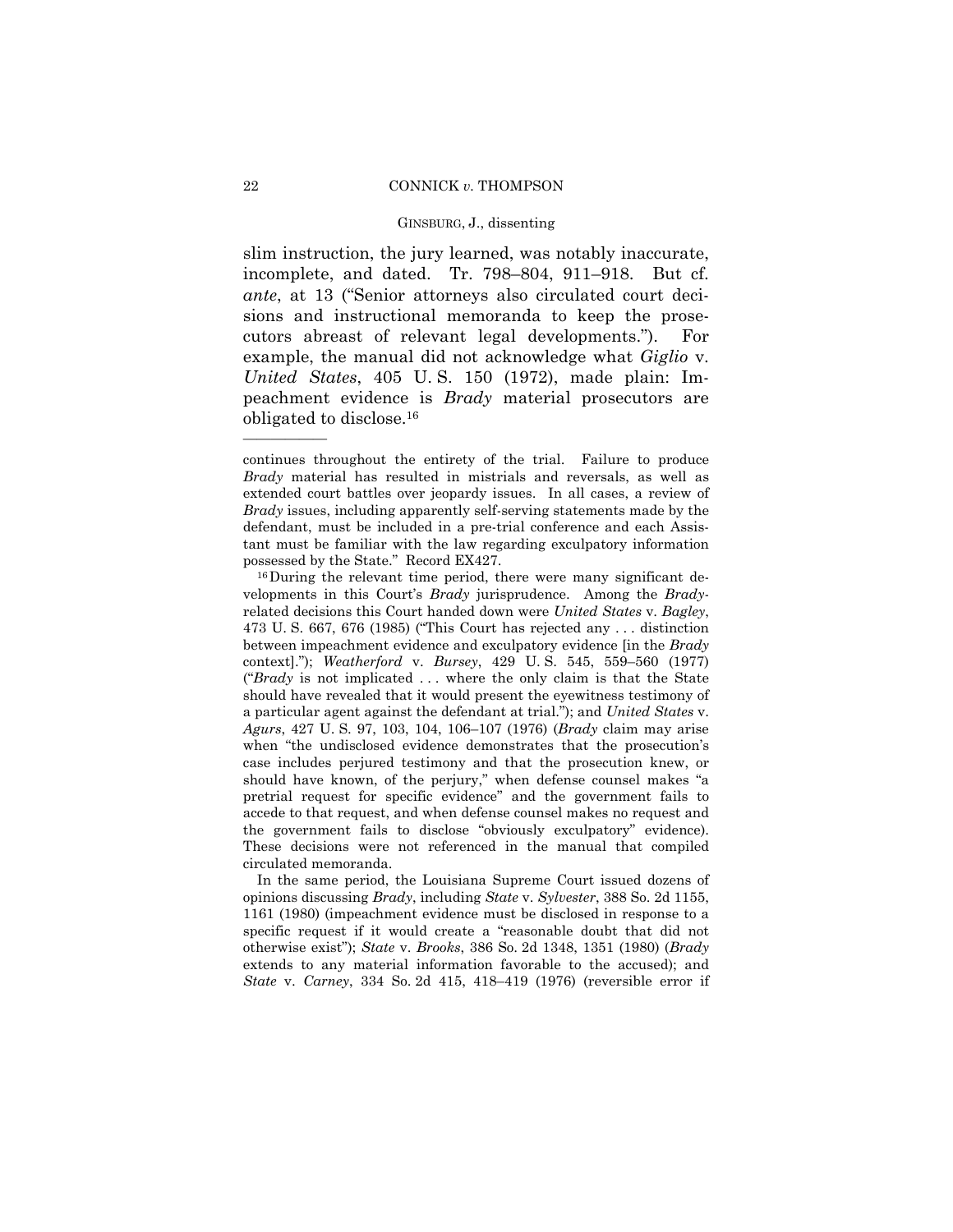In sum, the evidence permitted the jury to reach the following conclusions. First, Connick did not ensure that prosecutors in his Office knew their *Brady* obligations; he neither confirmed their familiarity with *Brady* when he hired them, nor saw to it that training took place on his watch. Second, the need for *Brady* training and monitoring was obvious to Connick. Indeed he so testified. Third, Connick's cavalier approach to his staff's knowledge and observation of *Brady* requirements contributed to a culture of inattention to *Brady* in Orleans Parish.

As earlier noted, see *supra*, at 11, Connick resisted an effort to hold prosecutors accountable for *Brady* compliance because he felt the effort would "make [his] job more difficult." Tr. 978. He never disciplined or fired a single prosecutor for violating *Brady*. Tr. 182–183. The jury was told of this Court's decision in *Kyles* v. *Whitley*, 514 U. S. 419 (1995), a capital case prosecuted by Connick's Office that garnered attention because it featured "so many instances of the state's failure to disclose exculpatory evidence." *Id.*, at 455 (Stevens, J., concurring). When questioned about *Kyles*, Connick told the jury he was satisfied with his Office's practices and saw no need, occasioned by *Kyles*, to make any changes. Tr. 184–185. In both quantity and quality, then, the evidence canvassed here was more than sufficient to warrant a jury determination that Connick and the prosecutors who served under him were not merely negligent regarding *Brady*. Rather, they were deliberately indifferent to what the law requires.

B

In *Canton*, this Court spoke of circumstances in which the need for training may be "so obvious," and the lack of

prosecution fails, even inadvertently, to disclose bargain with a witness).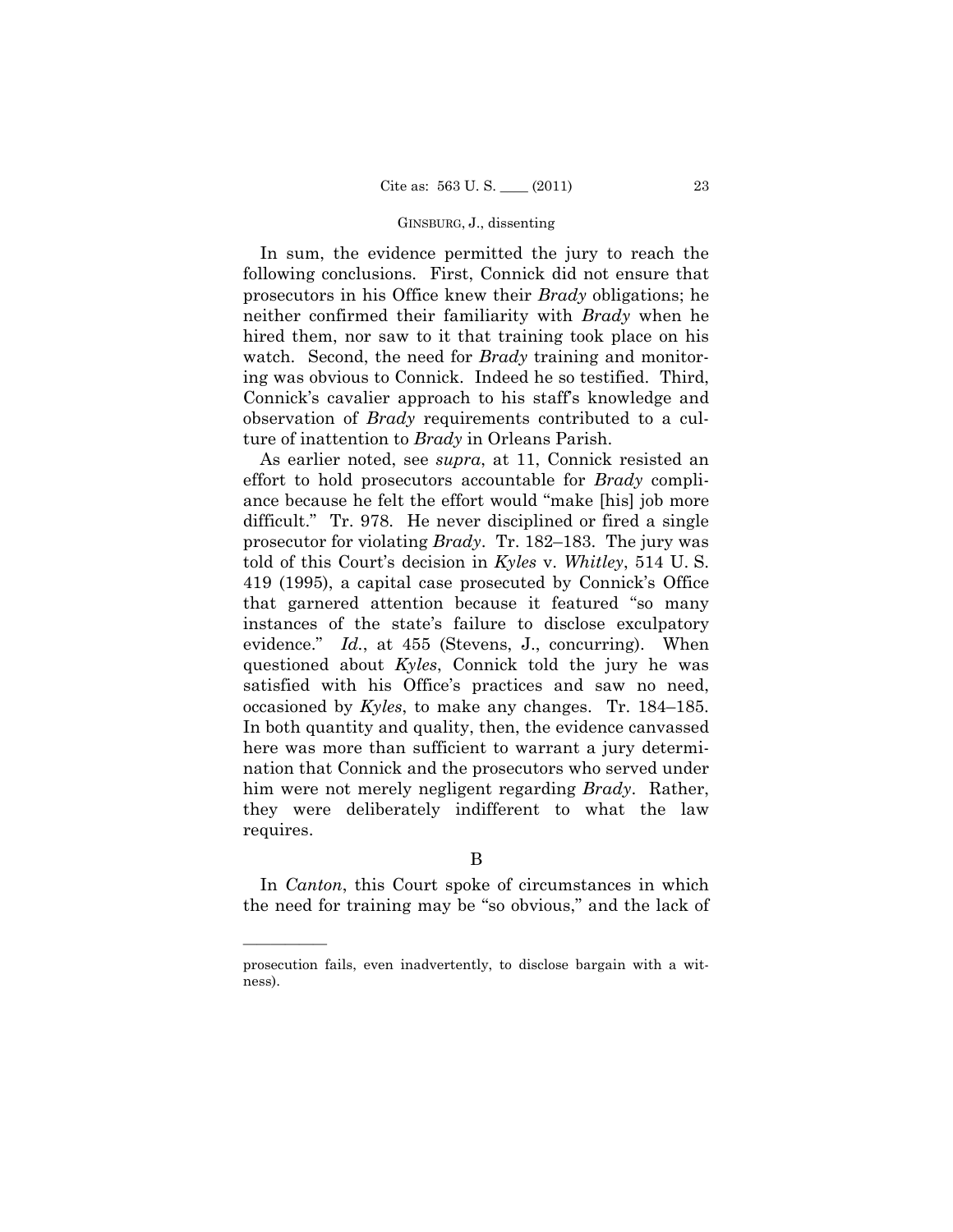training "so likely" to result in constitutional violations, that policymakers who do not provide for the requisite training "can reasonably be said to have been deliberately indifferent to the need" for such training. 489 U. S., at 390. This case, I am convinced, belongs in the category *Canton* marked out.

*Canton* offered an often-cited illustration. "[C]ity policymakers know to a moral certainty that their police officers will be required to arrest fleeing felons." *Ibid*., n. 10. Those policymakers, *Canton* observed, equip police officers with firearms to facilitate such arrests. *Ibid.* The need to instruct armed officers about "constitutional limitations on the use of deadly force," *Canton* said, is "'so obvious,' that failure to [train the officers] could properly be characterized as 'deliberate indifference' to constitutional rights." *Ibid.* 

The District Court, tracking *Canton*'s language, instructed the jury that Thompson could prevail on his "deliberate indifference" claim only if the evidence persuaded the jury on three points. First, Connick "was certain that prosecutors would confront the situation where they would have to decide which evidence was required by the Constitution to be provided to the accused." Tr. 1099. Second, "the situation involved a difficult choice[,] or one that prosecutors had a history of mishandling, such that additional training, supervision or monitoring was clearly needed." *Ibid.* Third, "the wrong choice by a prosecutor in that situation would frequently cause a deprivation of an accused's constitutional rights." *Ibid.*; Record 1619–1620; see *Canton*, 489 U. S., at 390, and n. 10; *Walker* v. *New York*, 974 F. 2d 293, 297–298 (CA2 1992).17

<sup>17</sup> JUSTICE SCALIA contends that this "theory of deliberate indifference would repeal the law of *Monell*," and creates a danger that " 'failure to train' would become a talismanic incantation producing municipal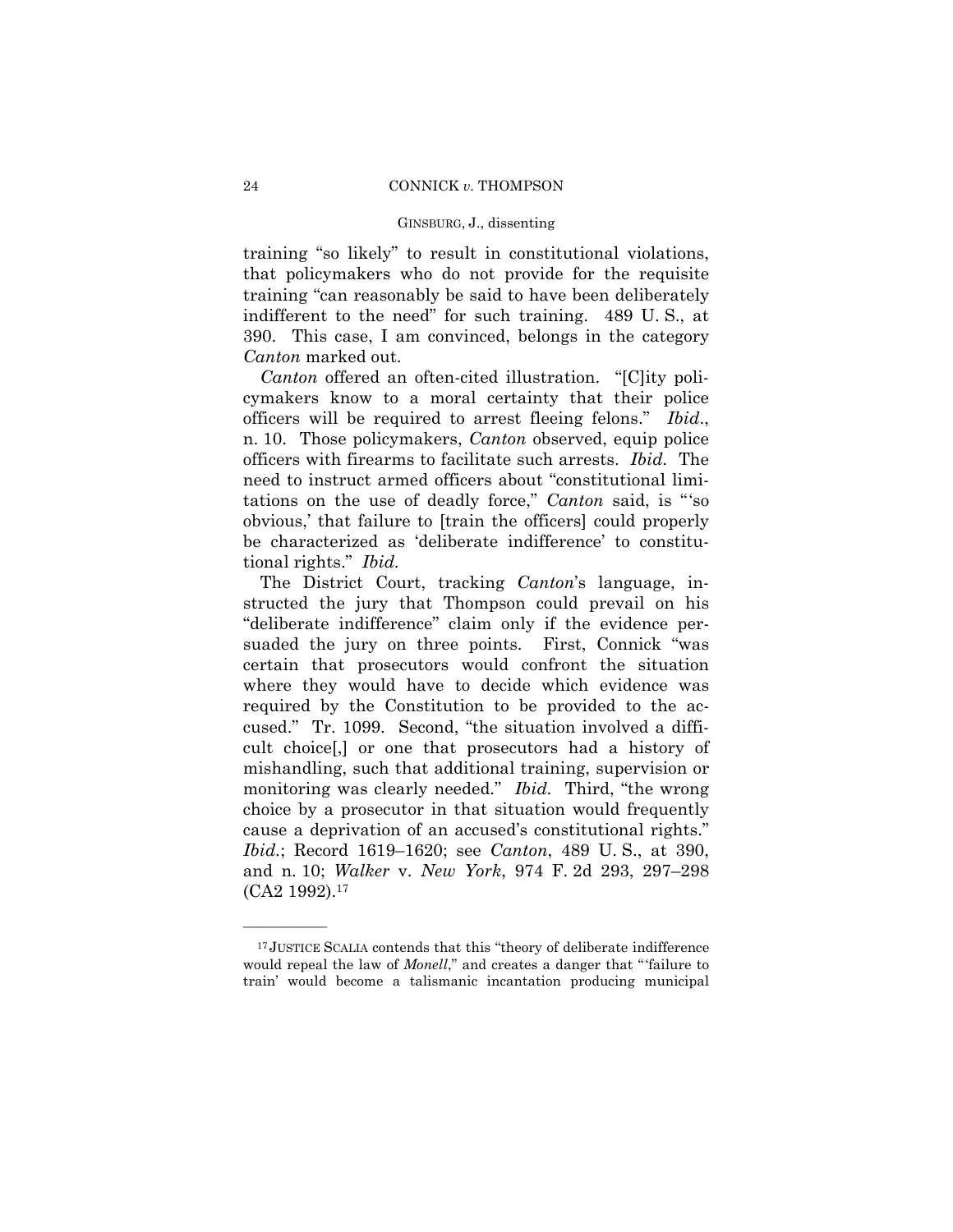Petitioners used this formulation of the failure to train standard in pretrial and post-trial submissions, Record 1256–1257, 1662, and in their own proposed jury instruction on deliberate indifference.18 Nor do petitioners dis-

——————

The deliberate indifference jury instruction in this case was based on the Second Circuit's opinion in *Walker* v. *New York*, 974 F. 2d 293, 297– 298 (1992), applying *Canton* to a §1983 complaint alleging that a district attorney failed to train prosecutors about *Brady*. JUSTICE SCALIA's fears should be calmed by post-*Walker* experience in the Second Circuit. There has been no "litigation flood or even rainfall," *Skinner* v. *Switzer*, 562 U. S. \_\_\_ (2011) (slip op., at 12), in that Circuit in *Walker*'s wake. See Brief for National Association of Criminal Defense Lawyers as *Amicus Curiae* 39 ("Tellingly, in the Second Circuit, in the nearly 20 years since the court decided *Walker*, there have been no successful lawsuits for non-*Brady* constitutional violations committed by prosecutors at trial (and no reported 'single violation' *Brady* case)." (citation omitted)); Brief for Center on the Administration of Criminal Law, New York University School of Law, et al. as *Amici Curiae* 35–36 (*Walker* has prompted "no flood of §1983 liability"). 18The instruction Connick proposed resembled the charge given by

the District Court. See *supra*, at 24. Connick's proposed instruction read: "Before a district attorney's failure to train or supervise constitutes deliberate indifference to the constitutional rights of citizens: (1) the plaintiff must show that Harry Connick knew 'to a moral certainty' that his employees will confront a given situation; (2) the plaintiff must show that the situation either presents the employee with a difficult choice . . . such that training or supervision will make the choice less difficult or that there is a history of employees mishandling the situation; and (3) the plaintiff must show that the wrong choice by the assistant district attorney will frequently cause the deprivation of a citizen's constitutional rights." Record 992 (citing *Canton*, 489 U. S., at 390; punctuation altered). But cf. *ante*, at 3 (SCALIA, J., concurring) (criticizing "Thompson's theory" of deliberate indifference).

liability [i]n virtually every instance where a person has had his or her constitutional rights violated by a city employee." *Ante*, at 2–3 (some internal quotation marks omitted). The District Court's charge, however, cautiously cabined the jury's assessment of Connick's deliberate indifference. See, *e.g.*, Tr. 1100 ("Mr. Thompson must prove that more likely than not the *Brady* material would have been produced if the prosecutors involved in his underlying criminal cases had been properly trained, supervised or monitored regarding the production of *Brady* evidence."). See also *id.*, at 1096–1097, 1099–1100.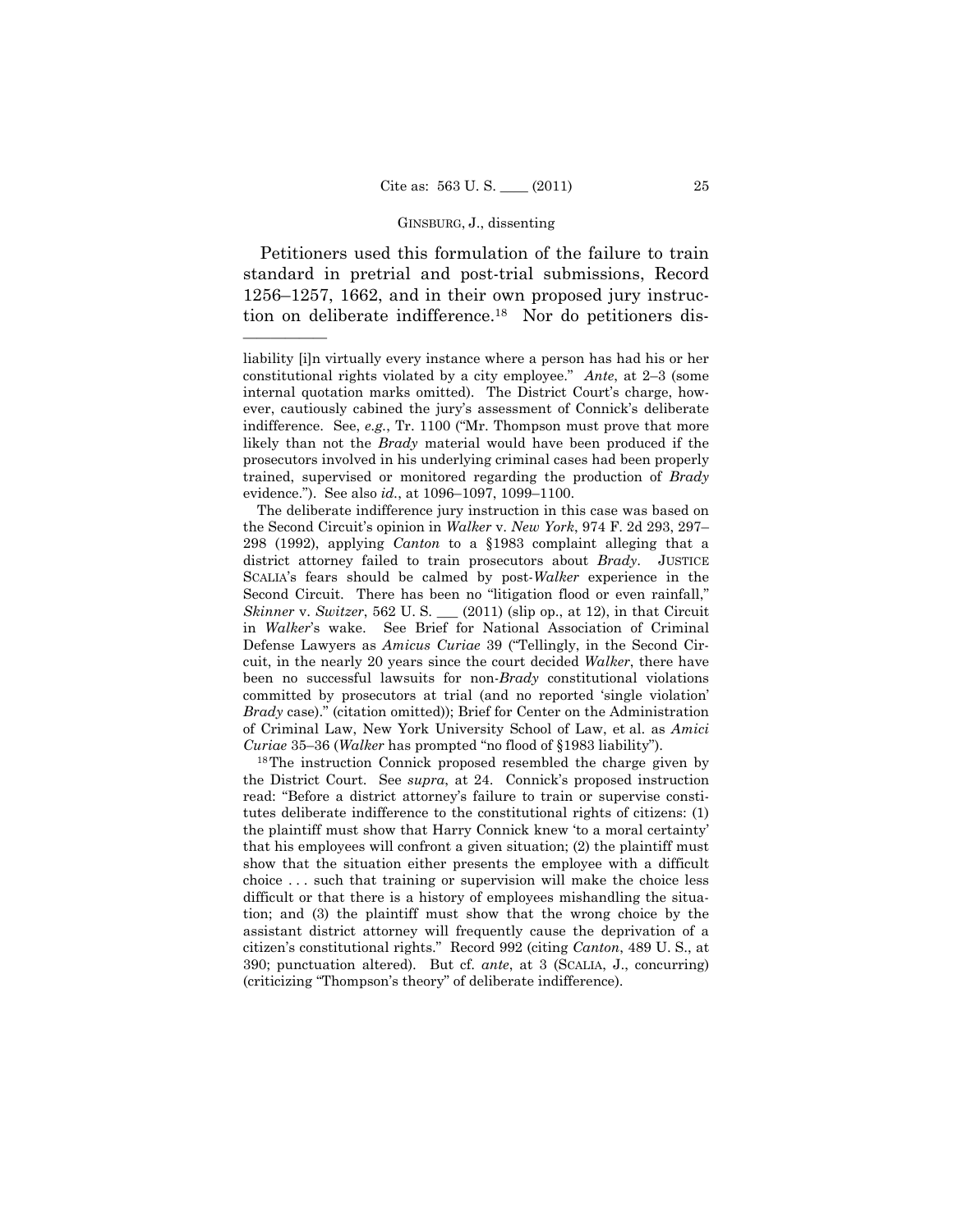pute that Connick "kn[e]w to a moral certainty that" his prosecutors would regularly face *Brady* decisions. See *Canton*, 489 U. S., at 390, n. 10.

The jury, furthermore, could reasonably find that *Brady* rights may involve choices so difficult that Connick obviously knew or should have known prosecutors needed more than perfunctory training to make the correct choices. See *Canton*, 489 U. S., at 390, and n. 10.19 As demonstrated earlier, see *supra*, at 16–18, even at trial prosecutors failed to give an accurate account of their *Brady* obligations. And, again as emphasized earlier, see *supra*, at 18–20, the evidence permitted the jury to conclude that Connick should have known *Brady* training in his office bordered on "zero." See Tr. of Oral Arg. 41. Moreover, Connick understood that newer prosecutors needed "very clear" guidance and should not be left to grapple with *Brady* on their own. Tr. 834–835. It was thus "obvious" to him, the jury could find, that constitutional rights would be in jeopardy if prosecutors received slim to no *Brady* training.

Based on the evidence presented, the jury could conclude that *Brady* errors by untrained prosecutors would frequently cause deprivations of defendants' constitutional rights. The jury learned of several *Brady* oversights in

Petitioners, it is true, argued all along that "[t]o prove deliberate indifference, Thompson had to demonstrate a pattern of violations," Brief for Appellants in No. 07–30443 (CA5), p. 41; see *ante*, at 3–4 (SCALIA, J., concurring), but the court rejected their categorical position. Petitioners did not otherwise assail the District Court's formulation of the deliberate indifference instruction. *E.g.*, Record 1662.<br><sup>19</sup>Courts have noted the often trying nature of a prosecutor's *Brady* 

obligation. See, *e.g.*, *State* v. *Whitlock*, 454 So. 2d 871, 874 (La. App. 1984) (recognizing, in a case involving *Brady* issues in Connick's Office, that "it is usually most difficult to determine whether or not inconsistencies or omitted information in witnesses' statements are material to the defendant's guilt" (quoting *State* v. *Davenport*, 399 So. 2d 201, 204 (La. 1981))).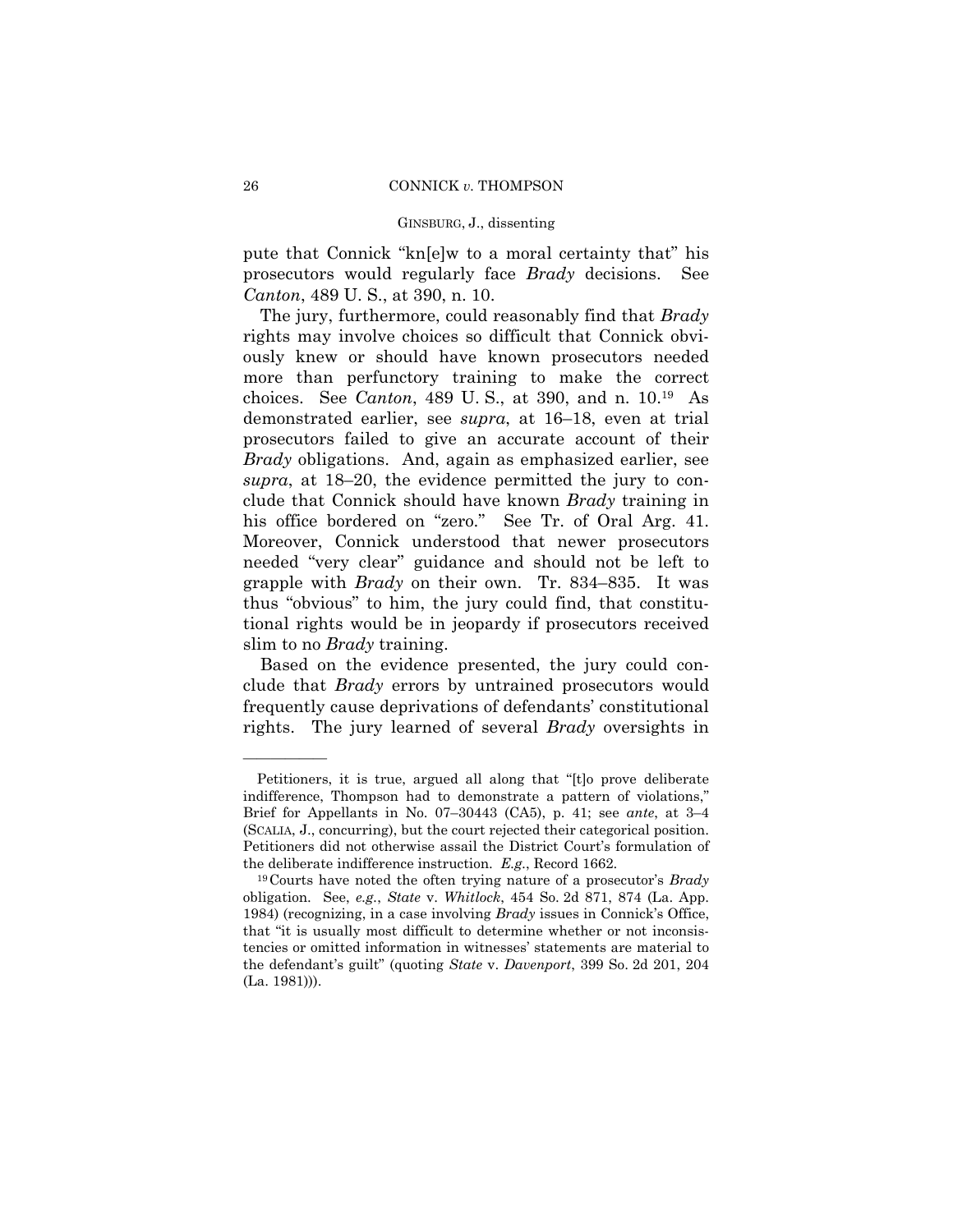Thompson's trials and heard testimony that Connick's Office had one of the worst *Brady* records in the country. Tr. 163. Because prosecutors faced considerable pressure to get convictions, *id.*, at 317, 341, and were instructed to "turn over what was required by state and federal law, but no more," Brief for Petitioners 6–7, the risk was all too real that they would err by withholding rather than revealing information favorable to the defense.

In sum, despite JUSTICE SCALIA's protestations to the contrary, *ante*, at 1, 5, the *Brady* violations in Thompson's prosecutions were not singular and they were not aberrational. They were just what one would expect given the attitude toward *Brady* pervasive in the District Attorney's Office. Thompson demonstrated that no fewer than five prosecutors—the four trial prosecutors and Riehlmann disregarded his *Brady* rights. He established that they kept from him, year upon year, evidence vital to his defense. Their conduct, he showed with equal force, was a foreseeable consequence of lax training in, and absence of monitoring of, a legal requirement fundamental to a fair trial.20

<sup>20</sup>The jury could draw a direct, causal connection between Connick's deliberate indifference, prosecutors' misapprehension of *Brady*, and the *Brady* violations in Thompson's case. See, *e.g.*, *supra*, at 17 (prosecutors' misunderstandings of *Brady* "were in large part responsible for the gross disregard of *Brady* rights Thompson experienced"); *supra*, at 18 ("The jury could attribute the violations of Thompson's rights directly to prosecutors' misapprehension of *Brady*."); *supra*, at 17–18 (Williams did not believe *Brady* required disclosure of impeachment evidence and did not believe he had any obligation to turn over the impeaching "close-cut hair" police reports); *supra*, at 18 (At the time of the armed robbery trial, Williams reported that the results of the blood test on the swatch were "inconclusive"); *ibid.* ("[Williams] testified . . . that the lab report was not *Brady* material . . . ."); *supra*, at 19-20 (Dubelier and Williams, the lead prosecutors in Thompson's trials, "learned the prosecutorial craft in Connick's Office," "did not recall any *Brady* training," demonstrated "a woefully deficient understanding of *Brady*," and received no supervision during Thompson's trials); *supra*, at 21 ("Had *Brady*'s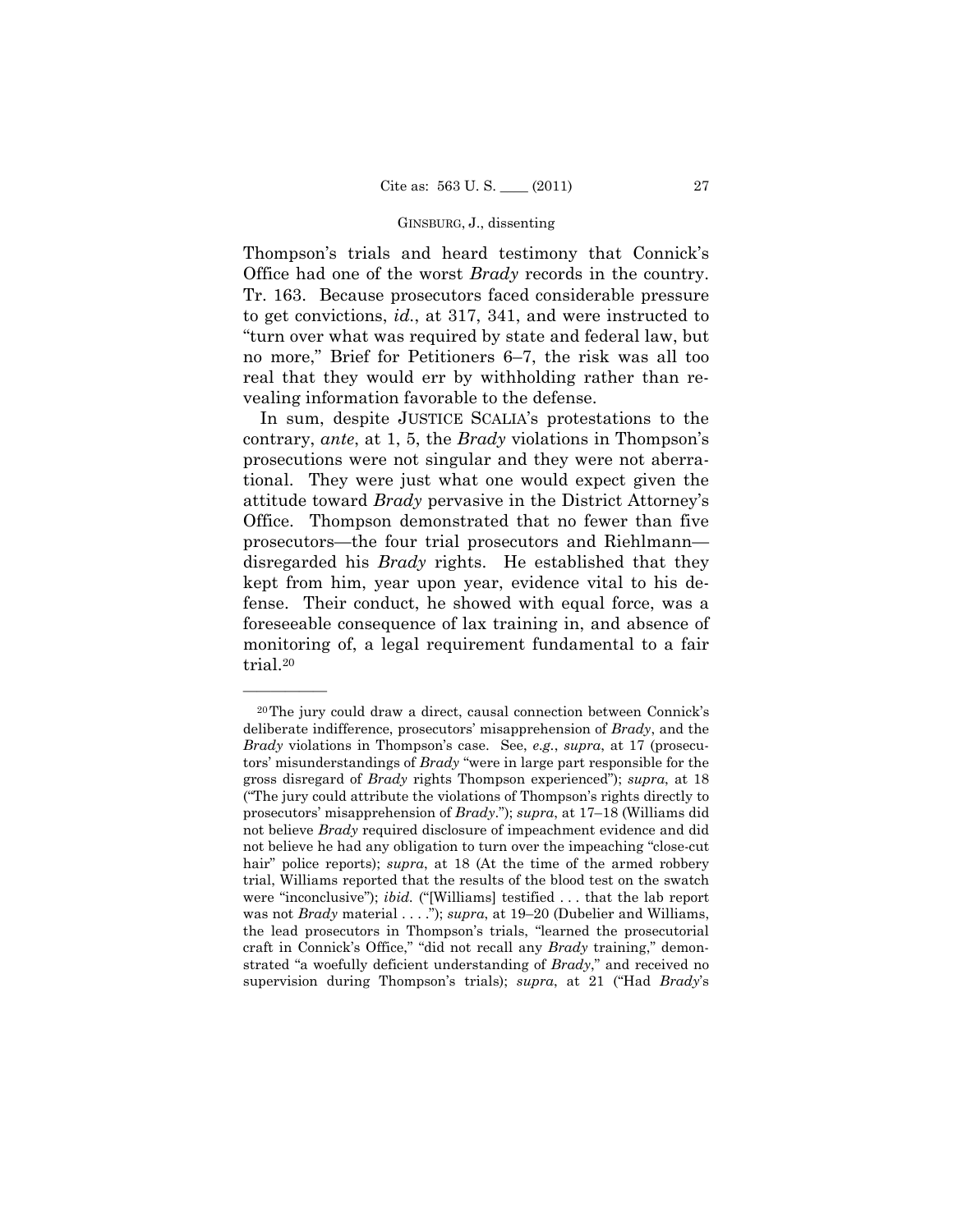$\mathcal{C}$ 

Unquestionably, a municipality that leaves police officers untrained in constitutional limits on the use of deadly weapons places lives in jeopardy. *Canton*, 489 U. S., at 390, n. 10. But as this case so vividly shows, a municipality that empowers prosecutors to press for a death sentence without ensuring that those prosecutors know and honor *Brady* rights may be no less "deliberately indiffer-

importance been brought home to prosecutors, surely at least one of the four officers who knew of the swatch and lab report would have revealed their existence to defense counsel and the court."); *supra*, at 23 (Connick did not want to hold prosecutors accountable for *Brady* compliance because he felt that doing so would make his job more difficult); *supra*, at 23 (Connick never disciplined a single prosecutor for violating *Brady*); *supra*, at 27 ("Because prosecutors faced considerable pressure to get convictions, and were instructed to turn over what was required by state and federal law, but no more, the risk was all too real that they would err by withholding rather than revealing information favorable to the defense." (citations and internal quotation marks omitted)). But cf. *ante*, at 7, n. 5 ("The dissent believes that evidence that the prosecutors allegedly 'misapprehen[ded]' *Brady* proves causation.").

I note, furthermore, that the jury received clear instructions on the causation element, and neither Connick nor the majority disputes the accuracy or adequacy of the instruction that, to prevail, Thompson must prove "that more likely than not the *Brady* material would have been produced if the prosecutors involved in his underlying criminal cases had been properly trained, supervised or monitored regarding the production of *Brady* evidence." Tr. 1100.

The jury was properly instructed that "[f]or liability to attach because of a failure to train, the fault must be in the training program itself, not in any particular prosecutor." *Id.*, at 1098. Under that instruction, in finding Connick liable, the jury necessarily rejected the argument echoed by JUSTICE SCALIA—that Deegan "was the only bad guy." *Id.*, at 1074. See also *id.*, at 1057; *ante*, at 5. If indeed Thompson had shown simply and only that Deegan deliberately withheld evidence, I would agree that there would be no basis for liability. But, as reams of evidence showed, disregard of *Brady* occurred, over and over again in Orleans Parish, before, during, and after Thompson's 1985 robbery and murder trials.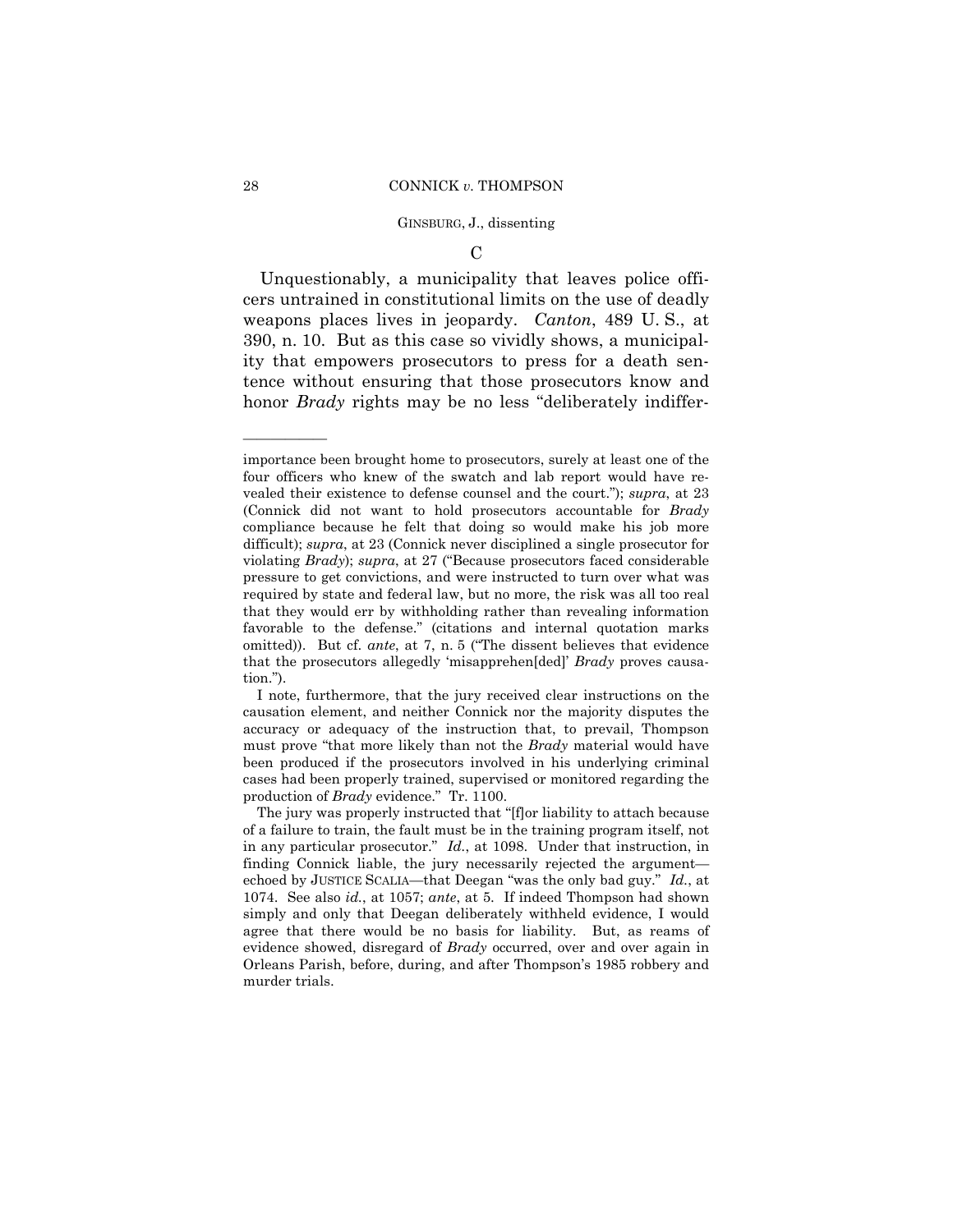ent" to the risk to innocent lives.

*Brady*, this Court has long recognized, is among the most basic safeguards brigading a criminal defendant's fair trial right. See *Cone* v. *Bell*, 556 U. S. \_\_\_, \_\_\_ (2009) (slip op., at 1). See also *United States* v. *Bagley*, 473 U. S. 667, 695 (1985) (Marshall, J., dissenting). Vigilance in superintending prosecutors' attention to *Brady*'s requirement is all the more important for this reason: A *Brady* violation, by its nature, causes suppression of evidence beyond the defendant's capacity to ferret out. Because the absence of the withheld evidence may result in the conviction of an innocent defendant, it is unconscionable not to impose reasonable controls impelling prosecutors to bring the information to light.

The Court nevertheless holds *Canton*'s example inapposite. It maintains that professional obligations, ethics rules, and training—including on-the-job training—set attorneys apart from other municipal employees, including rookie police officers. *Ante*, at 12–15. Connick "had every incentive at trial to attempt to establish" that he could reasonably rely on the professional education and status of his staff. Cf. *ante*, at 10, n. 6. But the jury heard and rejected his argument to that effect. Tr. 364, 576–577, 834–835.

The Court advances Connick's argument with greater clarity, but with no greater support. On what basis can one be confident that law schools acquaint students with prosecutors' unique obligation under *Brady*? Whittaker told the jury he did not recall covering *Brady* in his criminal procedure class in law school. Tr. 335. Dubelier's *alma mater*, like most other law faculties, does not make criminal procedure a required course.21

<sup>21</sup>See Tulane University Law School, Curriculum, http://www.law .tulane.edu (select "Academics"; select "Curriculum") (as visited Mar. 21, 2011, and in Clerk of Court's case file).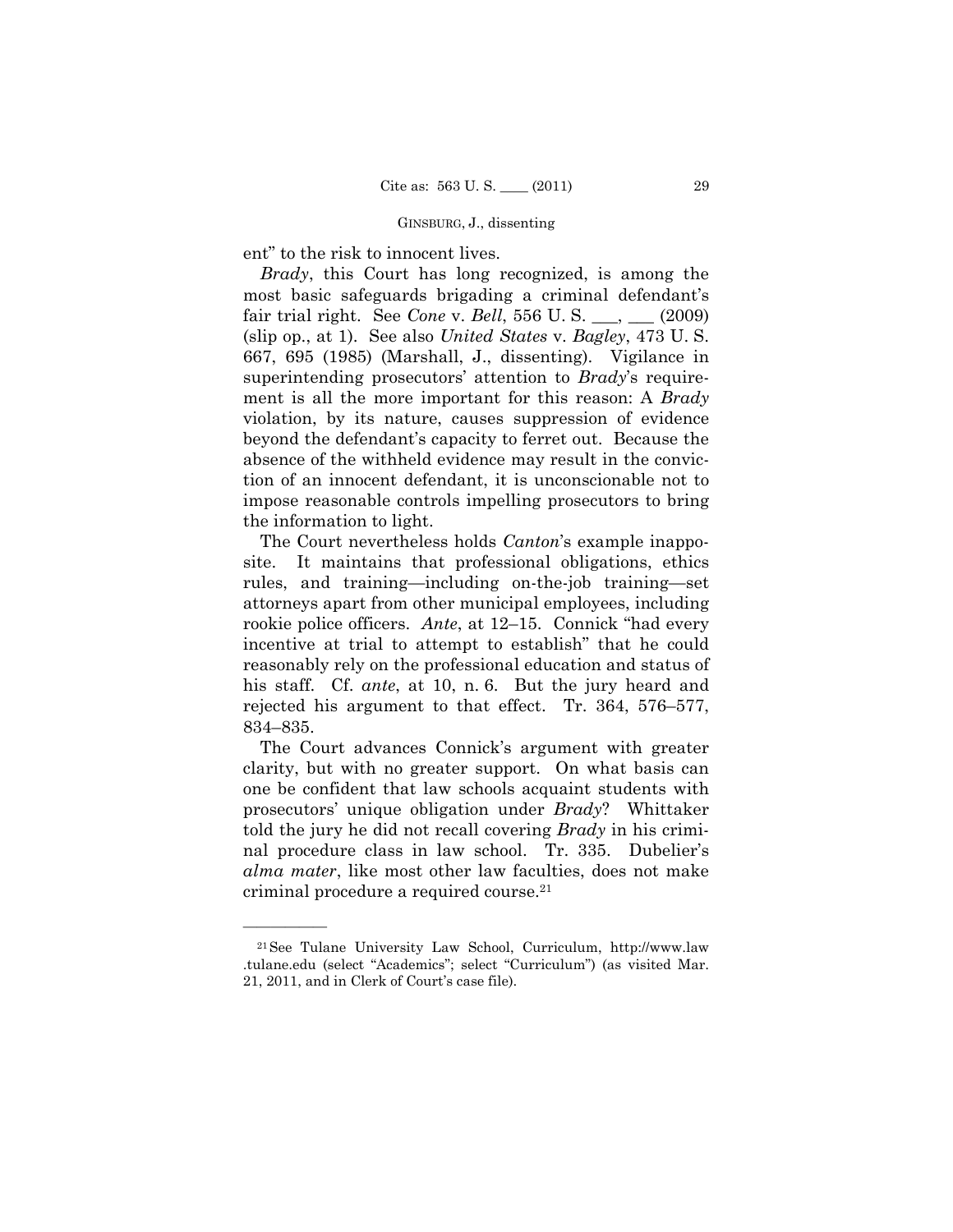#### 30 CONNICK *v.* THOMPSON

## GINSBURG, J., dissenting

Connick suggested that the bar examination ensures that new attorneys will know what *Brady* demands. Tr. 835. Research indicates, however, that from 1980 to the present, *Brady* questions have not accounted for even 10% of the total points in the criminal law and procedure section of any administration of the Louisiana Bar Examination.22 A person sitting for the Louisiana Bar Examination, moreover, need pass only five of the exam's nine sections.<sup>23</sup> One can qualify for admission to the profession with no showing of even passing knowledge of criminal law and procedure.

The majority's suggestion that lawyers do not need *Brady* training because they "are equipped with the tools to find, interpret, and apply legal principles," *ante*, at 17– 18, "blinks reality" and is belied by the facts of this case. See Brief for Former Federal Civil Rights Officials and Prosecutors as *Amici Curiae* 13. Connick himself recognized that his prosecutors, because of their inexperience, were not so equipped. Indeed, "understanding and complying with *Brady* obligations are not easy tasks, and the appropriate way to resolve *Brady* issues is not always selfevident." Brief for Former Federal Civil Rights Officials and Prosecutors as *Amici Curiae* 6. "*Brady* compliance," therefore, "is too much at risk, and too fundamental to the fairness of our criminal justice system, to be taken for granted," and "training remains critical." *Id.*, at 3, 7.

The majority further suggests that a prior pattern of similar violations is necessary to show deliberate indifference to defendants' *Brady* rights. See *ante*, at 5–6, and n. 4, 11–12.<sup>24</sup> The text of  $$1983$  contains no such limita-

<sup>22</sup>See Supreme Court of Louisiana, Committee on Bar Admissions, Compilation of Louisiana State Bar Examinations, Feb. 1980 through July 2010 (available in Clerk of Court's case file). 23See La. State Bar Assn., Articles of Incorporation, Art. 14, §10(A),

La. Rev. Stat. Ann. §37, ch. 4, App. (West 1974); *ibid.* (West 1988). 24 *Board of Comm'rs of Bryan Cty.* v. *Brown*, 520 U. S. 397 (1997),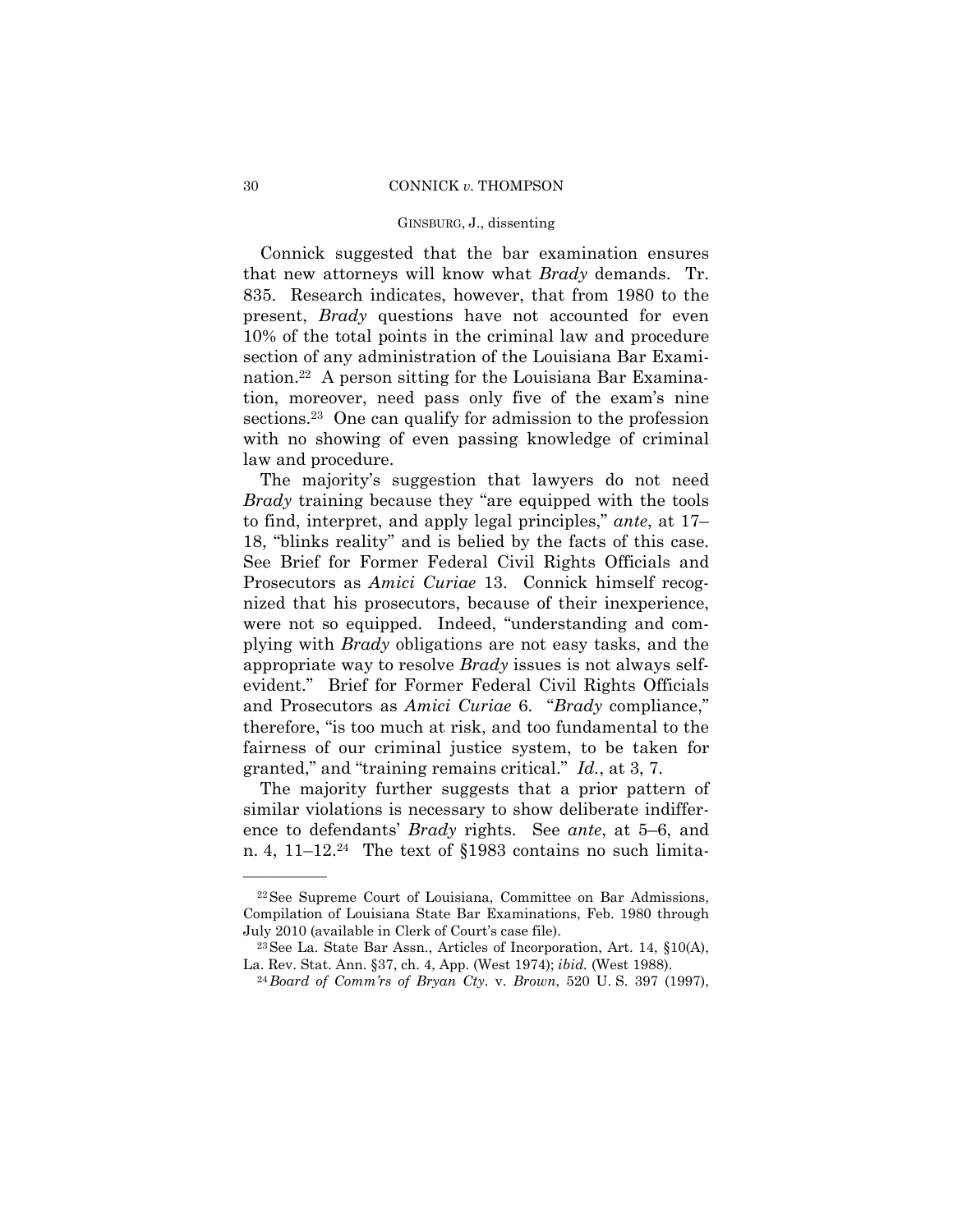tion.25 Nor is there any reason to imply such a limitation.26 A district attorney's deliberate indifference might be shown in several ways short of a prior pattern.<sup>27</sup> This

——————

other than "a pattern of violations" could also give a district attorney "specific reason" to know that additional training is necessary. See *ante*, at 14–15. Connick, by his own admission, had such a reason. See *supra*, at 18–20.<br><sup>27</sup>For example, a prosecutor's office could be deliberately indifferent if

it had a longstanding open-file policy, abandoned that policy, but failed to provide training to show prosecutors how to comply with their *Brady* obligations in the altered circumstances. Or a district attorney could be deliberately indifferent if he had a practice of paring well-trained prosecutors with untrained prosecutors, knew that such supervision

reaffirmed "that evidence of a single violation of federal rights, accompanied by a showing that a municipality has failed to train its employees to handle recurring situations presenting an obvious potential for such a violation, could trigger municipal liability." *Id.*, at 409. Conducting this inquiry, the Court has acknowledged, "may not be an easy task for the factfinder." *Canton* v. *Harris*, 489 U. S. 378, 391 (1989). *Bryan County* did not retreat from this Court's conclusion in *Canton*  that "judge and jury, doing their respective jobs, will be adequate to the task." 489 U. S., at 391. See also *Bryan County*, 520 U. S., at 410 (absent a pattern, municipal liability may be predicated on "a particular glaring omission in a training regimen"). But cf. *ante*, at 16–18 (suggesting that under no set of facts could a plaintiff establish deliberate indifference for failure to train prosecutors in their *Brady* obligation

without showing a prior pattern of violations).<br><sup>25</sup>When Congress sought to render a claim for relief contingent on showing a pattern or practice, it did so expressly. See, *e.g.*, 42 U. S. C.  $§14141(a)$  ("It shall be unlawful for any governmental authority ... to engage in a pattern or practice of conduct by law enforcement officers . . . that deprives persons of rights . . . protected by the Constitution . . . ."); 15 U. S. C. §6104(a) ("Any person adversely affected by any pattern or practice of telemarketing . . . may . . . bring a civil action . . . ."); 49 U. S. C. §306(e) (authorizing the Attorney General to bring a civil action when he "has reason to believe that a person is engaged in a pattern or practice [of] violating this section"). See also 47 U. S. C. §532(e)(2)–(3) (authorizing the Federal Communications Commission to establish additional rules when "the Commission finds that the prior adjudicated violations of this section constitute a pattern or practice of violations"). 26 In the end, the majority leaves open the possibility that something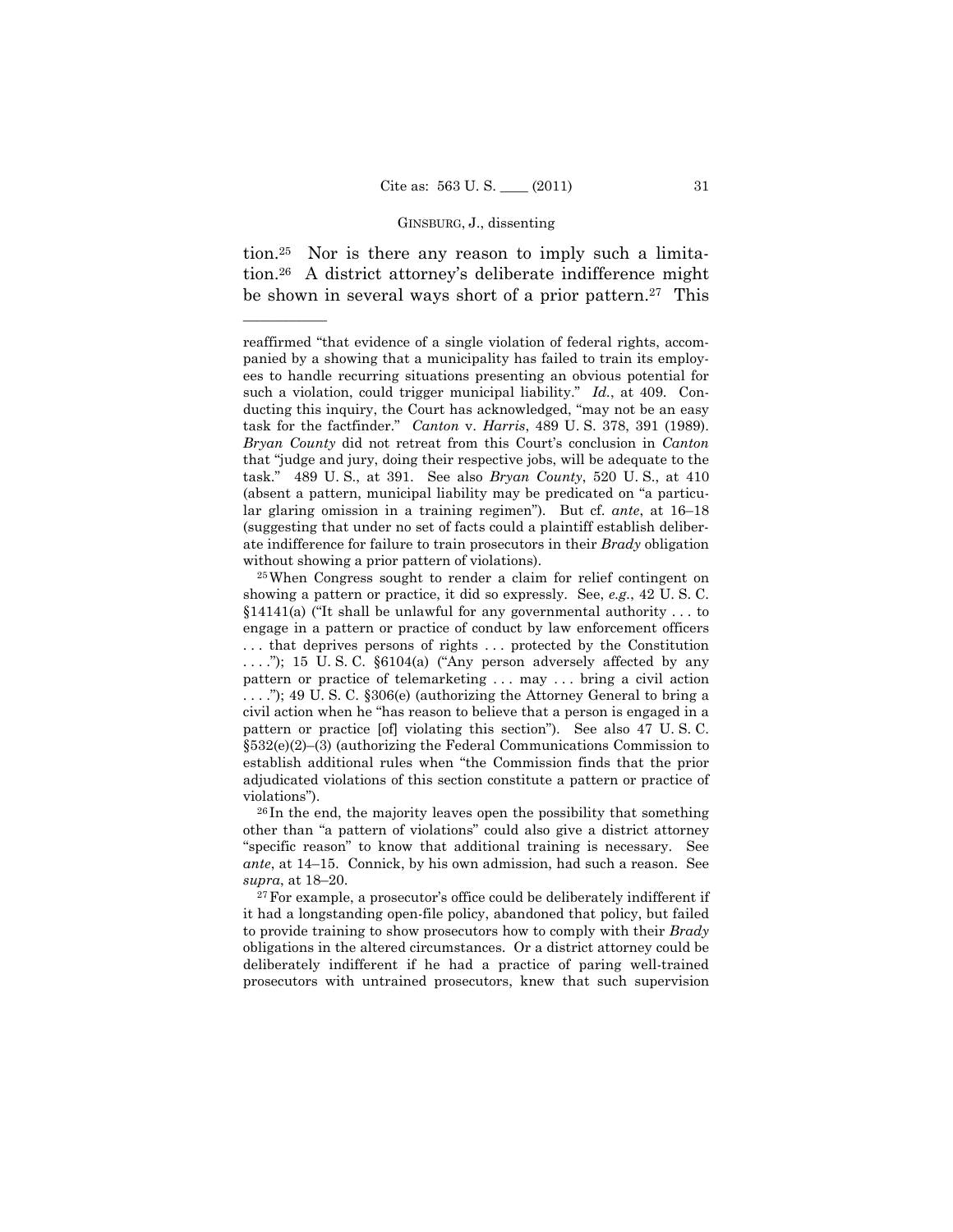## 32 CONNICK *v.* THOMPSON

# GINSBURG, J., dissenting

case is one such instance. Connick, who himself had been indicted for suppression of evidence, created a tinderbox in Orleans Parish in which *Brady* violations were nigh inevitable. And when they did occur, Connick insisted there was no need to change anything, and opposed efforts to hold prosecutors accountable on the ground that doing so would make his job more difficult.

A District Attorney aware of his office's high turnover rate, who recruits prosecutors fresh out of law school and promotes them rapidly through the ranks, bears responsibility for ensuring that on-the-job training takes place. In short, the buck stops with him.28 As the Court recognizes, "the duty to produce *Brady* evidence to the defense" is "[a]mong prosecutors' unique ethical obligations." *Ante*, at 13. The evidence in this case presents overwhelming support for the conclusion that the Orleans Parish Office slighted its responsibility to the profession and to the State's system of justice by providing no on-the-job *Brady* training. Connick was not "entitled to rely on prosecutors' professional training," *ante*, at 14, for Connick himself should have been the principal insurer of that training.

\* \* \*

For the reasons stated, I would affirm the judgment of the U. S. Court of Appeals for the Fifth Circuit. Like that court and, before it, the District Court, I would uphold the

had stopped untrained prosecutors from committing *Brady* violations, but nevertheless changed the staffing on cases so that untrained prosecutors worked without supervision. 28 If the majority reads this statement as an endorsement of *respon-*

*deat superior* liability, *ante*, at 18, n. 12, then it entirely "misses [my] point," cf*. ante*, at 17. *Canton* recognized that deliberate indifference liability and *respondeat superior* liability are not one and the same. 489 U. S., at 385, 388–389. Connick was directly responsible for the *Brady* violations in Thompson's prosecutions not because he hired prosecutors who violated *Brady*, but because of his own deliberate indifference.